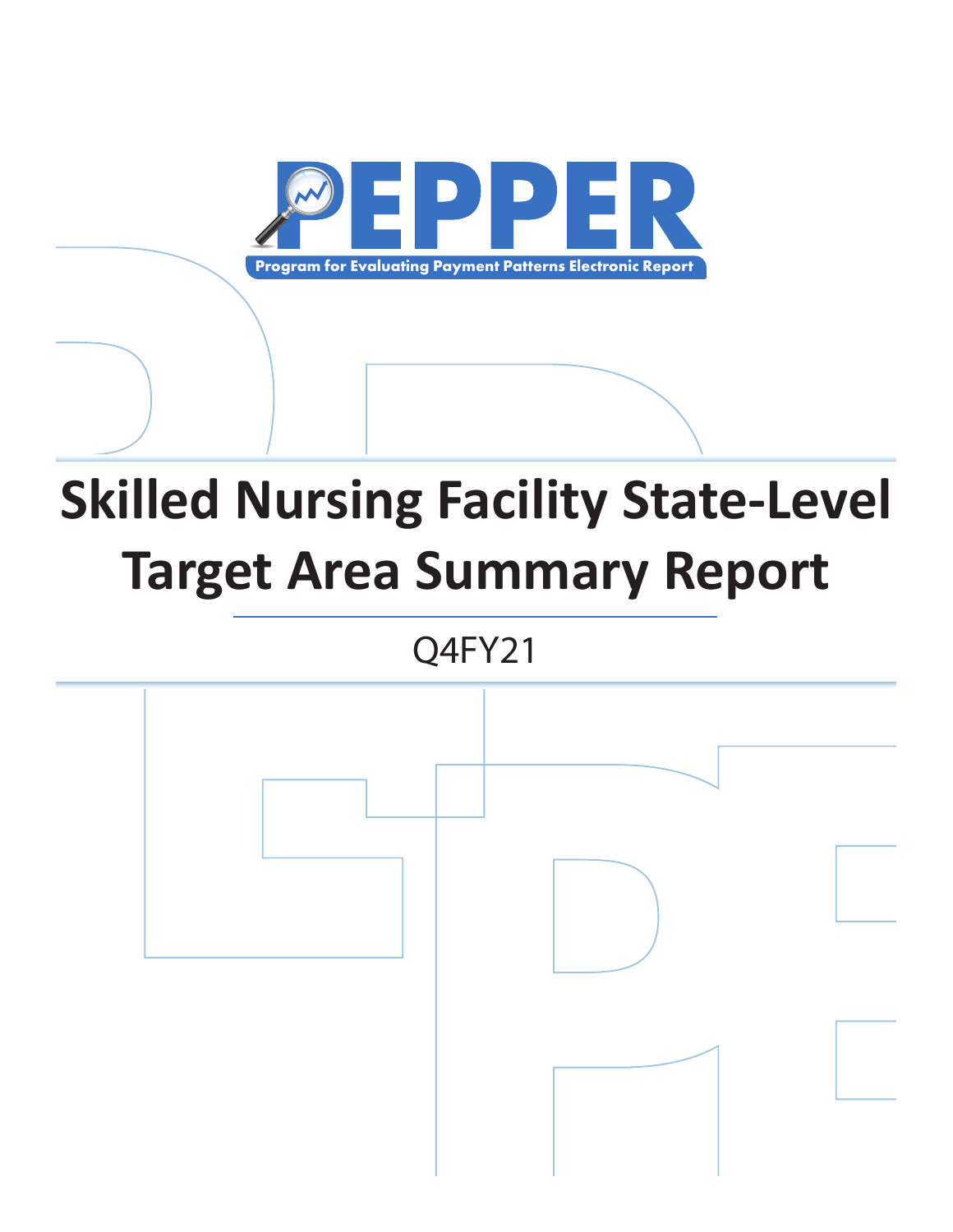## **Target Area Summary Report Alabama 1**

| <b>Target Area Summary for Alabama, 243 SNFs</b> |  |  |
|--------------------------------------------------|--|--|
|                                                  |  |  |

| <b>Target Area</b>                         | Data for four quarters ending                                              | FY 2019      | FY 2020      | FY 2021      |
|--------------------------------------------|----------------------------------------------------------------------------|--------------|--------------|--------------|
| High PT and OT Case Mix                    | Number of claims with first char. of HIPPS in C, D, F, G, J, K, N,<br>or O | $\ast$       | 35,217       | 33,416       |
|                                            | All claims                                                                 | $\ast$       | 47,180       | 42,148       |
|                                            | Proportion of Target to Denominator Discharges                             | $\ast$       | 74.6%        | 79.3%        |
| High Speech Language Pathology Case<br>Mix | Number of claims with second character of HIPPS in C, F, I, or L           | $\ast$       | 4,671        | 4,196        |
|                                            | All claims                                                                 | $\ast$       | 47,180       | 42,148       |
|                                            | Proportion of Target to Denominator Discharges                             | $\ast$       | 9.9%         | 10.0%        |
| 20-Day Episodes of Care                    | Number of episodes of care with a length of stay of 20 days                | 4,353        | 3,079        | 2,389        |
|                                            | All episodes of care                                                       | 27,923       | 22,996       | 20,706       |
|                                            | Proportion of Target to Denominator Discharges                             | 15.6%        | 13.4%        | 11.5%        |
|                                            | Average Length of Stay for Target                                          | 20.0         | 20.0         | 20.0         |
|                                            | <b>Average Medicare Payment for Target</b>                                 | \$8,752      | \$9,080      | \$9,404      |
|                                            | Sum of Medicare Payments for Target                                        | \$38,097,007 | \$27,958,753 | \$22,466,502 |
| 90+ Day Episodes of Care                   | Number of episodes of care with a length of stay of 90+ days               | 1,376        | 1,343        | 1,178        |
|                                            | All episodes of care                                                       | 27,923       | 22,996       | 20,706       |
|                                            | Proportion of Target to Denominator Discharges                             | 4.9%         | 5.8%         | 5.7%         |
|                                            | Average Length of Stay for Target                                          | 98.7         | 98.7         | 98.8         |
|                                            | <b>Average Medicare Payment for Target</b>                                 | \$27,659     | \$30,859     | \$32,716     |
|                                            | Sum of Medicare Payments for Target                                        | \$38,058,257 | \$41,444,140 | \$38,538,894 |
| 3- to 5-Day Readmissions                   | Readmissions to same SNF within 3 to 5 calendar days                       | 1,350        | 1,039        | 981          |
|                                            | All Claims excluding patient discharge status code 20                      | 55,083       | 45,671       | 40,682       |
|                                            | Proportion of Target to Denominator Discharges                             | 2.5%         | 2.3%         | 2.4%         |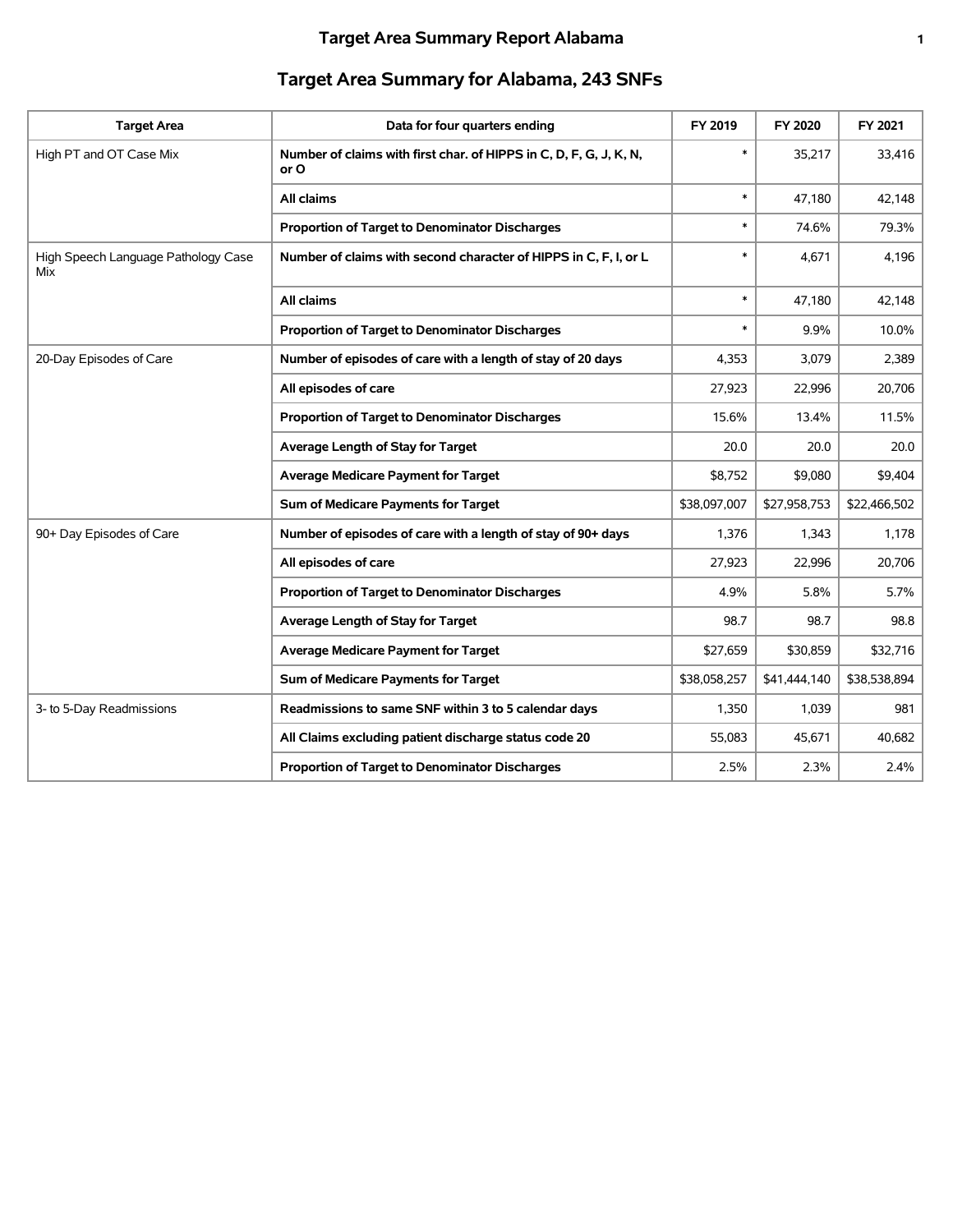#### **Target Area Summary for Alaska, 11 SNFs**

| <b>Target Area</b>                         | Data for four quarters ending                                              | FY 2019     | FY 2020     | FY 2021     |
|--------------------------------------------|----------------------------------------------------------------------------|-------------|-------------|-------------|
| High PT and OT Case Mix                    | Number of claims with first char. of HIPPS in C, D, F, G, J, K, N, or<br>O | $\ast$      | 1,334       | 1,377       |
|                                            | All claims                                                                 | $\ast$      | 1,623       | 1,540       |
|                                            | Proportion of Target to Denominator Discharges                             | $\ast$      | 82.2%       | 89.4%       |
| High Speech Language Pathology Case<br>Mix | Number of claims with second character of HIPPS in C, F, I, or L           | $\ast$      | 166         | 203         |
|                                            | All claims                                                                 | $\ast$      | 1,623       | 1,540       |
|                                            | Proportion of Target to Denominator Discharges                             | $\ast$      | 10.2%       | 13.2%       |
| 20-Day Episodes of Care                    | Number of episodes of care with a length of stay of 20 days                | 16          | 16          | 17          |
|                                            | All episodes of care                                                       | 681         | 709         | 693         |
|                                            | Proportion of Target to Denominator Discharges                             | 2.3%        | 2.3%        | 2.5%        |
|                                            | Average Length of Stay for Target                                          | 20.0        | 20.0        | 20.0        |
|                                            | <b>Average Medicare Payment for Target</b>                                 | \$10,407    | \$13,978    | \$13,944    |
|                                            | Sum of Medicare Payments for Target                                        | \$166,509   | \$223,646   | \$237,055   |
| 90+ Day Episodes of Care                   | Number of episodes of care with a length of stay of 90+ days               | 47          | 70          | 65          |
|                                            | All episodes of care                                                       | 681         | 709         | 693         |
|                                            | Proportion of Target to Denominator Discharges                             | 6.9%        | 9.9%        | 9.4%        |
|                                            | Average Length of Stay for Target                                          | 98.8        | 98.4        | 98.4        |
|                                            | <b>Average Medicare Payment for Target</b>                                 | \$43,738    | \$49,459    | \$50,816    |
|                                            | Sum of Medicare Payments for Target                                        | \$2,055,690 | \$3,462,108 | \$3,303,018 |
| 3- to 5-Day Readmissions                   | Readmissions to same SNF within 3 to 5 calendar days                       | 25          | 27          | 22          |
|                                            | All Claims excluding patient discharge status code 20                      | 1,376       | 1,576       | 1,495       |
|                                            | Proportion of Target to Denominator Discharges                             | 1.8%        | 1.7%        | 1.5%        |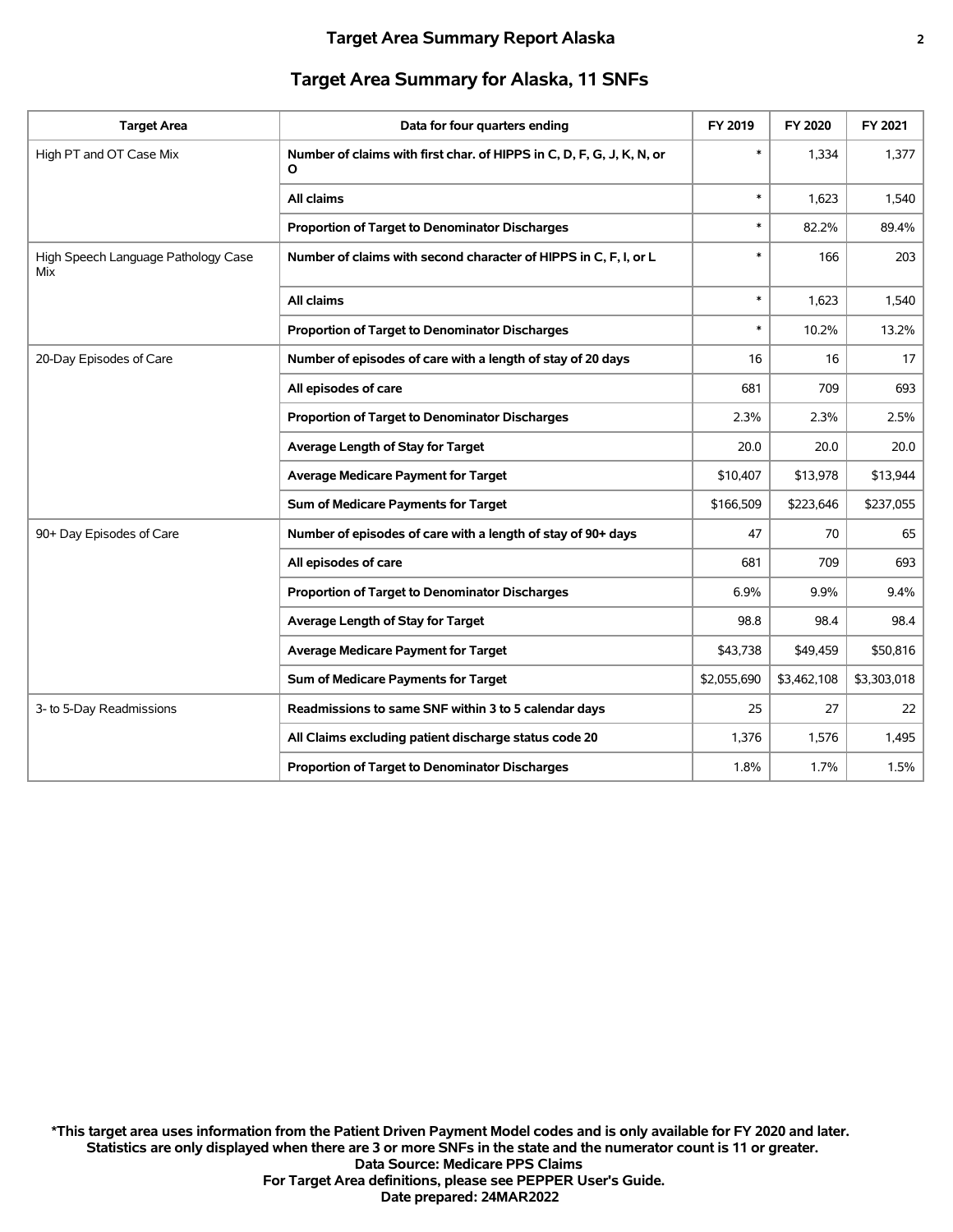| <b>Target Area</b>                         | Data for four quarters ending                                              | FY 2019      | FY 2020      | FY 2021      |
|--------------------------------------------|----------------------------------------------------------------------------|--------------|--------------|--------------|
| High PT and OT Case Mix                    | Number of claims with first char. of HIPPS in C, D, F, G, J, K, N,<br>or O | $\ast$       | 36,160       | 36,549       |
|                                            | All claims                                                                 | $\ast$       | 42,480       | 41,163       |
|                                            | Proportion of Target to Denominator Discharges                             | $\ast$       | 85.1%        | 88.8%        |
| High Speech Language Pathology Case<br>Mix | Number of claims with second character of HIPPS in C, F, I, or L           | *            | 4,514        | 4,746        |
|                                            | All claims                                                                 | $\ast$       | 42,480       | 41,163       |
|                                            | Proportion of Target to Denominator Discharges                             | *            | 10.6%        | 11.5%        |
| 20-Day Episodes of Care                    | Number of episodes of care with a length of stay of 20 days                | 1,130        | 895          | 820          |
|                                            | All episodes of care                                                       | 25,964       | 23,072       | 22,976       |
|                                            | Proportion of Target to Denominator Discharges                             | 4.4%         | 3.9%         | 3.6%         |
|                                            | Average Length of Stay for Target                                          | 20.0         | 20.0         | 20.0         |
|                                            | <b>Average Medicare Payment for Target</b>                                 | \$10,603     | \$11,364     | \$11,683     |
|                                            | Sum of Medicare Payments for Target                                        | \$11,981,067 | \$10,170,946 | \$9,579,742  |
| 90+ Day Episodes of Care                   | Number of episodes of care with a length of stay of 90+ days               | 329          | 344          | 286          |
|                                            | All episodes of care                                                       | 25,964       | 23,072       | 22,976       |
|                                            | Proportion of Target to Denominator Discharges                             | 1.3%         | 1.5%         | 1.2%         |
|                                            | Average Length of Stay for Target                                          | 98.2         | 98.2         | 97.4         |
|                                            | <b>Average Medicare Payment for Target</b>                                 | \$41,329     | \$46,392     | \$47,781     |
|                                            | Sum of Medicare Payments for Target                                        | \$13,597,297 | \$15,958,724 | \$13,665,333 |
| 3- to 5-Day Readmissions                   | Readmissions to same SNF within 3 to 5 calendar days                       | 970          | 880          | 718          |
|                                            | All Claims excluding patient discharge status code 20                      | 47,238       | 41,764       | 40,390       |
|                                            | Proportion of Target to Denominator Discharges                             | 2.1%         | 2.1%         | 1.8%         |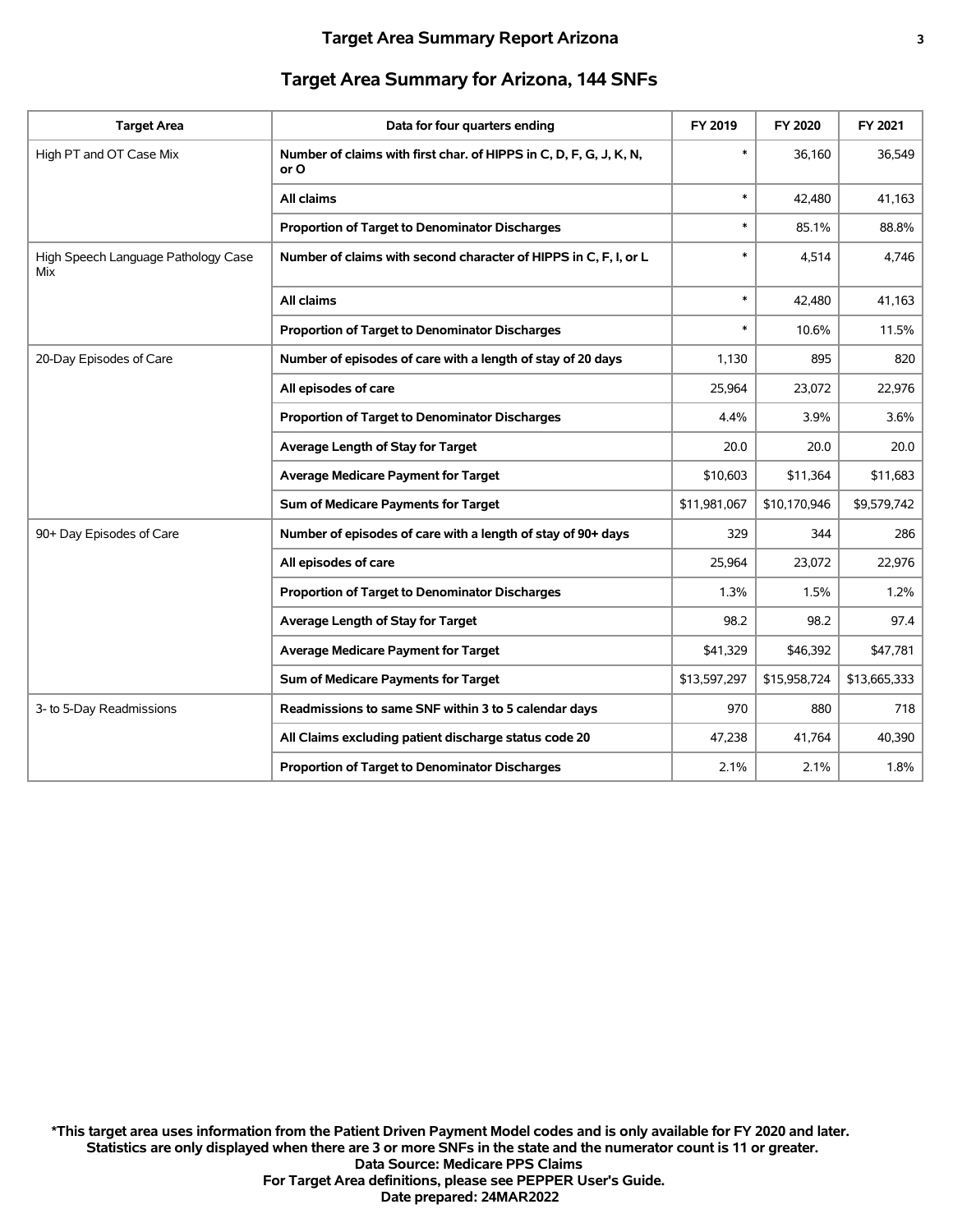| <b>Target Area</b>                         | Data for four quarters ending                                              | FY 2019      | FY 2020      | FY 2021      |
|--------------------------------------------|----------------------------------------------------------------------------|--------------|--------------|--------------|
| High PT and OT Case Mix                    | Number of claims with first char. of HIPPS in C, D, F, G, J, K, N,<br>or O | $\ast$       | 29.964       | 33,599       |
|                                            | All claims                                                                 | $\ast$       | 38,181       | 40,930       |
|                                            | Proportion of Target to Denominator Discharges                             | $\ast$       | 78.5%        | 82.1%        |
| High Speech Language Pathology Case<br>Mix | Number of claims with second character of HIPPS in C, F, I, or L           | $\ast$       | 4,816        | 4,591        |
|                                            | All claims                                                                 | $\ast$       | 38,181       | 40,930       |
|                                            | Proportion of Target to Denominator Discharges                             | $\ast$       | 12.6%        | 11.2%        |
| 20-Day Episodes of Care                    | Number of episodes of care with a length of stay of 20 days                | 1,136        | 952          | 908          |
|                                            | All episodes of care                                                       | 18,731       | 17,143       | 18,503       |
|                                            | Proportion of Target to Denominator Discharges                             | 6.1%         | 5.6%         | 4.9%         |
|                                            | Average Length of Stay for Target                                          | 20.0         | 20.0         | 20.0         |
|                                            | <b>Average Medicare Payment for Target</b>                                 | \$9,085      | \$9,831      | \$10,405     |
|                                            | Sum of Medicare Payments for Target                                        | \$10,321,006 | \$9,359,059  | \$9,447,454  |
| 90+ Day Episodes of Care                   | Number of episodes of care with a length of stay of 90+ days               | 823          | 922          | 1,102        |
|                                            | All episodes of care                                                       | 18,731       | 17,143       | 18,503       |
|                                            | Proportion of Target to Denominator Discharges                             | 4.4%         | 5.4%         | 6.0%         |
|                                            | Average Length of Stay for Target                                          | 98.1         | 98.2         | 98.2         |
|                                            | <b>Average Medicare Payment for Target</b>                                 | \$32,390     | \$34,908     | \$36,868     |
|                                            | Sum of Medicare Payments for Target                                        | \$26,656,626 | \$32,185,518 | \$40,628,850 |
| 3- to 5-Day Readmissions                   | Readmissions to same SNF within 3 to 5 calendar days                       | 1,330        | 1,103        | 1,122        |
|                                            | All Claims excluding patient discharge status code 20                      | 40,353       | 36,930       | 39,472       |
|                                            | <b>Proportion of Target to Denominator Discharges</b>                      | 3.3%         | 3.0%         | 2.8%         |

#### **Target Area Summary for Arkansas, 227 SNFs**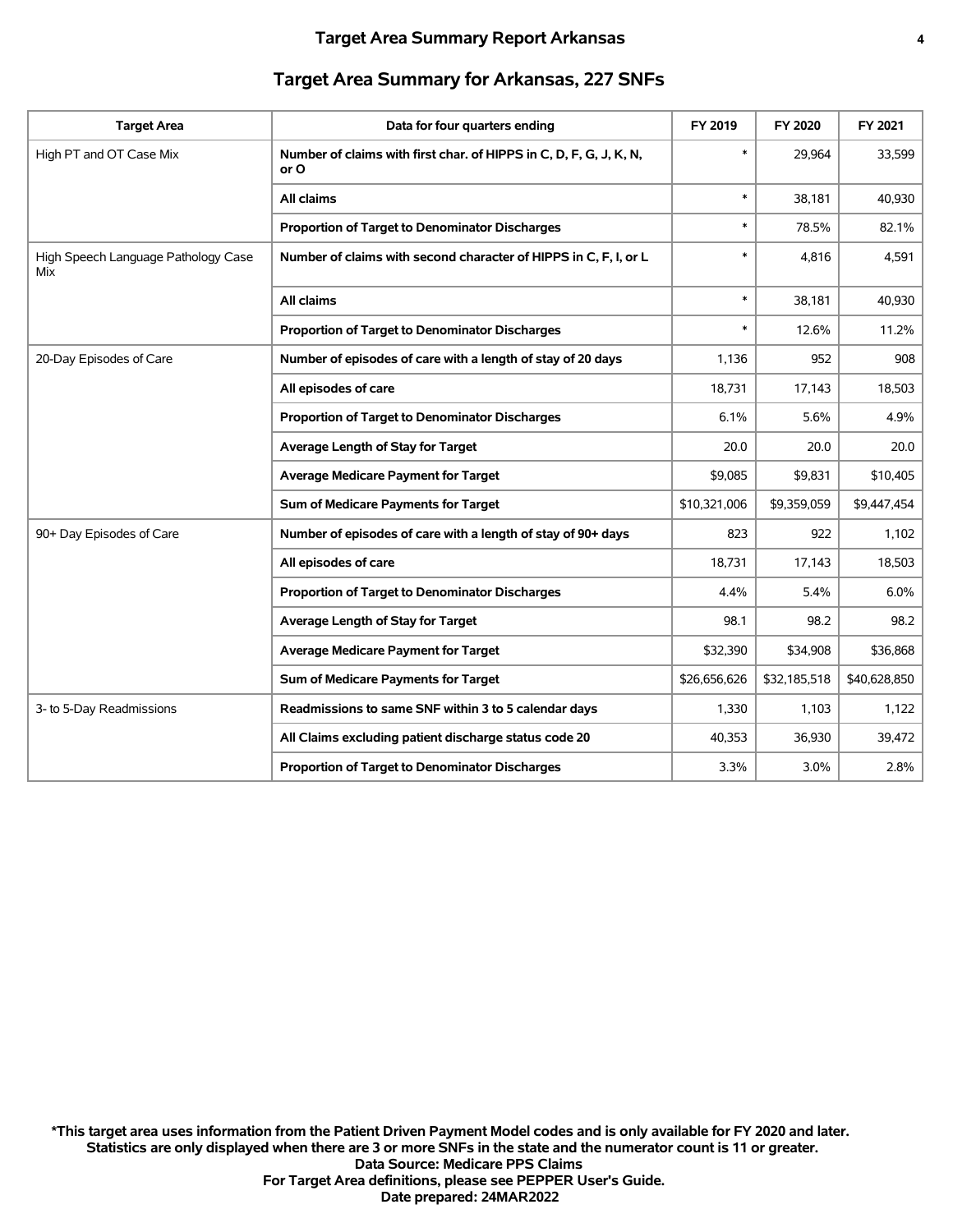| <b>Target Area</b>                         | Data for four quarters ending                                              | FY 2019       | FY 2020       | FY 2021       |
|--------------------------------------------|----------------------------------------------------------------------------|---------------|---------------|---------------|
| High PT and OT Case Mix                    | Number of claims with first char. of HIPPS in C, D, F, G, J, K,<br>N, or O | $\ast$        | 246.720       | 242,569       |
|                                            | All claims                                                                 | $\ast$        | 334,746       | 309,459       |
|                                            | Proportion of Target to Denominator Discharges                             | $\ast$        | 73.7%         | 78.4%         |
| High Speech Language Pathology Case<br>Mix | Number of claims with second character of HIPPS in C, F, I, or<br>L        | $\ast$        | 58,540        | 57,282        |
|                                            | All claims                                                                 | $\ast$        | 334,746       | 309,459       |
|                                            | Proportion of Target to Denominator Discharges                             | $\ast$        | 17.5%         | 18.5%         |
| 20-Day Episodes of Care                    | Number of episodes of care with a length of stay of 20 days                | 4,424         | 3,794         | 3,521         |
|                                            | All episodes of care                                                       | 151,699       | 141,276       | 135,419       |
|                                            | Proportion of Target to Denominator Discharges                             | 2.9%          | 2.7%          | 2.6%          |
|                                            | Average Length of Stay for Target                                          | 20.0          | 20.0          | 20.0          |
|                                            | Average Medicare Payment for Target                                        | \$14,217      | \$15,210      | \$16,097      |
|                                            | Sum of Medicare Payments for Target                                        | \$62,894,792  | \$57,707,909  | \$56,678,066  |
| 90+ Day Episodes of Care                   | Number of episodes of care with a length of stay of 90+ days               | 12,508        | 16,183        | 12,615        |
|                                            | All episodes of care                                                       | 151,699       | 141,276       | 135,419       |
|                                            | Proportion of Target to Denominator Discharges                             | 8.2%          | 11.5%         | 9.3%          |
|                                            | Average Length of Stay for Target                                          | 98.7          | 98.9          | 98.8          |
|                                            | <b>Average Medicare Payment for Target</b>                                 | \$54,183      | \$59.510      | \$64,530      |
|                                            | Sum of Medicare Payments for Target                                        | \$677,714,884 | \$963,055,360 | \$814,047,555 |
| 3- to 5-Day Readmissions                   | Readmissions to same SNF within 3 to 5 calendar days                       | 10,345        | 9,740         | 7,809         |
|                                            | All Claims excluding patient discharge status code 20                      | 340,790       | 325,499       | 300,189       |
|                                            | Proportion of Target to Denominator Discharges                             | 3.0%          | $3.0\%$       | 2.6%          |
|                                            |                                                                            |               |               |               |

## **Target Area Summary for California, 1,121 SNFs**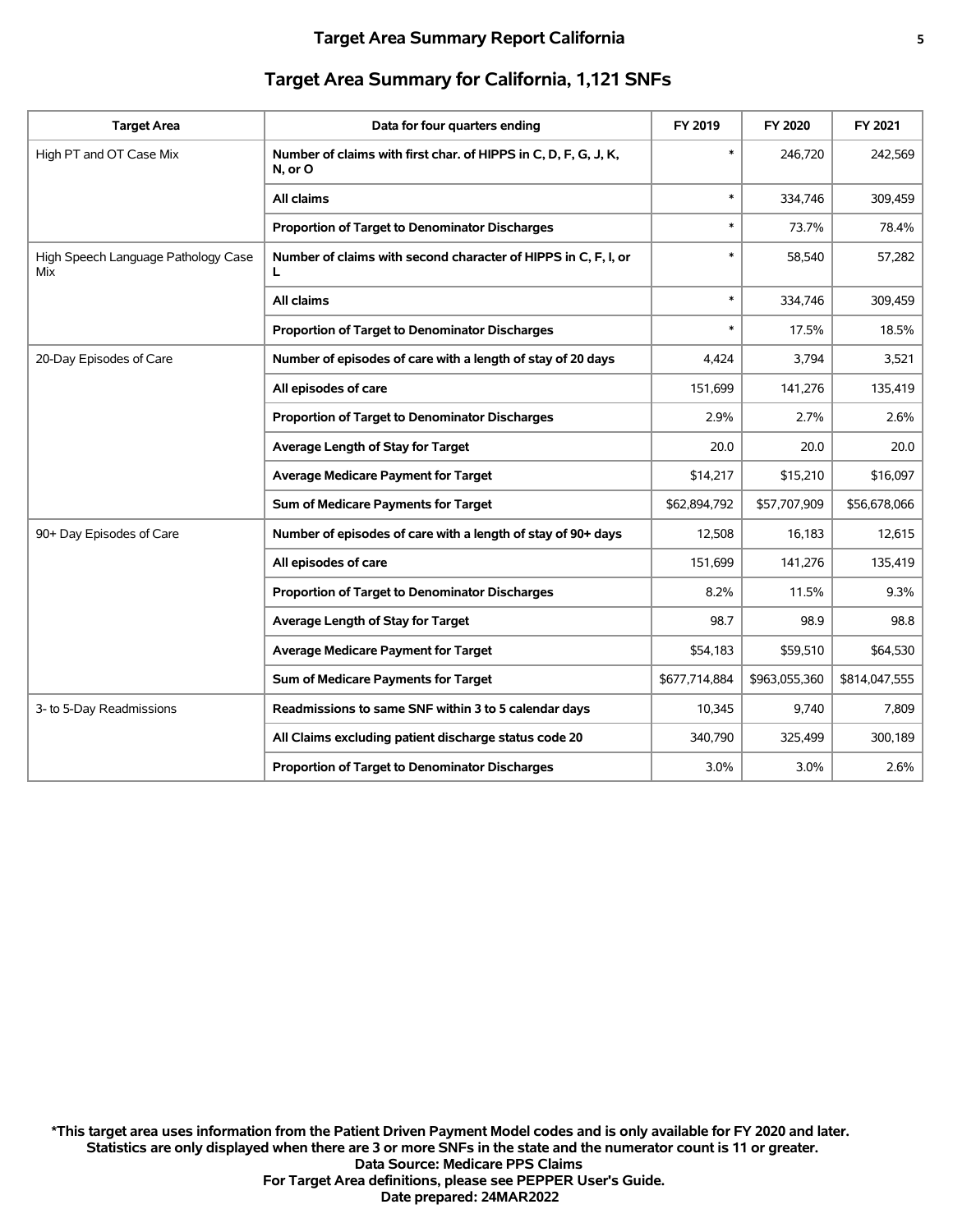| <b>Target Area</b>                         | Data for four quarters ending                                              | FY 2019      | FY 2020      | FY 2021      |
|--------------------------------------------|----------------------------------------------------------------------------|--------------|--------------|--------------|
| High PT and OT Case Mix                    | Number of claims with first char. of HIPPS in C, D, F, G, J, K, N,<br>or O | $\ast$       | 28,728       | 28,823       |
|                                            | All claims                                                                 | $\ast$       | 34,062       | 33,000       |
|                                            | Proportion of Target to Denominator Discharges                             | $\ast$       | 84.3%        | 87.3%        |
| High Speech Language Pathology Case<br>Mix | Number of claims with second character of HIPPS in C, F, I, or L           | *            | 3,283        | 3,485        |
|                                            | All claims                                                                 | $\ast$       | 34,062       | 33,000       |
|                                            | Proportion of Target to Denominator Discharges                             | $\ast$       | 9.6%         | 10.6%        |
| 20-Day Episodes of Care                    | Number of episodes of care with a length of stay of 20 days                | 1,159        | 911          | 758          |
|                                            | All episodes of care                                                       | 20,852       | 17,175       | 16,911       |
|                                            | Proportion of Target to Denominator Discharges                             | 5.6%         | 5.3%         | 4.5%         |
|                                            | Average Length of Stay for Target                                          | 20.0         | 20.0         | 20.0         |
|                                            | <b>Average Medicare Payment for Target</b>                                 | \$10,886     | \$11,563     | \$11,833     |
|                                            | Sum of Medicare Payments for Target                                        | \$12,616,537 | \$10,533,692 | \$8,969,332  |
| 90+ Day Episodes of Care                   | Number of episodes of care with a length of stay of 90+ days               | 636          | 591          | 489          |
|                                            | All episodes of care                                                       | 20,852       | 17,175       | 16,911       |
|                                            | Proportion of Target to Denominator Discharges                             | 3.1%         | 3.4%         | 2.9%         |
|                                            | Average Length of Stay for Target                                          | 98.0         | 98.4         | 98.0         |
|                                            | <b>Average Medicare Payment for Target</b>                                 | \$39,522     | \$44,401     | \$45,421     |
|                                            | Sum of Medicare Payments for Target                                        | \$25,136,037 | \$26,240,700 | \$22,210,831 |
| 3- to 5-Day Readmissions                   | Readmissions to same SNF within 3 to 5 calendar days                       | 972          | 735          | 679          |
|                                            | All Claims excluding patient discharge status code 20                      | 40,810       | 33,174       | 31,918       |
|                                            | Proportion of Target to Denominator Discharges                             | 2.4%         | 2.2%         | 2.1%         |
|                                            |                                                                            |              |              |              |

## **Target Area Summary for Colorado, 217 SNFs**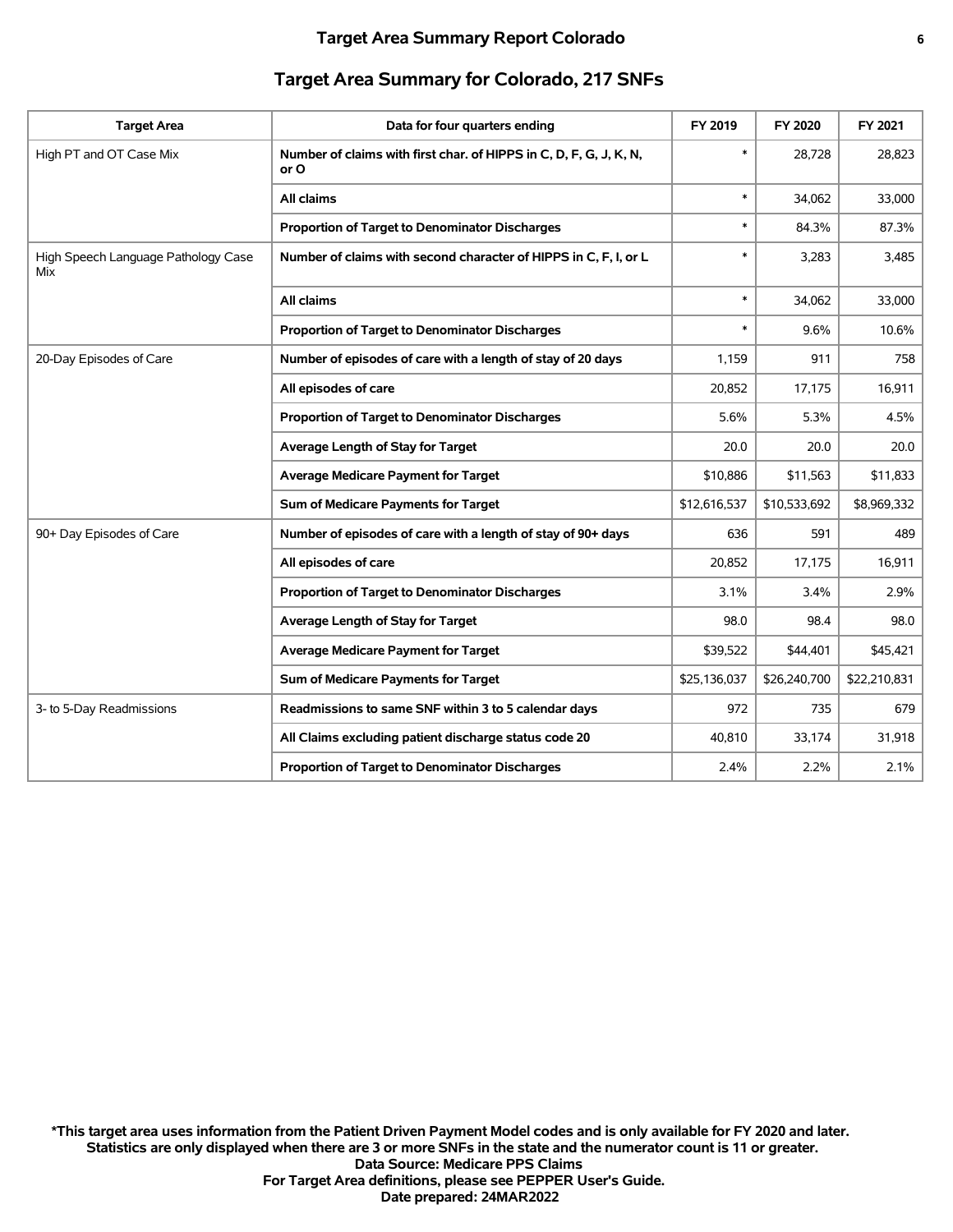| <b>Target Area</b>                         | Data for four quarters ending                                              | FY 2019      | FY 2020      | FY 2021      |
|--------------------------------------------|----------------------------------------------------------------------------|--------------|--------------|--------------|
| High PT and OT Case Mix                    | Number of claims with first char. of HIPPS in C, D, F, G, J, K, N,<br>or O | $\ast$       | 43,410       | 42,405       |
|                                            | All claims                                                                 | $\ast$       | 54,071       | 49,657       |
|                                            | Proportion of Target to Denominator Discharges                             | $\ast$       | 80.3%        | 85.4%        |
| High Speech Language Pathology Case<br>Mix | Number of claims with second character of HIPPS in C, F, I, or L           | $\ast$       | 7,375        | 7,405        |
|                                            | All claims                                                                 | $\ast$       | 54,071       | 49,657       |
|                                            | Proportion of Target to Denominator Discharges                             | $\ast$       | 13.6%        | 14.9%        |
| 20-Day Episodes of Care                    | Number of episodes of care with a length of stay of 20 days                | 886          | 726          | 725          |
|                                            | All episodes of care                                                       | 27,696       | 25,926       | 24,453       |
|                                            | <b>Proportion of Target to Denominator Discharges</b>                      | 3.2%         | 2.8%         | 3.0%         |
|                                            | Average Length of Stay for Target                                          | 20.0         | 20.0         | 20.0         |
|                                            | <b>Average Medicare Payment for Target</b>                                 | \$12,010     | \$12,483     | \$13,023     |
|                                            | Sum of Medicare Payments for Target                                        | \$10,640,573 | \$9,062,764  | \$9,441,613  |
| 90+ Day Episodes of Care                   | Number of episodes of care with a length of stay of 90+ days               | 928          | 1,157        | 957          |
|                                            | All episodes of care                                                       | 27,696       | 25,926       | 24,453       |
|                                            | Proportion of Target to Denominator Discharges                             | 3.4%         | 4.5%         | 3.9%         |
|                                            | Average Length of Stay for Target                                          | 98.6         | 98.9         | 98.9         |
|                                            | <b>Average Medicare Payment for Target</b>                                 | \$43,452     | \$51,270     | \$53,189     |
|                                            | Sum of Medicare Payments for Target                                        | \$40,323,837 | \$59,319,890 | \$50,901,892 |
| 3- to 5-Day Readmissions                   | Readmissions to same SNF within 3 to 5 calendar days                       | 1,658        | 1,484        | 1,266        |
|                                            | All Claims excluding patient discharge status code 20                      | 55,273       | 51,796       | 47,763       |
|                                            | <b>Proportion of Target to Denominator Discharges</b>                      | 3.0%         | 2.9%         | 2.7%         |
|                                            |                                                                            |              |              |              |

## **Target Area Summary for Connecticut, 211 SNFs**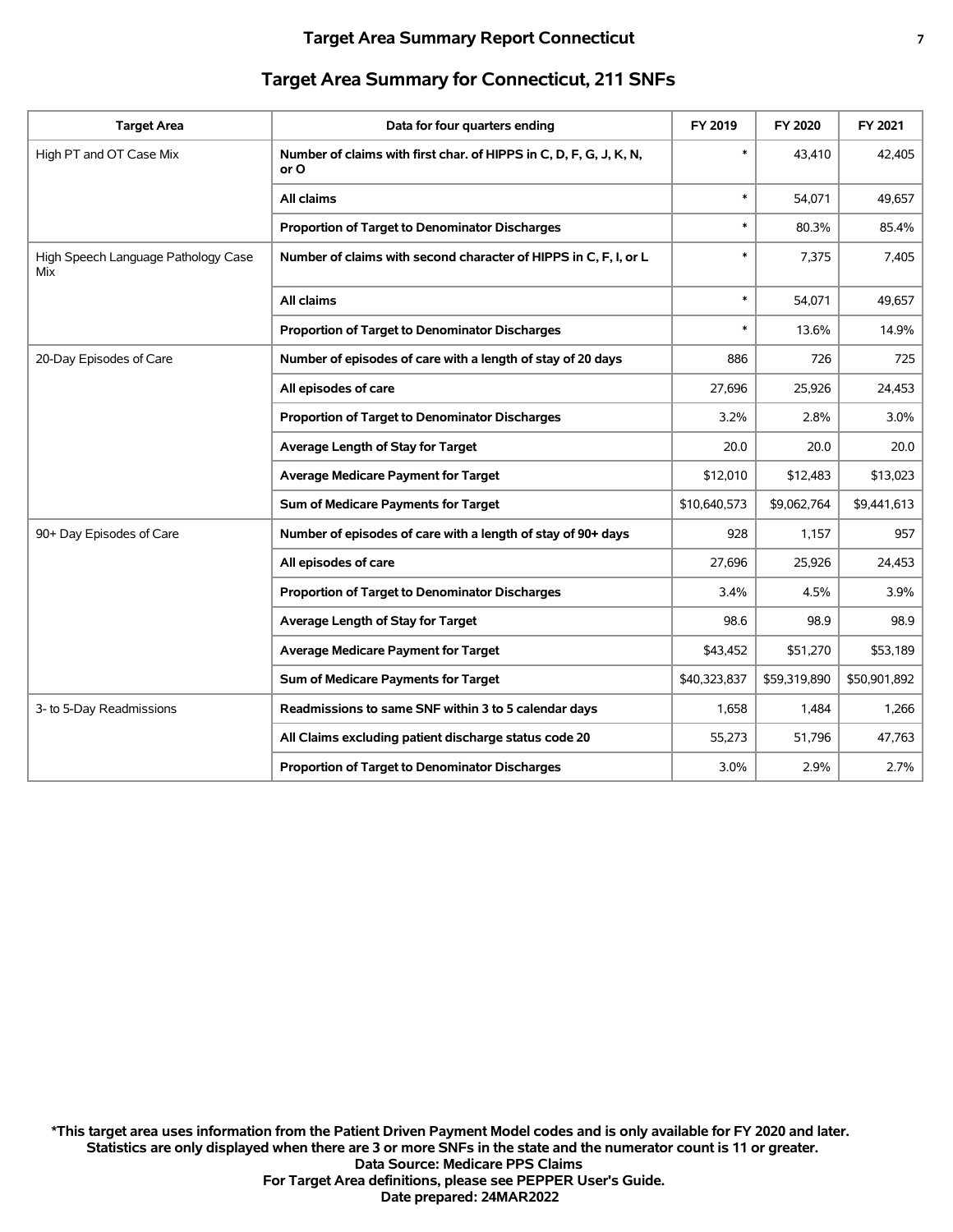| <b>Target Area</b>                         | Data for four quarters ending                                              | FY 2019     | FY 2020      | FY 2021      |
|--------------------------------------------|----------------------------------------------------------------------------|-------------|--------------|--------------|
| High PT and OT Case Mix                    | Number of claims with first char. of HIPPS in C, D, F, G, J, K, N, or<br>O | $\ast$      | 10,275       | 11,054       |
|                                            | All claims                                                                 | $\ast$      | 12,662       | 12,763       |
|                                            | <b>Proportion of Target to Denominator Discharges</b>                      | $\ast$      | 81.1%        | 86.6%        |
| High Speech Language Pathology Case<br>Mix | Number of claims with second character of HIPPS in C, F, I, or L           | $\ast$      | 1.733        | 2,377        |
|                                            | All claims                                                                 | $\ast$      | 12,662       | 12,763       |
|                                            | Proportion of Target to Denominator Discharges                             | $\ast$      | 13.7%        | 18.6%        |
| 20-Day Episodes of Care                    | Number of episodes of care with a length of stay of 20 days                | 301         | 247          | 230          |
|                                            | All episodes of care                                                       | 7,236       | 5,986        | 5,878        |
|                                            | Proportion of Target to Denominator Discharges                             | 4.2%        | 4.1%         | 3.9%         |
|                                            | Average Length of Stay for Target                                          | 20.0        | 20.0         | 20.0         |
|                                            | <b>Average Medicare Payment for Target</b>                                 | \$11,040    | \$11,690     | \$12,085     |
|                                            | Sum of Medicare Payments for Target                                        | \$3,323,166 | \$2,887,516  | \$2,779,508  |
| 90+ Day Episodes of Care                   | Number of episodes of care with a length of stay of 90+ days               | 223         | 256          | 279          |
|                                            | All episodes of care                                                       | 7,236       | 5,986        | 5,878        |
|                                            | Proportion of Target to Denominator Discharges                             | 3.1%        | 4.3%         | 4.7%         |
|                                            | Average Length of Stay for Target                                          | 98.3        | 98.8         | 98.5         |
|                                            | <b>Average Medicare Payment for Target</b>                                 | \$39,882    | \$43,828     | \$46,558     |
|                                            | Sum of Medicare Payments for Target                                        | \$8,893,651 | \$11,220,014 | \$12,989,758 |
| 3- to 5-Day Readmissions                   | Readmissions to same SNF within 3 to 5 calendar days                       | 401         | 288          | 247          |
|                                            | All Claims excluding patient discharge status code 20                      | 15,081      | 12,255       | 12,397       |
|                                            | <b>Proportion of Target to Denominator Discharges</b>                      | 2.7%        | 2.4%         | 2.0%         |

## **Target Area Summary for Delaware, 41 SNFs**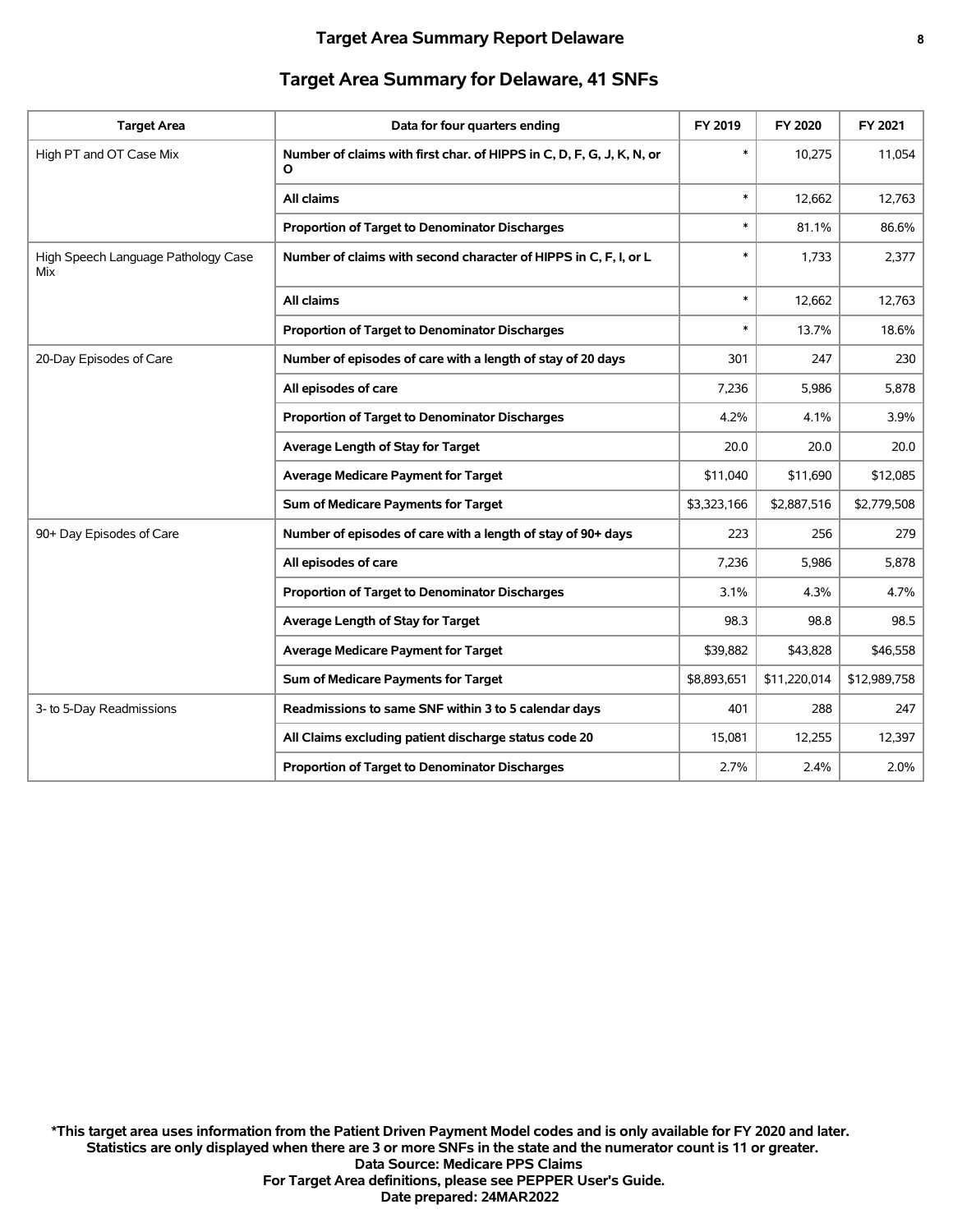| <b>Target Area</b>                         | Data for four quarters ending                                              | FY 2019     | FY 2020     | FY 2021     |
|--------------------------------------------|----------------------------------------------------------------------------|-------------|-------------|-------------|
| High PT and OT Case Mix                    | Number of claims with first char. of HIPPS in C, D, F, G, J, K, N, or<br>O | $\ast$      | 4,499       | 3,685       |
|                                            | All claims                                                                 | $\ast$      | 6,149       | 4,904       |
|                                            | Proportion of Target to Denominator Discharges                             | $\ast$      | 73.2%       | 75.1%       |
| High Speech Language Pathology Case<br>Mix | Number of claims with second character of HIPPS in C, F, I, or L           | $\ast$      | 887         | 1,132       |
|                                            | All claims                                                                 | $\ast$      | 6.149       | 4,904       |
|                                            | Proportion of Target to Denominator Discharges                             | $\ast$      | 14.4%       | 23.1%       |
| 20-Day Episodes of Care                    | Number of episodes of care with a length of stay of 20 days                | 68          | 53          | 46          |
|                                            | All episodes of care                                                       | 2,872       | 2,717       | 2,251       |
|                                            | <b>Proportion of Target to Denominator Discharges</b>                      | 2.4%        | 2.0%        | 2.0%        |
|                                            | Average Length of Stay for Target                                          | 20.0        | 20.0        | 20.0        |
|                                            | <b>Average Medicare Payment for Target</b>                                 | \$10,052    | \$10,935    | \$11,897    |
|                                            | Sum of Medicare Payments for Target                                        | \$683,508   | \$579,547   | \$547,260   |
| 90+ Day Episodes of Care                   | Number of episodes of care with a length of stay of 90+ days               | 155         | 164         | 116         |
|                                            | All episodes of care                                                       | 2,872       | 2,717       | 2,251       |
|                                            | Proportion of Target to Denominator Discharges                             | 5.4%        | 6.0%        | 5.2%        |
|                                            | Average Length of Stay for Target                                          | 98.9        | 98.5        | 98.2        |
|                                            | <b>Average Medicare Payment for Target</b>                                 | \$40,374    | \$47,265    | \$55,686    |
|                                            | Sum of Medicare Payments for Target                                        | \$6,257,916 | \$7,751,408 | \$6,459,618 |
| 3- to 5-Day Readmissions                   | Readmissions to same SNF within 3 to 5 calendar days                       | 109         | 105         | 72          |
|                                            | All Claims excluding patient discharge status code 20                      | 6,084       | 5,917       | 4,659       |
|                                            | <b>Proportion of Target to Denominator Discharges</b>                      | 1.8%        | 1.8%        | 1.5%        |

#### **Target Area Summary for District of Columbia, 16 SNFs**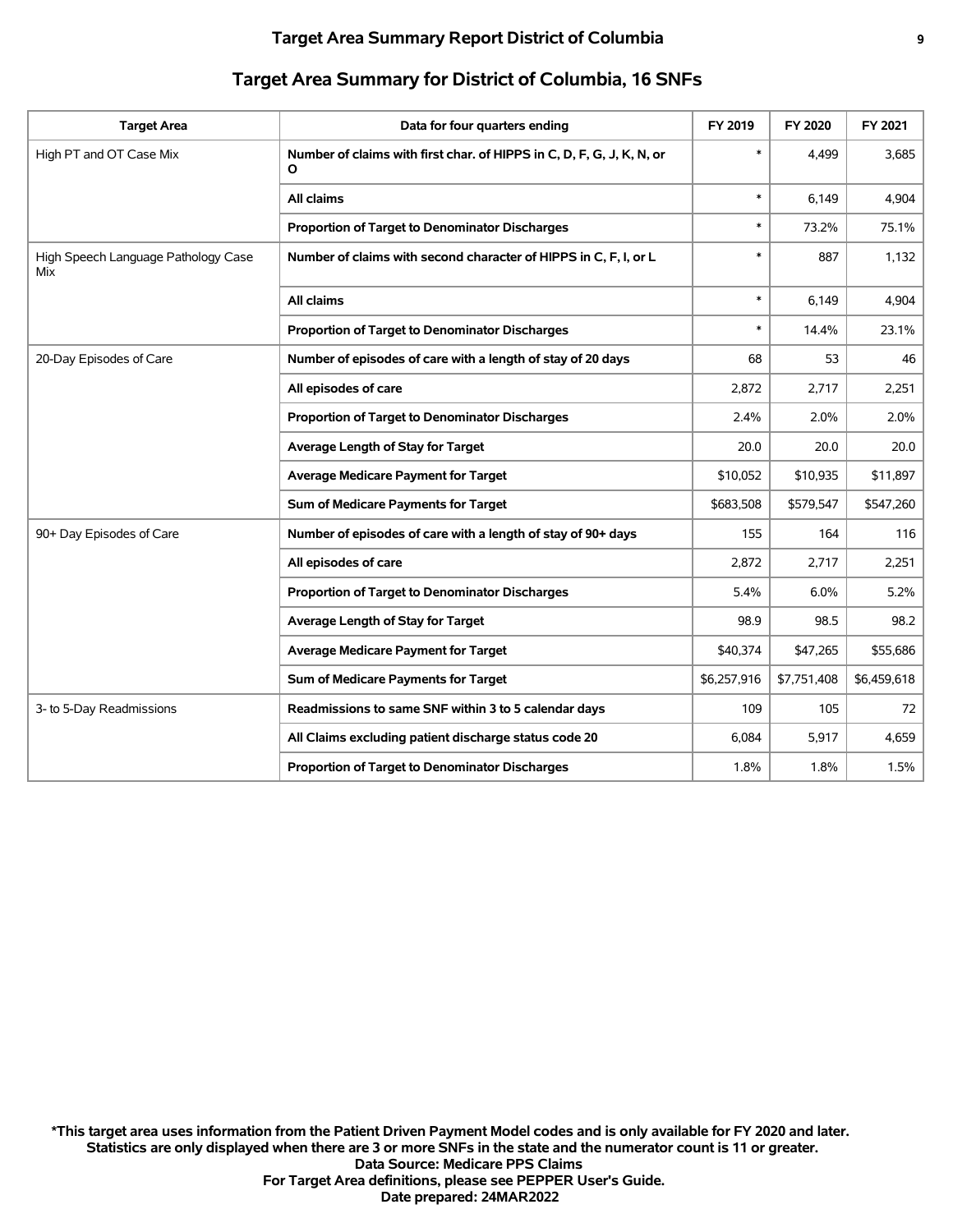#### **Target Area Summary Report Florida 10**

|                                            | Target Area Summary for Florida, 7 is SNFS                                 |               |               |               |
|--------------------------------------------|----------------------------------------------------------------------------|---------------|---------------|---------------|
| <b>Target Area</b>                         | Data for four quarters ending                                              | FY 2019       | FY 2020       | FY 2021       |
| High PT and OT Case Mix                    | Number of claims with first char. of HIPPS in C, D, F, G, J, K,<br>N, or O | $\ast$        | 214.761       | 209,821       |
|                                            | All claims                                                                 | $\ast$        | 279,592       | 257,962       |
|                                            | Proportion of Target to Denominator Discharges                             | *             | 76.8%         | 81.3%         |
| High Speech Language Pathology Case<br>Mix | Number of claims with second character of HIPPS in C, F, I, or<br>L        | $\ast$        | 41,721        | 40,937        |
|                                            | All claims                                                                 | $\ast$        | 279,592       | 257,962       |
|                                            | Proportion of Target to Denominator Discharges                             | $\ast$        | 14.9%         | 15.9%         |
| 20-Day Episodes of Care                    | Number of episodes of care with a length of stay of 20 days                | 5,277         | 4,280         | 3,736         |
|                                            | All episodes of care                                                       | 140,819       | 130,409       | 124,137       |
|                                            | <b>Proportion of Target to Denominator Discharges</b>                      | 3.7%          | 3.3%          | 3.0%          |
|                                            | Average Length of Stay for Target                                          | 20.0          | 20.0          | 20.0          |
|                                            | <b>Average Medicare Payment for Target</b>                                 | \$10,095      | \$10,343      | \$10,760      |
|                                            | Sum of Medicare Payments for Target                                        | \$53,268,902  | \$44,268,387  | \$40,200,900  |
| 90+ Day Episodes of Care                   | Number of episodes of care with a length of stay of 90+ days               | 6,620         | 6.793         | 5,545         |
|                                            | All episodes of care                                                       | 140,819       | 130,409       | 124,137       |
|                                            | Proportion of Target to Denominator Discharges                             | 4.7%          | 5.2%          | 4.5%          |
|                                            | Average Length of Stay for Target                                          | 98.4          | 98.5          | 98.4          |
|                                            | <b>Average Medicare Payment for Target</b>                                 | \$36,993      | \$39,726      | \$40,818      |
|                                            | Sum of Medicare Payments for Target                                        | \$244,893,832 | \$269,857,491 | \$226,337,516 |
| 3- to 5-Day Readmissions                   | Readmissions to same SNF within 3 to 5 calendar days                       | 8,793         | 7,513         | 6,801         |
|                                            | All Claims excluding patient discharge status code 20                      | 298,220       | 273,476       | 252,276       |

**Proportion of Target to Denominator Discharges** 2.9% 2.9% 2.7% 2.7%

#### **Target Area Summary for Florida, 715 SNFs**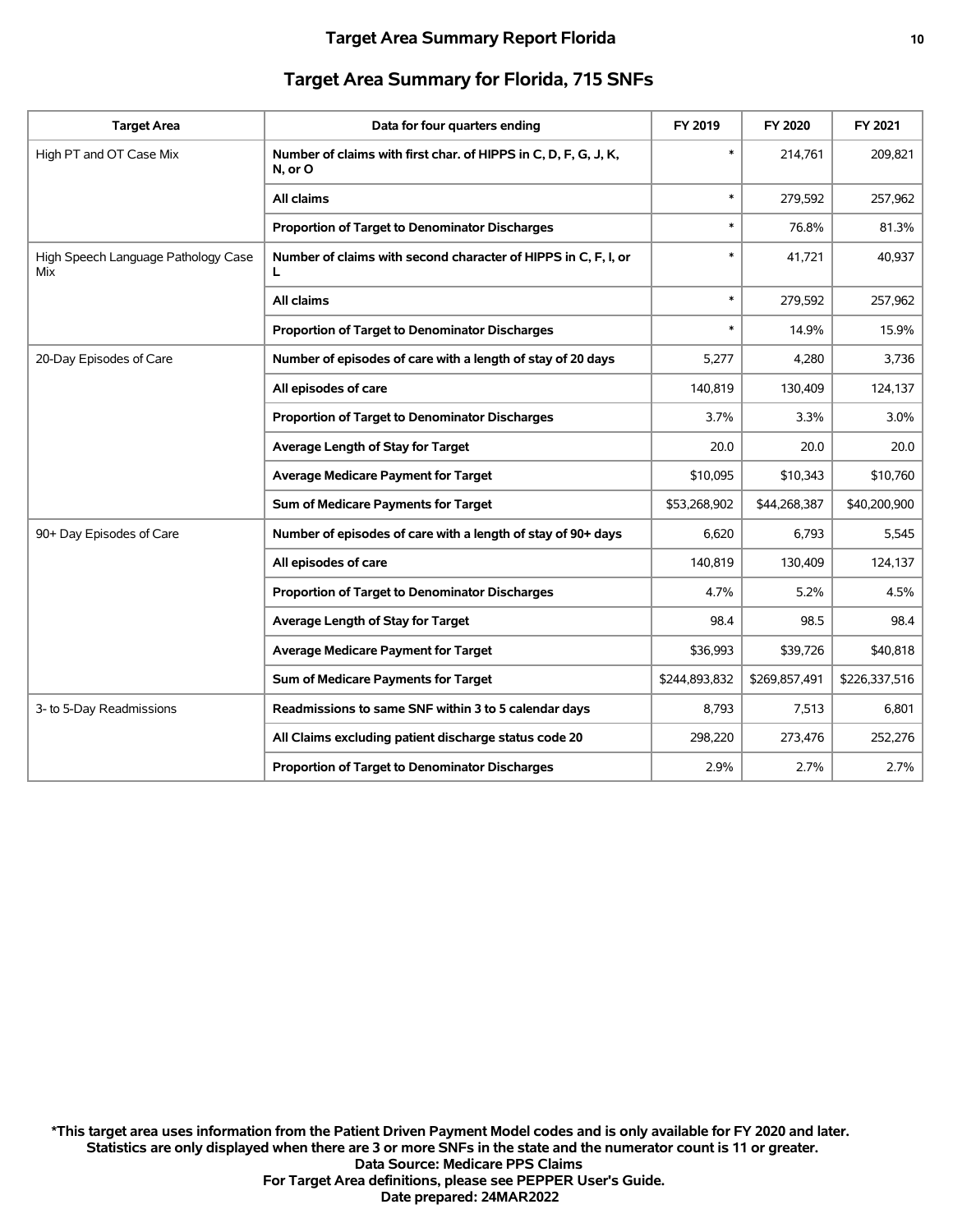| <b>Target Area</b>                         | Data for four quarters ending                                              | FY 2019      | FY 2020      | FY 2021      |
|--------------------------------------------|----------------------------------------------------------------------------|--------------|--------------|--------------|
| High PT and OT Case Mix                    | Number of claims with first char. of HIPPS in C, D, F, G, J, K, N,<br>or O | $\ast$       | 52,615       | 50,232       |
|                                            | All claims                                                                 | $\ast$       | 72,230       | 64,296       |
|                                            | Proportion of Target to Denominator Discharges                             | $\ast$       | 72.8%        | 78.1%        |
| High Speech Language Pathology Case<br>Mix | Number of claims with second character of HIPPS in C, F, I, or L           | $\ast$       | 9,414        | 8,561        |
|                                            | All claims                                                                 | $\ast$       | 72,230       | 64,296       |
|                                            | Proportion of Target to Denominator Discharges                             | $\ast$       | 13.0%        | 13.3%        |
| 20-Day Episodes of Care                    | Number of episodes of care with a length of stay of 20 days                | 2,864        | 1,992        | 1,519        |
|                                            | All episodes of care                                                       | 36,980       | 32,614       | 29,158       |
|                                            | Proportion of Target to Denominator Discharges                             | 7.7%         | 6.1%         | 5.2%         |
|                                            | Average Length of Stay for Target                                          | 20.0         | 20.0         | 20.0         |
|                                            | <b>Average Medicare Payment for Target</b>                                 | \$9,450      | \$10,266     | \$10,820     |
|                                            | Sum of Medicare Payments for Target                                        | \$27,065,281 | \$20,449,376 | \$16,435,781 |
| 90+ Day Episodes of Care                   | Number of episodes of care with a length of stay of 90+ days               | 2,238        | 2,372        | 2,190        |
|                                            | All episodes of care                                                       | 36,980       | 32,614       | 29,158       |
|                                            | <b>Proportion of Target to Denominator Discharges</b>                      | 6.1%         | 7.3%         | 7.5%         |
|                                            | Average Length of Stay for Target                                          | 98.4         | 98.6         | 98.5         |
|                                            | <b>Average Medicare Payment for Target</b>                                 | \$32,964     | \$37,392     | \$39,180     |
|                                            | Sum of Medicare Payments for Target                                        | \$73,773,812 | \$88,693,789 | \$85,805,226 |
| 3- to 5-Day Readmissions                   | Readmissions to same SNF within 3 to 5 calendar days                       | 2,142        | 1,898        | 1,606        |
|                                            | All Claims excluding patient discharge status code 20                      | 78,825       | 69,597       | 61,744       |
|                                            | Proportion of Target to Denominator Discharges                             | 2.7%         | 2.7%         | 2.6%         |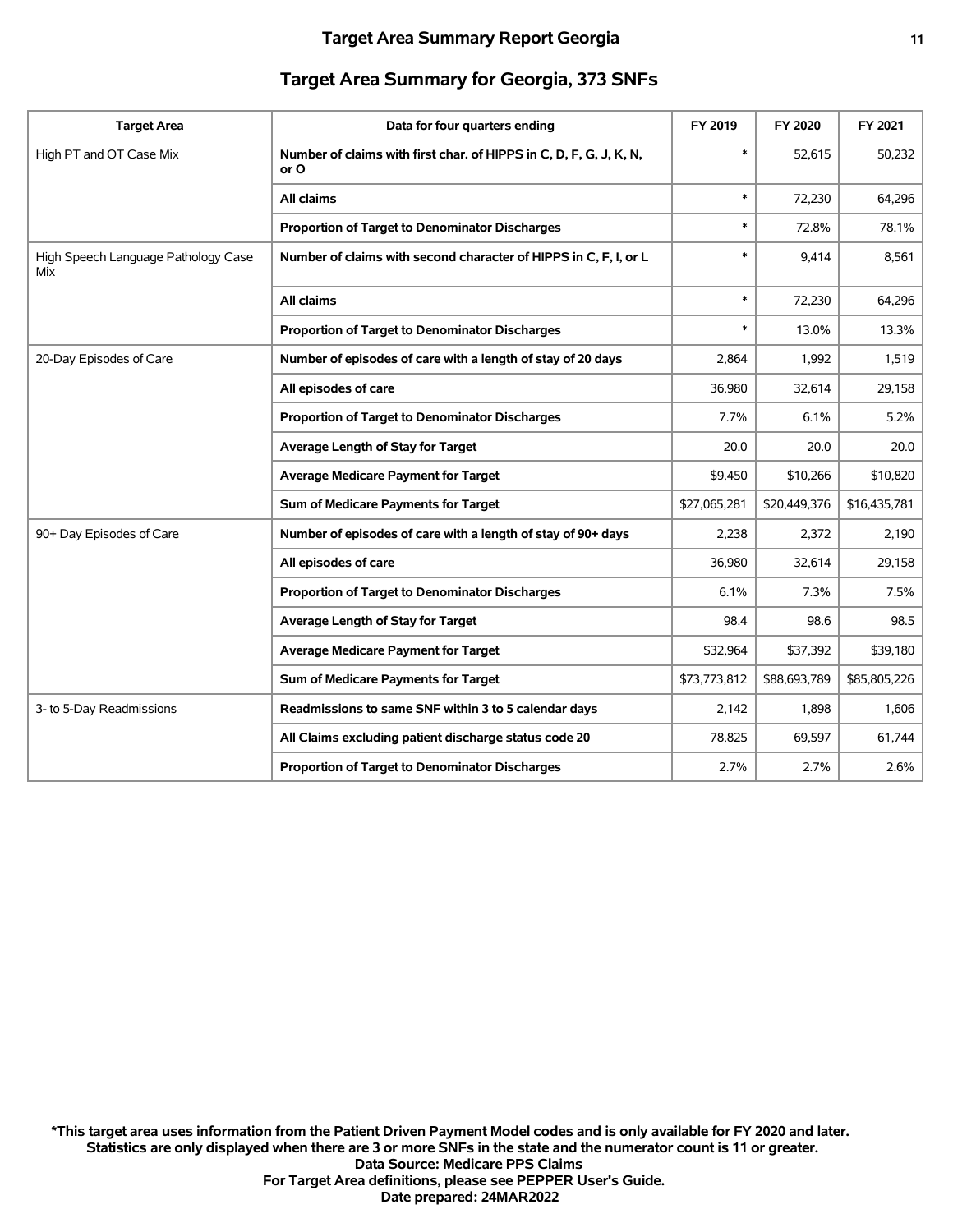#### **Target Area Summary for Hawaii, 41 SNFs**

| <b>Target Area</b>                         | Data for four quarters ending                                              | FY 2019     | FY 2020     | FY 2021     |
|--------------------------------------------|----------------------------------------------------------------------------|-------------|-------------|-------------|
| High PT and OT Case Mix                    | Number of claims with first char. of HIPPS in C, D, F, G, J, K, N, or<br>O | $\ast$      | 4,931       | 4,998       |
|                                            | All claims                                                                 | $\ast$      | 6,037       | 5,891       |
|                                            | Proportion of Target to Denominator Discharges                             | $\ast$      | 81.7%       | 84.8%       |
| High Speech Language Pathology Case<br>Mix | Number of claims with second character of HIPPS in C, F, I, or L           | $\ast$      | 750         | 744         |
|                                            | All claims                                                                 | $\ast$      | 6,037       | 5,891       |
|                                            | Proportion of Target to Denominator Discharges                             | $\ast$      | 12.4%       | 12.6%       |
| 20-Day Episodes of Care                    | Number of episodes of care with a length of stay of 20 days                | 112         | 96          | 78          |
|                                            | All episodes of care                                                       | 3,127       | 2,898       | 2,862       |
|                                            | Proportion of Target to Denominator Discharges                             | 3.6%        | 3.3%        | 2.7%        |
|                                            | Average Length of Stay for Target                                          | 20.0        | 20.0        | 20.0        |
|                                            | Average Medicare Payment for Target                                        | \$12,582    | \$13,975    | \$14,633    |
|                                            | Sum of Medicare Payments for Target                                        | \$1,409,170 | \$1,341,604 | \$1,141,407 |
| 90+ Day Episodes of Care                   | Number of episodes of care with a length of stay of 90+ days               | 79          | 90          | 64          |
|                                            | All episodes of care                                                       | 3,127       | 2,898       | 2,862       |
|                                            | Proportion of Target to Denominator Discharges                             | 2.5%        | 3.1%        | 2.2%        |
|                                            | Average Length of Stay for Target                                          | 97.9        | 98.2        | 98.5        |
|                                            | <b>Average Medicare Payment for Target</b>                                 | \$49,814    | \$55,824    | \$63,116    |
|                                            | Sum of Medicare Payments for Target                                        | \$3,935,298 | \$5,024,166 | \$4,039,401 |
| 3- to 5-Day Readmissions                   | Readmissions to same SNF within 3 to 5 calendar days                       | 77          | 88          | 76          |
|                                            | All Claims excluding patient discharge status code 20                      | 6,289       | 5,900       | 5,796       |
|                                            | Proportion of Target to Denominator Discharges                             | 1.2%        | 1.5%        | 1.3%        |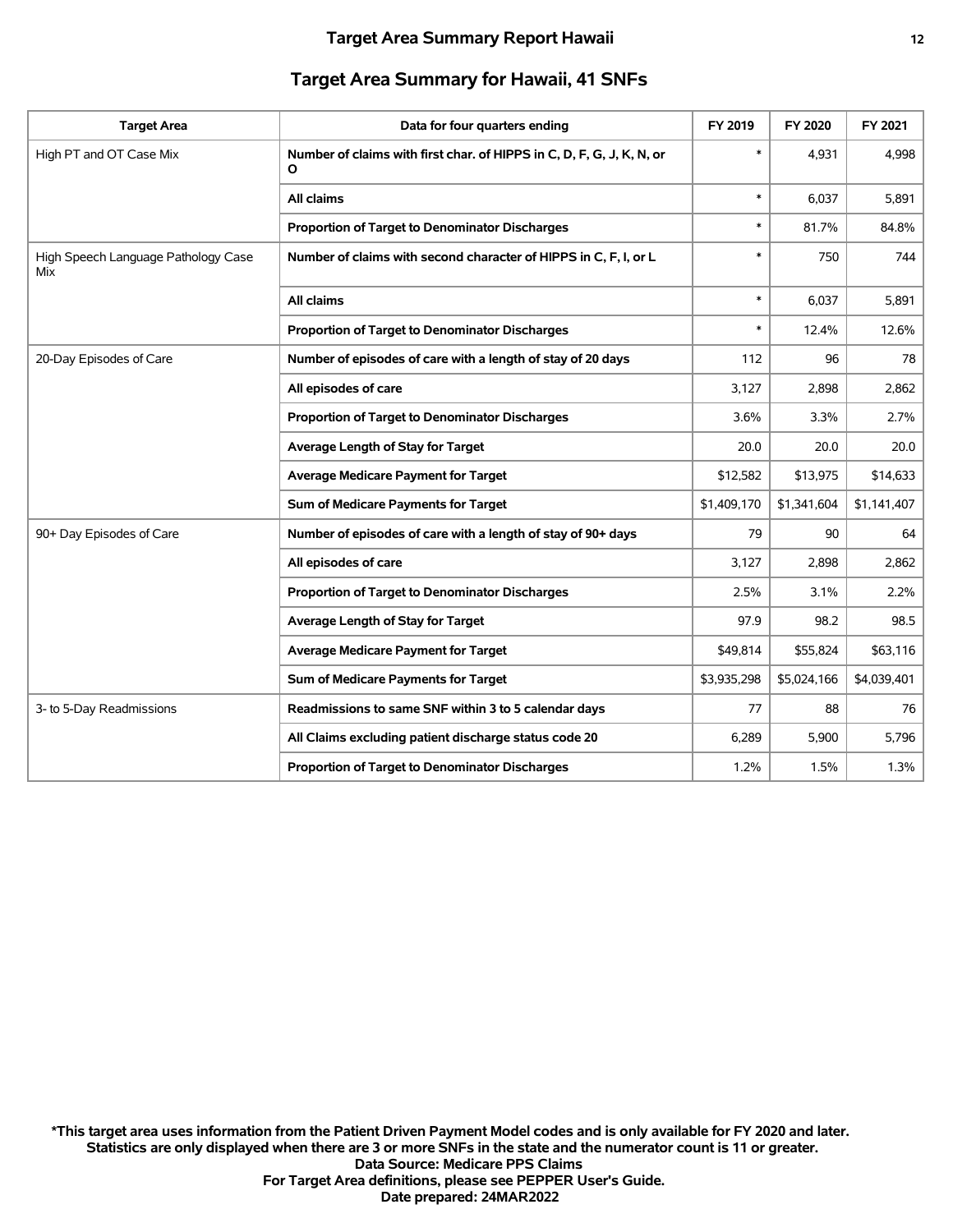#### **Target Area Summary for Idaho, 77 SNFs**

| <b>Target Area</b>                         | Data for four quarters ending                                              | FY 2019     | FY 2020     | FY 2021     |
|--------------------------------------------|----------------------------------------------------------------------------|-------------|-------------|-------------|
| High PT and OT Case Mix                    | Number of claims with first char. of HIPPS in C, D, F, G, J, K, N, or<br>O | $\ast$      | 10,349      | 10,308      |
|                                            | All claims                                                                 | $\ast$      | 12,358      | 11,890      |
|                                            | Proportion of Target to Denominator Discharges                             | $\ast$      | 83.7%       | 86.7%       |
| High Speech Language Pathology Case<br>Mix | Number of claims with second character of HIPPS in C, F, I, or L           | $\ast$      | 1,346       | 1,426       |
|                                            | All claims                                                                 | $\ast$      | 12,358      | 11,890      |
|                                            | Proportion of Target to Denominator Discharges                             | $\ast$      | 10.9%       | 12.0%       |
| 20-Day Episodes of Care                    | Number of episodes of care with a length of stay of 20 days                | 318         | 229         | 242         |
|                                            | All episodes of care                                                       | 7,041       | 6,261       | 5,821       |
|                                            | Proportion of Target to Denominator Discharges                             | 4.5%        | 3.7%        | 4.2%        |
|                                            | Average Length of Stay for Target                                          | 20.0        | 20.0        | 20.0        |
|                                            | <b>Average Medicare Payment for Target</b>                                 | \$10,109    | \$11,114    | \$11,333    |
|                                            | Sum of Medicare Payments for Target                                        | \$3,214,711 | \$2,545,097 | \$2,742,651 |
| 90+ Day Episodes of Care                   | Number of episodes of care with a length of stay of 90+ days               | 229         | 234         | 244         |
|                                            | All episodes of care                                                       | 7,041       | 6,261       | 5,821       |
|                                            | Proportion of Target to Denominator Discharges                             | 3.3%        | 3.7%        | 4.2%        |
|                                            | Average Length of Stay for Target                                          | 98.0        | 98.0        | 98.0        |
|                                            | Average Medicare Payment for Target                                        | \$34,923    | \$39,301    | \$39,562    |
|                                            | Sum of Medicare Payments for Target                                        | \$7,997,372 | \$9,196,469 | \$9,653,029 |
| 3- to 5-Day Readmissions                   | Readmissions to same SNF within 3 to 5 calendar days                       | 320         | 231         | 201         |
|                                            | All Claims excluding patient discharge status code 20                      | 13,593      | 11,972      | 11,425      |
|                                            | Proportion of Target to Denominator Discharges                             | 2.4%        | 1.9%        | 1.8%        |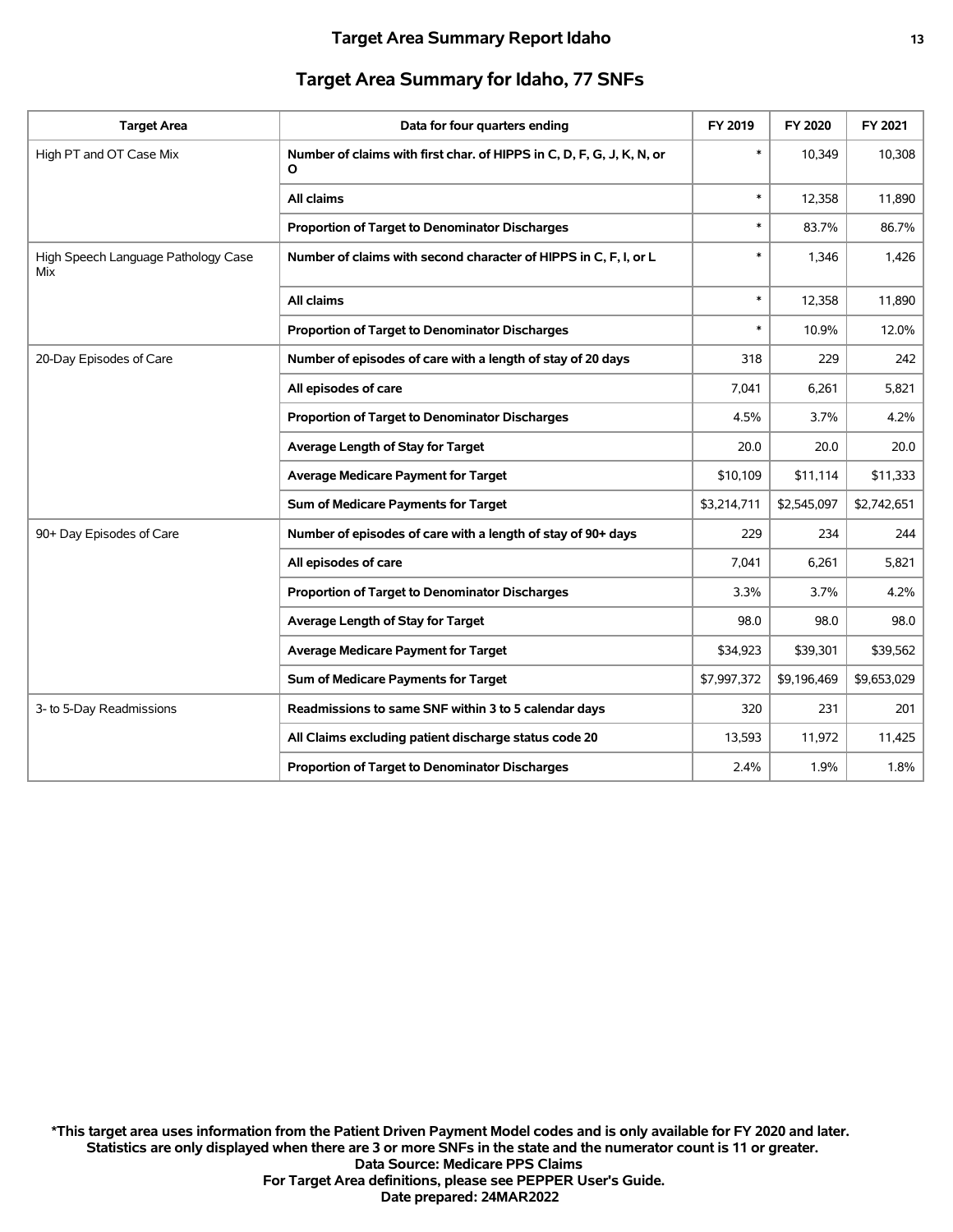#### **Target Area Summary Report Illinois 14**

| <b>Target Area</b>                         | Data for four quarters ending                                              | FY 2019       | FY 2020       | FY 2021       |
|--------------------------------------------|----------------------------------------------------------------------------|---------------|---------------|---------------|
| High PT and OT Case Mix                    | Number of claims with first char. of HIPPS in C, D, F, G, J, K,<br>N, or O | $\ast$        | 137,150       | 135,527       |
|                                            | All claims                                                                 | $\ast$        | 174,003       | 161,597       |
|                                            | Proportion of Target to Denominator Discharges                             | *             | 78.8%         | 83.9%         |
| High Speech Language Pathology Case<br>Mix | Number of claims with second character of HIPPS in C, F, I, or<br>L        | $\ast$        | 17,426        | 17,492        |
|                                            | All claims                                                                 | $\ast$        | 174,003       | 161,597       |
|                                            | <b>Proportion of Target to Denominator Discharges</b>                      | $\ast$        | 10.0%         | 10.8%         |
| 20-Day Episodes of Care                    | Number of episodes of care with a length of stay of 20 days                | 3,069         | 2,481         | 2,114         |
|                                            | All episodes of care                                                       | 90,446        | 77,829        | 73,905        |
|                                            | Proportion of Target to Denominator Discharges                             | 3.4%          | 3.2%          | 2.9%          |
|                                            | Average Length of Stay for Target                                          | 20.0          | 20.0          | 20.0          |
|                                            | Average Medicare Payment for Target                                        | \$10,703      | \$11,130      | \$11,760      |
|                                            | Sum of Medicare Payments for Target                                        | \$32,848,398  | \$27,614,731  | \$24,860,094  |
| 90+ Day Episodes of Care                   | Number of episodes of care with a length of stay of 90+ days               | 5,719         | 5,570         | 4,673         |
|                                            | All episodes of care                                                       | 90.446        | 77,829        | 73,905        |
|                                            | Proportion of Target to Denominator Discharges                             | 6.3%          | 7.2%          | 6.3%          |
|                                            | Average Length of Stay for Target                                          | 98.7          | 98.8          | 98.7          |
|                                            | Average Medicare Payment for Target                                        | \$41,089      | \$43,843      | \$44,957      |
|                                            | Sum of Medicare Payments for Target                                        | \$234,988,849 | \$244,203,503 | \$210,084,629 |
| 3- to 5-Day Readmissions                   | Readmissions to same SNF within 3 to 5 calendar days                       | 6,954         | 5,717         | 5,031         |
|                                            | All Claims excluding patient discharge status code 20                      | 196,989       | 169,308       | 156,926       |
|                                            | Proportion of Target to Denominator Discharges                             | 3.5%          | 3.4%          | 3.2%          |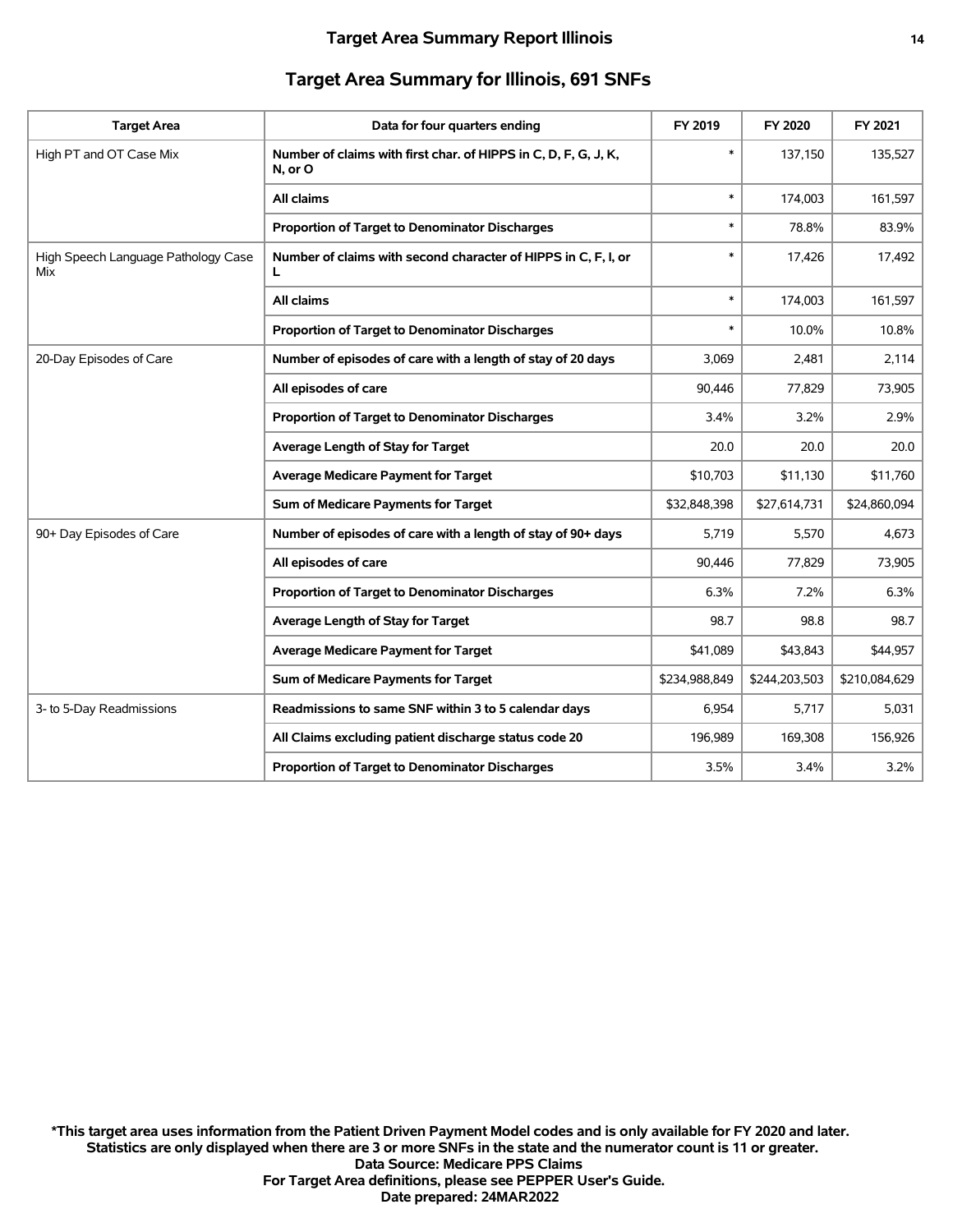#### **Target Area Summary Report Indiana 15**

| <b>Target Area</b>                         | Data for four quarters ending                                              | FY 2019      | FY 2020       | FY 2021       |
|--------------------------------------------|----------------------------------------------------------------------------|--------------|---------------|---------------|
| High PT and OT Case Mix                    | Number of claims with first char. of HIPPS in C, D, F, G, J, K, N,<br>or O | $\ast$       | 78,258        | 87,550        |
|                                            | All claims                                                                 | $\ast$       | 97,630        | 102,203       |
|                                            | Proportion of Target to Denominator Discharges                             | $\ast$       | 80.2%         | 85.7%         |
| High Speech Language Pathology Case<br>Mix | Number of claims with second character of HIPPS in C, F, I, or L           | $\ast$       | 9,307         | 9,440         |
|                                            | All claims                                                                 | $\ast$       | 97,630        | 102,203       |
|                                            | Proportion of Target to Denominator Discharges                             | $\ast$       | 9.5%          | 9.2%          |
| 20-Day Episodes of Care                    | Number of episodes of care with a length of stay of 20 days                | 2,123        | 1,585         | 1,422         |
|                                            | All episodes of care                                                       | 50,200       | 43,438        | 46,499        |
|                                            | Proportion of Target to Denominator Discharges                             | 4.2%         | 3.6%          | 3.1%          |
|                                            | Average Length of Stay for Target                                          | 20.0         | 20.0          | 20.0          |
|                                            | <b>Average Medicare Payment for Target</b>                                 | \$10,094     | \$10,955      | \$11,479      |
|                                            | Sum of Medicare Payments for Target                                        | \$21,428,561 | \$17,363,471  | \$16,323,617  |
| 90+ Day Episodes of Care                   | Number of episodes of care with a length of stay of 90+ days               | 2,619        | 2,949         | 2,916         |
|                                            | All episodes of care                                                       | 50,200       | 43,438        | 46,499        |
|                                            | Proportion of Target to Denominator Discharges                             | 5.2%         | 6.8%          | 6.3%          |
|                                            | Average Length of Stay for Target                                          | 98.5         | 98.6          | 98.6          |
|                                            | <b>Average Medicare Payment for Target</b>                                 | \$36,436     | \$39,990      | \$41,715      |
|                                            | Sum of Medicare Payments for Target                                        | \$95,425,584 | \$117,930,348 | \$121,641,526 |
| 3- to 5-Day Readmissions                   | Readmissions to same SNF within 3 to 5 calendar days                       | 3,508        | 2,824         | 2,546         |
|                                            | All Claims excluding patient discharge status code 20                      | 109,984      | 94,134        | 97,775        |
|                                            | Proportion of Target to Denominator Discharges                             | 3.2%         | 3.0%          | 2.6%          |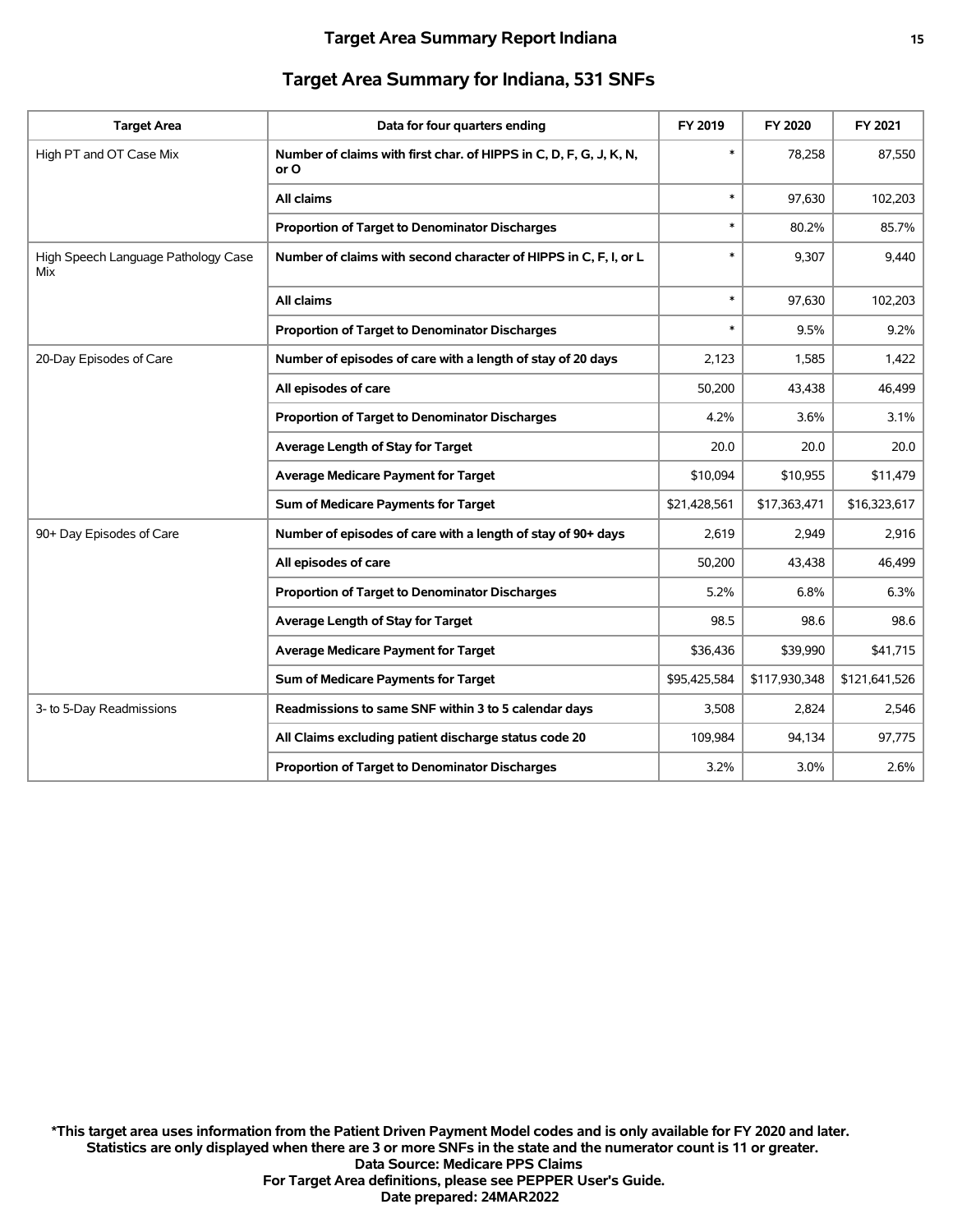#### **Target Area Summary for Iowa, 414 SNFs**

| <b>Target Area</b>                         | Data for four quarters ending                                              | FY 2019      | FY 2020      | FY 2021      |
|--------------------------------------------|----------------------------------------------------------------------------|--------------|--------------|--------------|
| High PT and OT Case Mix                    | Number of claims with first char. of HIPPS in C, D, F, G, J, K, N,<br>or O | $\ast$       | 31,909       | 36,083       |
|                                            | All claims                                                                 | $\ast$       | 38,077       | 41,380       |
|                                            | Proportion of Target to Denominator Discharges                             | $\ast$       | 83.8%        | 87.2%        |
| High Speech Language Pathology Case<br>Mix | Number of claims with second character of HIPPS in C, F, I, or L           | *            | 2,475        | 2,489        |
|                                            | All claims                                                                 | $\ast$       | 38,077       | 41,380       |
|                                            | Proportion of Target to Denominator Discharges                             | $\ast$       | 6.5%         | 6.0%         |
| 20-Day Episodes of Care                    | Number of episodes of care with a length of stay of 20 days                | 651          | 586          | 562          |
|                                            | All episodes of care                                                       | 21,499       | 19,360       | 21,123       |
|                                            | Proportion of Target to Denominator Discharges                             | 3.0%         | 3.0%         | 2.7%         |
|                                            | Average Length of Stay for Target                                          | 20.0         | 20.0         | 20.0         |
|                                            | <b>Average Medicare Payment for Target</b>                                 | \$9,104      | \$10,245     | \$10,542     |
|                                            | Sum of Medicare Payments for Target                                        | \$5,926,920  | \$6,003,386  | \$5,924,823  |
| 90+ Day Episodes of Care                   | Number of episodes of care with a length of stay of 90+ days               | 479          | 466          | 446          |
|                                            | All episodes of care                                                       | 21,499       | 19,360       | 21,123       |
|                                            | Proportion of Target to Denominator Discharges                             | 2.2%         | 2.4%         | 2.1%         |
|                                            | Average Length of Stay for Target                                          | 97.2         | 97.9         | 97.9         |
|                                            | <b>Average Medicare Payment for Target</b>                                 | \$33,623     | \$37,991     | \$39,865     |
|                                            | Sum of Medicare Payments for Target                                        | \$16,105,489 | \$17,703,871 | \$17,779,781 |
| 3- to 5-Day Readmissions                   | Readmissions to same SNF within 3 to 5 calendar days                       | 1,145        | 832          | 842          |
|                                            | All Claims excluding patient discharge status code 20                      | 42,439       | 37,310       | 40,085       |
|                                            | Proportion of Target to Denominator Discharges                             | 2.7%         | 2.2%         | 2.1%         |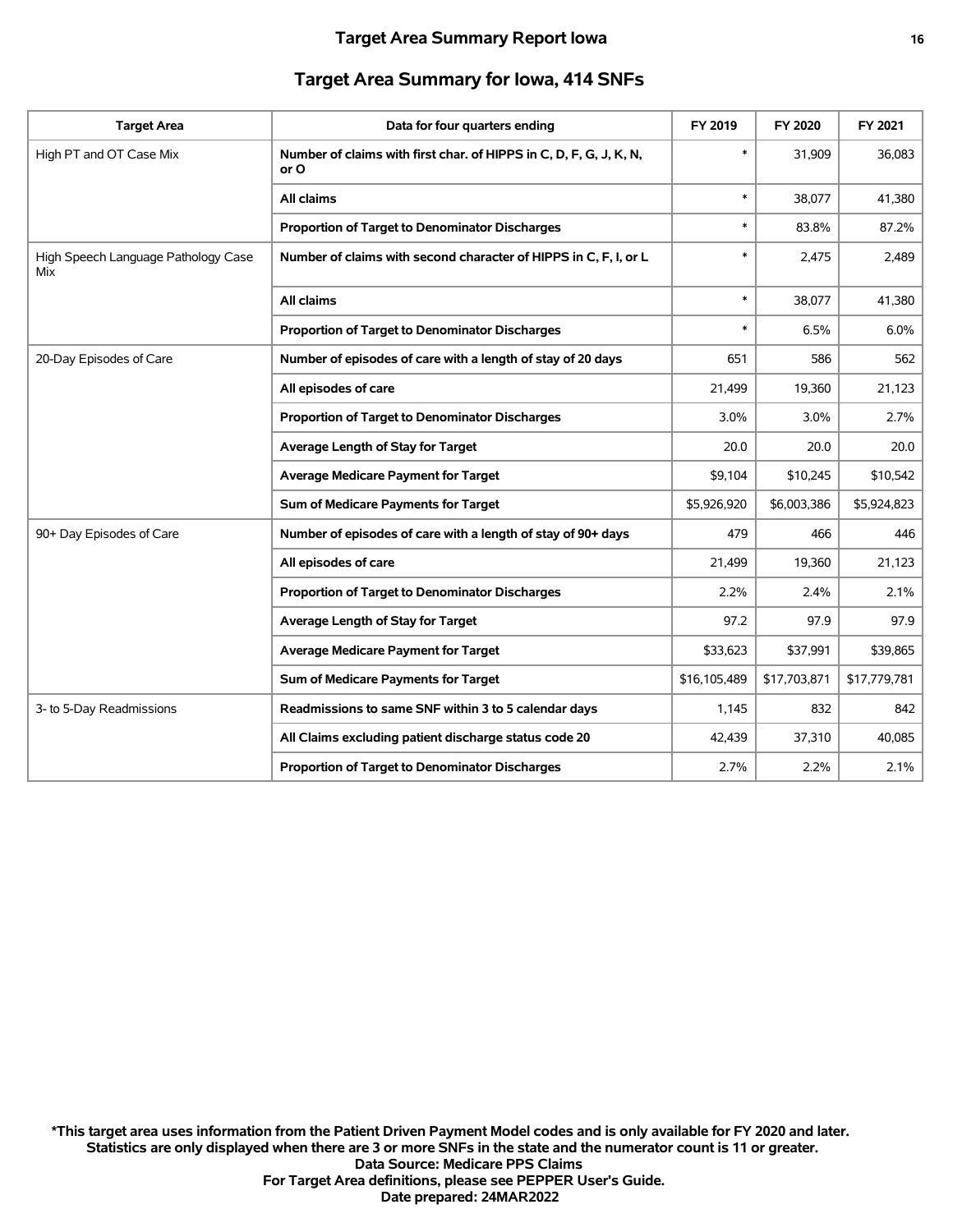| <b>Target Area Summary for Kansas, 301 SNFs</b> |  |  |
|-------------------------------------------------|--|--|
|-------------------------------------------------|--|--|

| <b>Target Area</b>                         | Data for four quarters ending                                              | FY 2019      | FY 2020      | FY 2021      |
|--------------------------------------------|----------------------------------------------------------------------------|--------------|--------------|--------------|
| High PT and OT Case Mix                    | Number of claims with first char. of HIPPS in C, D, F, G, J, K, N,<br>or O | $\ast$       | 32.143       | 35,106       |
|                                            | All claims                                                                 | $\ast$       | 39,102       | 41,299       |
|                                            | Proportion of Target to Denominator Discharges                             | $\ast$       | 82.2%        | 85.0%        |
| High Speech Language Pathology Case<br>Mix | Number of claims with second character of HIPPS in C, F, I, or L           | $\ast$       | 4,290        | 4,477        |
|                                            | All claims                                                                 | $\ast$       | 39,102       | 41,299       |
|                                            | Proportion of Target to Denominator Discharges                             |              | 11.0%        | 10.8%        |
| 20-Day Episodes of Care                    | Number of episodes of care with a length of stay of 20 days                | 873          | 805          | 665          |
|                                            | All episodes of care                                                       | 21,451       | 18,828       | 19,971       |
|                                            | Proportion of Target to Denominator Discharges                             | 4.1%         | 4.3%         | 3.3%         |
|                                            | Average Length of Stay for Target                                          | 20.0         | 20.0         | 20.0         |
|                                            | <b>Average Medicare Payment for Target</b>                                 | \$9,457      | \$10,320     | \$10,704     |
|                                            | Sum of Medicare Payments for Target                                        | \$8,255,989  | \$8,307,855  | \$7,117,864  |
| 90+ Day Episodes of Care                   | Number of episodes of care with a length of stay of 90+ days               | 701          | 758          | 800          |
|                                            | All episodes of care                                                       | 21,451       | 18,828       | 19,971       |
|                                            | Proportion of Target to Denominator Discharges                             | 3.3%         | 4.0%         | 4.0%         |
|                                            | Average Length of Stay for Target                                          | 97.8         | 97.9         | 98.1         |
|                                            | <b>Average Medicare Payment for Target</b>                                 | \$33,591     | \$36,510     | \$38,162     |
|                                            | Sum of Medicare Payments for Target                                        | \$23,547,156 | \$27,674,631 | \$30,529,809 |
| 3- to 5-Day Readmissions                   | Readmissions to same SNF within 3 to 5 calendar days                       | 1,191        | 1,043        | 1,012        |
|                                            | All Claims excluding patient discharge status code 20                      | 43,532       | 38,263       | 40,100       |
|                                            | Proportion of Target to Denominator Discharges                             | 2.7%         | 2.7%         | 2.5%         |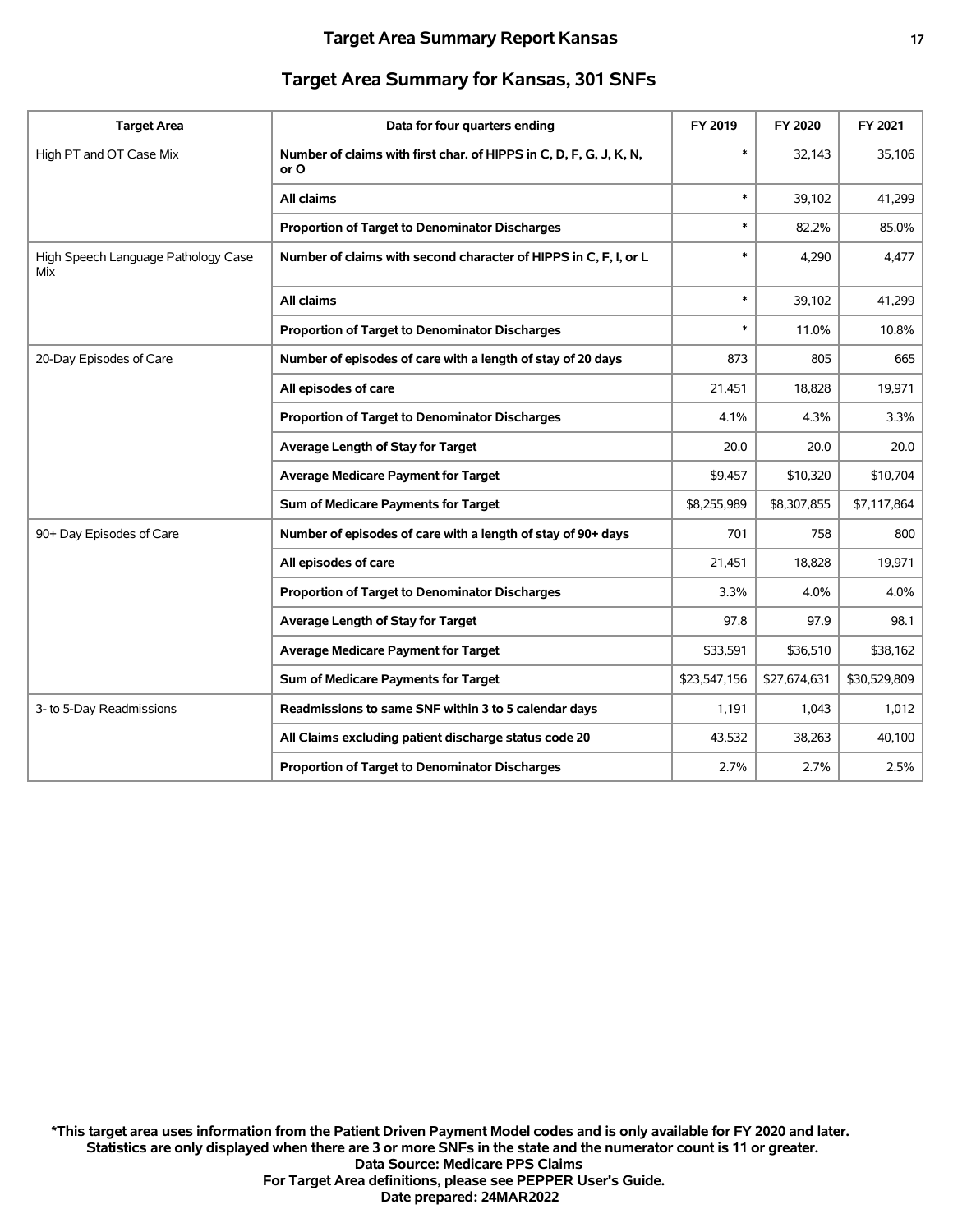| <b>Target Area</b>                         | Data for four quarters ending                                              | FY 2019      | FY 2020      | FY 2021      |
|--------------------------------------------|----------------------------------------------------------------------------|--------------|--------------|--------------|
| High PT and OT Case Mix                    | Number of claims with first char. of HIPPS in C, D, F, G, J, K, N,<br>or O | $\ast$       | 44,312       | 48,145       |
|                                            | All claims                                                                 | $\ast$       | 59,502       | 60,361       |
|                                            | Proportion of Target to Denominator Discharges                             | $\ast$       | 74.5%        | 79.8%        |
| High Speech Language Pathology Case<br>Mix | Number of claims with second character of HIPPS in C, F, I, or L           | $\ast$       | 7,186        | 7,646        |
|                                            | All claims                                                                 | $\ast$       | 59,502       | 60,361       |
|                                            | Proportion of Target to Denominator Discharges                             | $\ast$       | 12.1%        | 12.7%        |
| 20-Day Episodes of Care                    | Number of episodes of care with a length of stay of 20 days                | 1,546        | 1,110        | 926          |
|                                            | All episodes of care                                                       | 30,556       | 26.743       | 27,351       |
|                                            | <b>Proportion of Target to Denominator Discharges</b>                      | 5.1%         | 4.2%         | $3.4\%$      |
|                                            | Average Length of Stay for Target                                          | 20.0         | 20.0         | 20.0         |
|                                            | <b>Average Medicare Payment for Target</b>                                 | \$9,480      | \$10,275     | \$10,598     |
|                                            | Sum of Medicare Payments for Target                                        | \$14,656,712 | \$11,405,447 | \$9,813,718  |
| 90+ Day Episodes of Care                   | Number of episodes of care with a length of stay of 90+ days               | 1,915        | 2,059        | 2,012        |
|                                            | All episodes of care                                                       | 30,556       | 26.743       | 27,351       |
|                                            | Proportion of Target to Denominator Discharges                             | 6.3%         | 7.7%         | 7.4%         |
|                                            | Average Length of Stay for Target                                          | 98.5         | 98.8         | 98.8         |
|                                            | <b>Average Medicare Payment for Target</b>                                 | \$33,050     | \$36,598     | \$37,570     |
|                                            | Sum of Medicare Payments for Target                                        | \$63,290,386 | \$75,355,518 | \$75,590,310 |
| 3- to 5-Day Readmissions                   | Readmissions to same SNF within 3 to 5 calendar days                       | 2,181        | 1,796        | 1,744        |
|                                            | All Claims excluding patient discharge status code 20                      | 64,524       | 57,004       | 57,319       |
|                                            | <b>Proportion of Target to Denominator Discharges</b>                      | 3.4%         | $3.2\%$      | 3.0%         |
|                                            |                                                                            |              |              |              |

#### **Target Area Summary for Kentucky, 293 SNFs**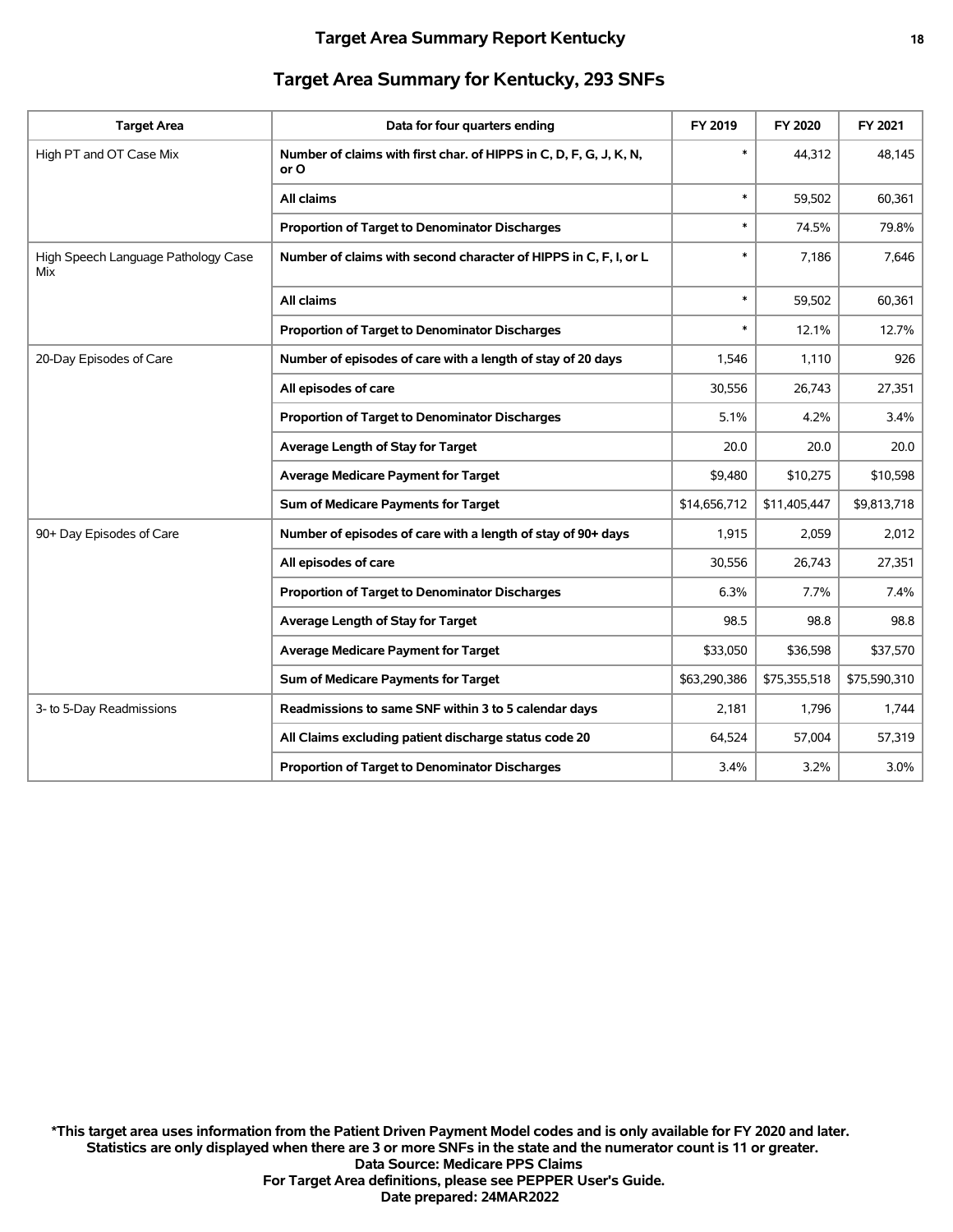| <b>Target Area</b>                         | Data for four quarters ending                                              | FY 2019       | FY 2020       | FY 2021       |
|--------------------------------------------|----------------------------------------------------------------------------|---------------|---------------|---------------|
| High PT and OT Case Mix                    | Number of claims with first char. of HIPPS in C, D, F, G, J, K,<br>N, or O | $\ast$        | 43.615        | 40,188        |
|                                            | All claims                                                                 | $\ast$        | 60,518        | 51,349        |
|                                            | Proportion of Target to Denominator Discharges                             | $\ast$        | 72.1%         | 78.3%         |
| High Speech Language Pathology Case<br>Mix | Number of claims with second character of HIPPS in C, F, I, or<br>L        | $\ast$        | 8,337         | 7,355         |
|                                            | All claims                                                                 | $\ast$        | 60,518        | 51,349        |
|                                            | Proportion of Target to Denominator Discharges                             | $\ast$        | 13.8%         | 14.3%         |
| 20-Day Episodes of Care                    | Number of episodes of care with a length of stay of 20 days                | 753           | 667           | 583           |
|                                            | All episodes of care                                                       | 21,884        | 23,759        | 20,036        |
|                                            | Proportion of Target to Denominator Discharges                             | 3.4%          | 2.8%          | 2.9%          |
|                                            | Average Length of Stay for Target                                          | 20.0          | 20.0          | 20.0          |
|                                            | <b>Average Medicare Payment for Target</b>                                 | \$8,916       | \$9,612       | \$9,988       |
|                                            | Sum of Medicare Payments for Target                                        | \$6,713,686   | \$6,411,231   | \$5,822,906   |
| 90+ Day Episodes of Care                   | Number of episodes of care with a length of stay of 90+ days               | 3,541         | 3,810         | 3,452         |
|                                            | All episodes of care                                                       | 21,884        | 23,759        | 20,036        |
|                                            | Proportion of Target to Denominator Discharges                             | 16.2%         | 16.0%         | 17.2%         |
|                                            | Average Length of Stay for Target                                          | 98.8          | 98.8          | 99.0          |
|                                            | <b>Average Medicare Payment for Target</b>                                 | \$30,428      | \$32,795      | \$33,637      |
|                                            | Sum of Medicare Payments for Target                                        | \$107,745,604 | \$124,948,935 | \$116,114,951 |
| 3- to 5-Day Readmissions                   | Readmissions to same SNF within 3 to 5 calendar days                       | 2,065         | 1,869         | 1,497         |
|                                            | All Claims excluding patient discharge status code 20                      | 56,889        | 59,045        | 50,126        |
|                                            | Proportion of Target to Denominator Discharges                             | 3.6%          | 3.2%          | 3.0%          |
|                                            |                                                                            |               |               |               |

#### **Target Area Summary for Louisiana, 290 SNFs**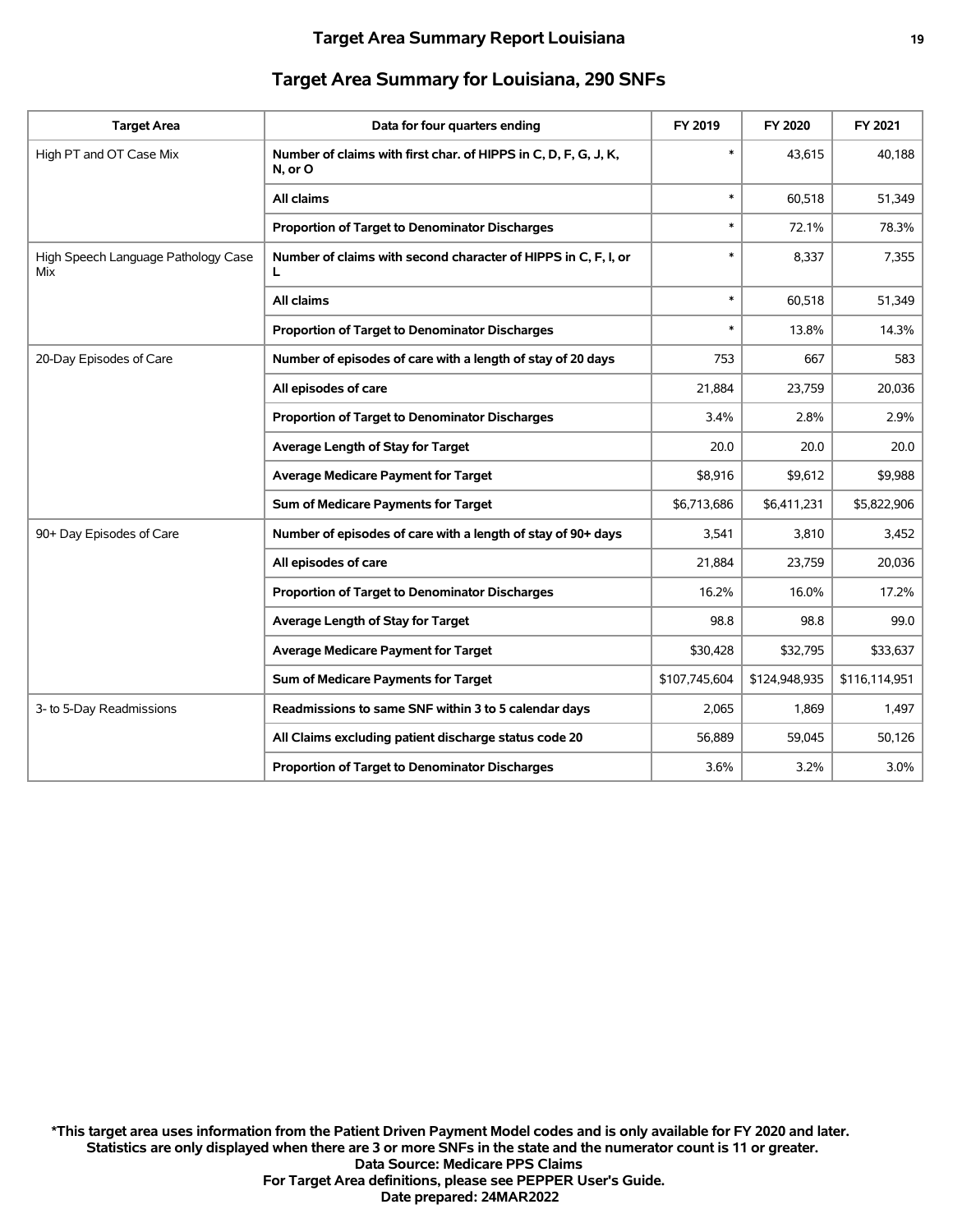#### **Target Area Summary for Maine, 93 SNFs**

| <b>Target Area</b>                         | Data for four quarters ending                                              | FY 2019     | FY 2020     | FY 2021     |
|--------------------------------------------|----------------------------------------------------------------------------|-------------|-------------|-------------|
| High PT and OT Case Mix                    | Number of claims with first char. of HIPPS in C, D, F, G, J, K, N, or<br>O | $\ast$      | 10,538      | 9,527       |
|                                            | All claims                                                                 | $\ast$      | 12,410      | 10,801      |
|                                            | Proportion of Target to Denominator Discharges                             | $\ast$      | 84.9%       | 88.2%       |
| High Speech Language Pathology Case<br>Mix | Number of claims with second character of HIPPS in C, F, I, or L           | $\ast$      | 1,281       | 1,171       |
|                                            | All claims                                                                 | $\ast$      | 12,410      | 10.801      |
|                                            | Proportion of Target to Denominator Discharges                             | $\ast$      | 10.3%       | 10.8%       |
| 20-Day Episodes of Care                    | Number of episodes of care with a length of stay of 20 days                | 290         | 195         | 181         |
|                                            | All episodes of care                                                       | 8,249       | 6,286       | 5,563       |
|                                            | Proportion of Target to Denominator Discharges                             | 3.5%        | 3.1%        | 3.3%        |
|                                            | Average Length of Stay for Target                                          | 20.0        | 20.0        | 20.0        |
|                                            | <b>Average Medicare Payment for Target</b>                                 | \$9,834     | \$10,738    | \$11,341    |
|                                            | Sum of Medicare Payments for Target                                        | \$2,851,990 | \$2,093,892 | \$2,052,649 |
| 90+ Day Episodes of Care                   | Number of episodes of care with a length of stay of 90+ days               | 189         | 168         | 134         |
|                                            | All episodes of care                                                       | 8,249       | 6,286       | 5,563       |
|                                            | Proportion of Target to Denominator Discharges                             | 2.3%        | 2.7%        | 2.4%        |
|                                            | Average Length of Stay for Target                                          | 97.8        | 98.2        | 97.4        |
|                                            | <b>Average Medicare Payment for Target</b>                                 | \$36,803    | \$39,482    | \$39,850    |
|                                            | Sum of Medicare Payments for Target                                        | \$6,955,730 | \$6,632,909 | \$5,339,914 |
| 3- to 5-Day Readmissions                   | Readmissions to same SNF within 3 to 5 calendar days                       | 411         | 268         | 198         |
|                                            | All Claims excluding patient discharge status code 20                      | 15,734      | 12,102      | 10,454      |
|                                            | Proportion of Target to Denominator Discharges                             | 2.6%        | 2.2%        | 1.9%        |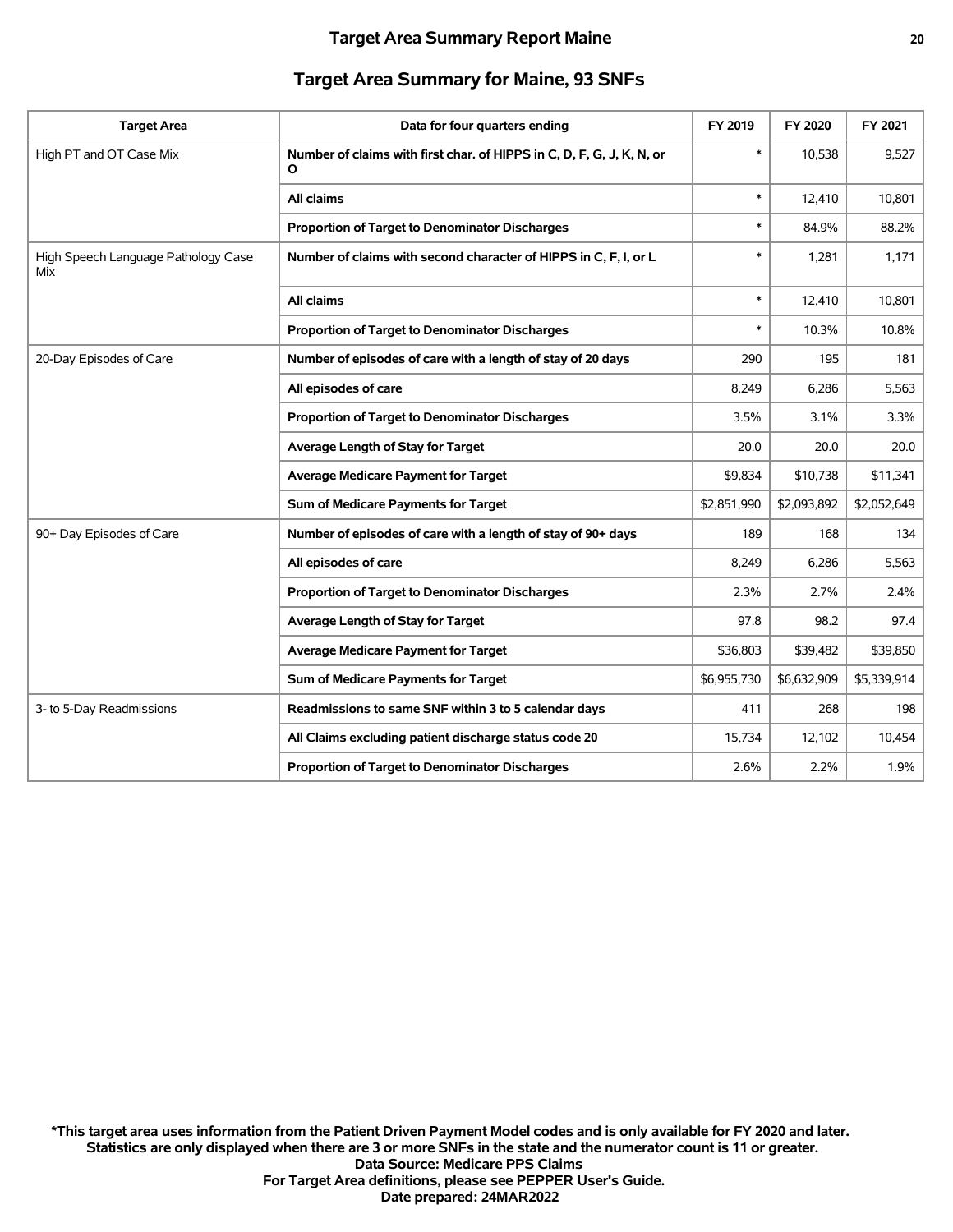#### **Target Area Summary Report Maryland 21**

| <b>Target Area</b>                         | Data for four quarters ending                                              | FY 2019      | FY 2020       | FY 2021      |
|--------------------------------------------|----------------------------------------------------------------------------|--------------|---------------|--------------|
| High PT and OT Case Mix                    | Number of claims with first char. of HIPPS in C, D, F, G, J, K, N,<br>or O | $\ast$       | 68,131        | 72,107       |
|                                            | All claims                                                                 | $\ast$       | 87,511        | 86,144       |
|                                            | Proportion of Target to Denominator Discharges                             | $\ast$       | 77.9%         | 83.7%        |
| High Speech Language Pathology Case<br>Mix | Number of claims with second character of HIPPS in C, F, I, or L           | $\ast$       | 9.978         | 12.882       |
|                                            | All claims                                                                 | $\ast$       | 87,511        | 86,144       |
|                                            | Proportion of Target to Denominator Discharges                             | $\ast$       | 11.4%         | 15.0%        |
| 20-Day Episodes of Care                    | Number of episodes of care with a length of stay of 20 days                | 1,933        | 1,341         | 1,191        |
|                                            | All episodes of care                                                       | 46,881       | 40,775        | 40,991       |
|                                            | Proportion of Target to Denominator Discharges                             | 4.1%         | 3.3%          | 2.9%         |
|                                            | Average Length of Stay for Target                                          | 20.0         | 20.0          | 20.0         |
|                                            | <b>Average Medicare Payment for Target</b>                                 | \$10,448     | \$10,920      | \$11,486     |
|                                            | Sum of Medicare Payments for Target                                        | \$20,195,193 | \$14,643,197  | \$13,680,088 |
| 90+ Day Episodes of Care                   | Number of episodes of care with a length of stay of 90+ days               | 2,186        | 2,282         | 2,038        |
|                                            | All episodes of care                                                       | 46,881       | 40,775        | 40,991       |
|                                            | Proportion of Target to Denominator Discharges                             | 4.7%         | 5.6%          | 5.0%         |
|                                            | Average Length of Stay for Target                                          | 98.6         | 98.6          | 98.7         |
|                                            | <b>Average Medicare Payment for Target</b>                                 | \$39,319     | \$43,885      | \$46,249     |
|                                            | Sum of Medicare Payments for Target                                        | \$85,950,831 | \$100,146,595 | \$94,254,613 |
| 3- to 5-Day Readmissions                   | Readmissions to same SNF within 3 to 5 calendar days                       | 2,379        | 1,978         | 1,806        |
|                                            | All Claims excluding patient discharge status code 20                      | 97,018       | 84,307        | 82,859       |
|                                            | Proportion of Target to Denominator Discharges                             | 2.5%         | 2.3%          | 2.2%         |
|                                            |                                                                            |              |               |              |

#### **Target Area Summary for Maryland, 224 SNFs**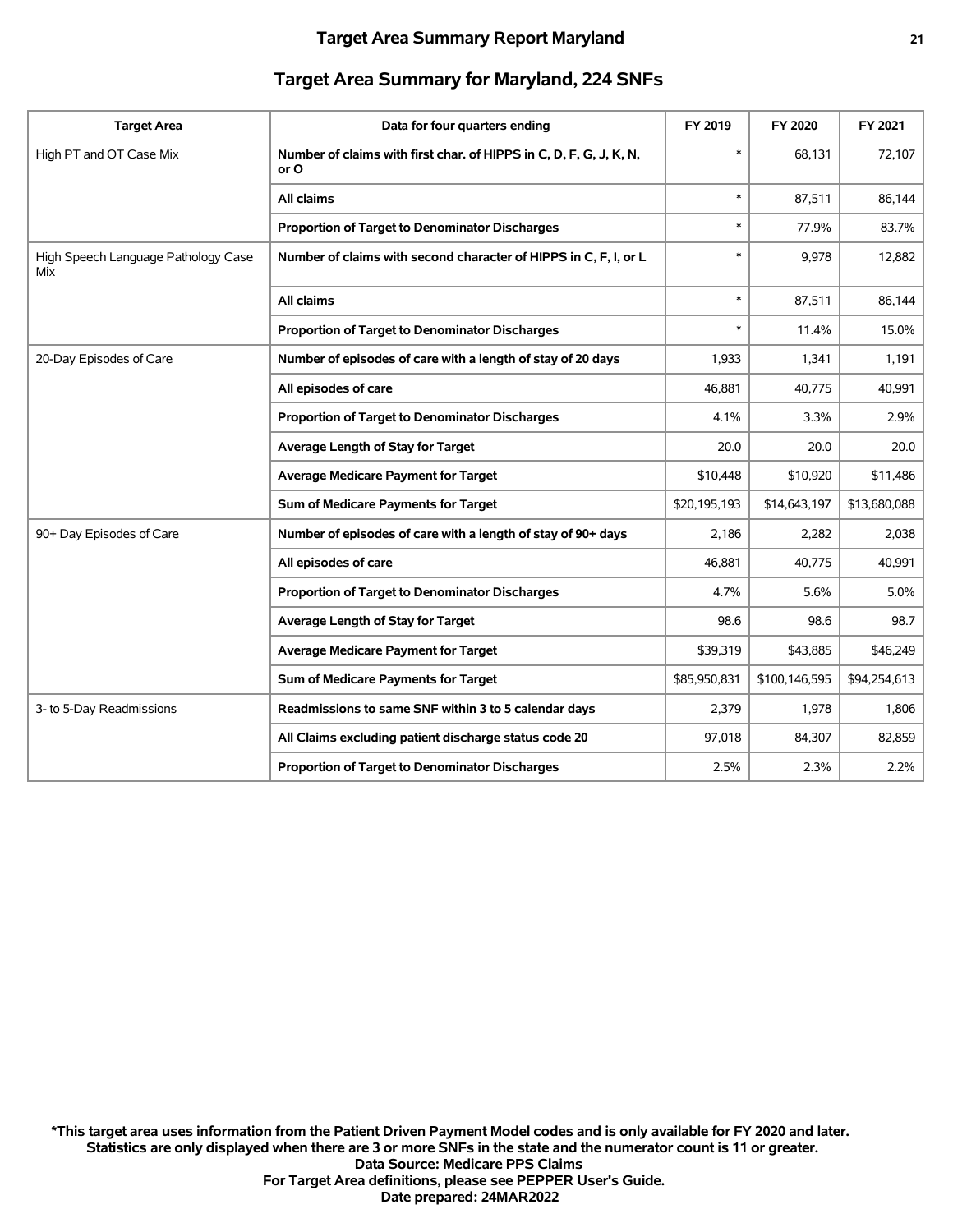| <b>Target Area</b>                         | Data for four quarters ending                                              | FY 2019      | FY 2020      | FY 2021      |
|--------------------------------------------|----------------------------------------------------------------------------|--------------|--------------|--------------|
| High PT and OT Case Mix                    | Number of claims with first char. of HIPPS in C, D, F, G, J, K, N,<br>or O | $\ast$       | 90,973       | 86,240       |
|                                            | All claims                                                                 | $\ast$       | 111,872      | 98,698       |
|                                            | Proportion of Target to Denominator Discharges                             | $\ast$       | 81.3%        | 87.4%        |
| High Speech Language Pathology Case<br>Mix | Number of claims with second character of HIPPS in C, F, I, or L           | $\ast$       | 13,831       | 13,350       |
|                                            | <b>All claims</b>                                                          | $\ast$       | 111,872      | 98,698       |
|                                            | Proportion of Target to Denominator Discharges                             | $\ast$       | 12.4%        | 13.5%        |
| 20-Day Episodes of Care                    | Number of episodes of care with a length of stay of 20 days                | 1,754        | 1,611        | 1,536        |
|                                            | All episodes of care                                                       | 59,562       | 56,516       | 51,033       |
|                                            | Proportion of Target to Denominator Discharges                             | 2.9%         | 2.9%         | 3.0%         |
|                                            | Average Length of Stay for Target                                          | 20.0         | 20.0         | 20.0         |
|                                            | <b>Average Medicare Payment for Target</b>                                 | \$11,701     | \$12,357     | \$12,640     |
|                                            | Sum of Medicare Payments for Target                                        | \$20,523,047 | \$19,906,662 | \$19,414,316 |
| 90+ Day Episodes of Care                   | Number of episodes of care with a length of stay of 90+ days               | 1,379        | 1,963        | 1,460        |
|                                            | All episodes of care                                                       | 59,562       | 56,516       | 51,033       |
|                                            | <b>Proportion of Target to Denominator Discharges</b>                      | 2.3%         | 3.5%         | 2.9%         |
|                                            | Average Length of Stay for Target                                          | 98.4         | 98.5         | 98.5         |
|                                            | <b>Average Medicare Payment for Target</b>                                 | \$43,446     | \$49,158     | \$50,869     |
|                                            | Sum of Medicare Payments for Target                                        | \$59,912,641 | \$96,497,063 | \$74,268,839 |
| 3- to 5-Day Readmissions                   | Readmissions to same SNF within 3 to 5 calendar days                       | 3,392        | 2,994        | 2,694        |
|                                            | All Claims excluding patient discharge status code 20                      | 112,073      | 107,031      | 95,615       |
|                                            | Proportion of Target to Denominator Discharges                             | 3.0%         | 2.8%         | 2.8%         |
|                                            |                                                                            |              |              |              |

#### **Target Area Summary for Massachusetts, 371 SNFs**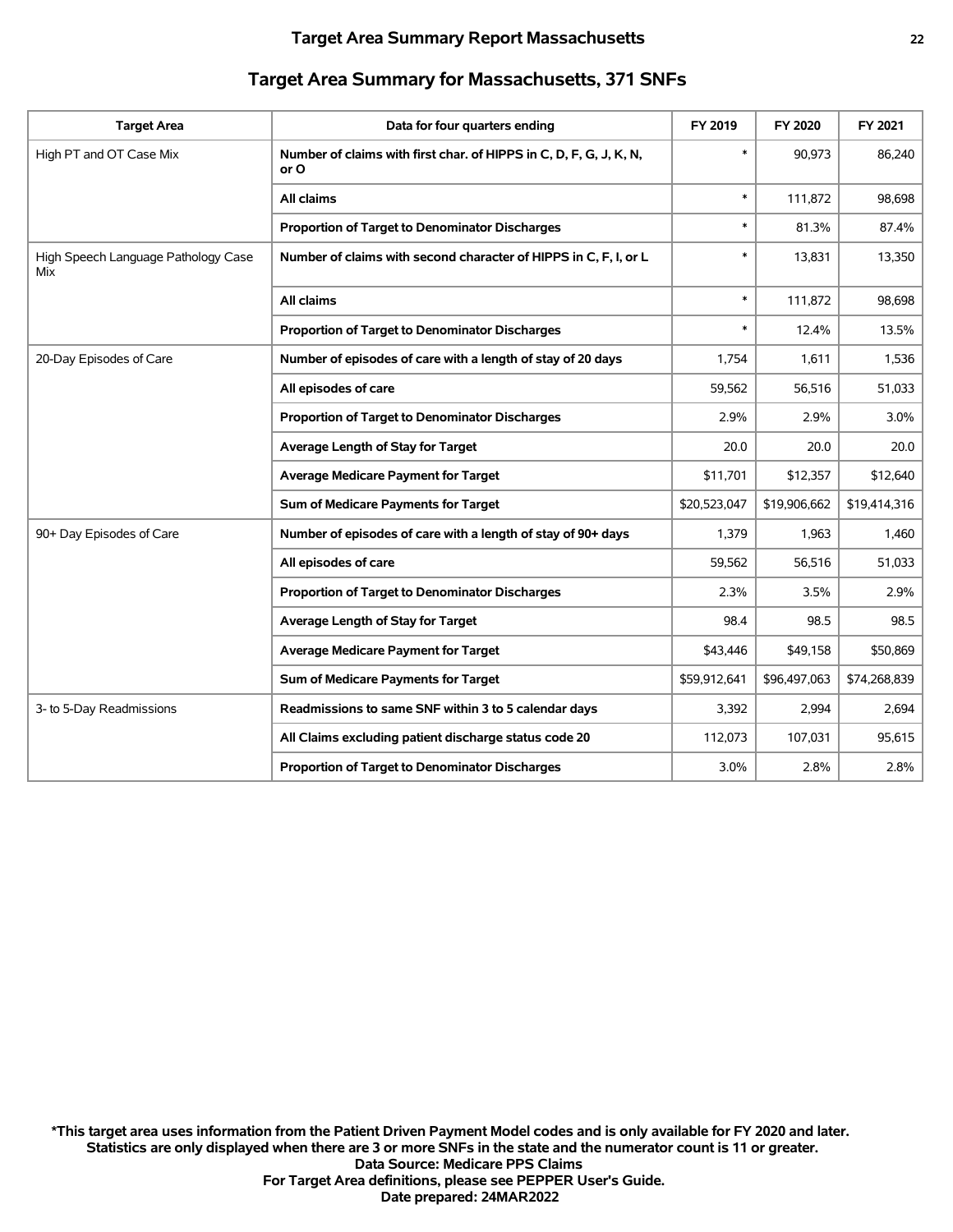| <b>Target Area</b>                         | Data for four quarters ending                                              | FY 2019      | FY 2020      | FY 2021      |
|--------------------------------------------|----------------------------------------------------------------------------|--------------|--------------|--------------|
| High PT and OT Case Mix                    | Number of claims with first char. of HIPPS in C, D, F, G, J, K, N,<br>or O | $\ast$       | 84,166       | 74,766       |
|                                            | All claims                                                                 | $\ast$       | 105,019      | 87,895       |
|                                            | Proportion of Target to Denominator Discharges                             | $\ast$       | 80.1%        | 85.1%        |
| High Speech Language Pathology Case<br>Mix | Number of claims with second character of HIPPS in C, F, I, or L           | $\ast$       | 9,577        | 8,921        |
|                                            | All claims                                                                 | $\ast$       | 105,019      | 87,895       |
|                                            | Proportion of Target to Denominator Discharges                             | $\ast$       | 9.1%         | 10.1%        |
| 20-Day Episodes of Care                    | Number of episodes of care with a length of stay of 20 days                | 2,984        | 2,179        | 1,801        |
|                                            | All episodes of care                                                       | 62,090       | 51,831       | 45,202       |
|                                            | Proportion of Target to Denominator Discharges                             | 4.8%         | 4.2%         | 4.0%         |
|                                            | Average Length of Stay for Target                                          | 20.0         | 20.0         | 20.0         |
|                                            | <b>Average Medicare Payment for Target</b>                                 | \$10,089     | \$10,587     | \$11,066     |
|                                            | Sum of Medicare Payments for Target                                        | \$30,104,600 | \$23,070,055 | \$19,929,054 |
| 90+ Day Episodes of Care                   | Number of episodes of care with a length of stay of 90+ days               | 1,747        | 1,546        | 1,055        |
|                                            | All episodes of care                                                       | 62,090       | 51,831       | 45,202       |
|                                            | <b>Proportion of Target to Denominator Discharges</b>                      | 2.8%         | 3.0%         | 2.3%         |
|                                            | Average Length of Stay for Target                                          | 98.5         | 98.6         | 98.3         |
|                                            | <b>Average Medicare Payment for Target</b>                                 | \$35,796     | \$40,716     | \$42,438     |
|                                            | Sum of Medicare Payments for Target                                        | \$62,536,093 | \$62,947,347 | \$44,772,149 |
| 3- to 5-Day Readmissions                   | Readmissions to same SNF within 3 to 5 calendar days                       | 3,755        | 2,934        | 2,138        |
|                                            | All Claims excluding patient discharge status code 20                      | 124,861      | 102,575      | 85,817       |
|                                            | <b>Proportion of Target to Denominator Discharges</b>                      | 3.0%         | 2.9%         | 2.5%         |

#### **Target Area Summary for Michigan, 433 SNFs**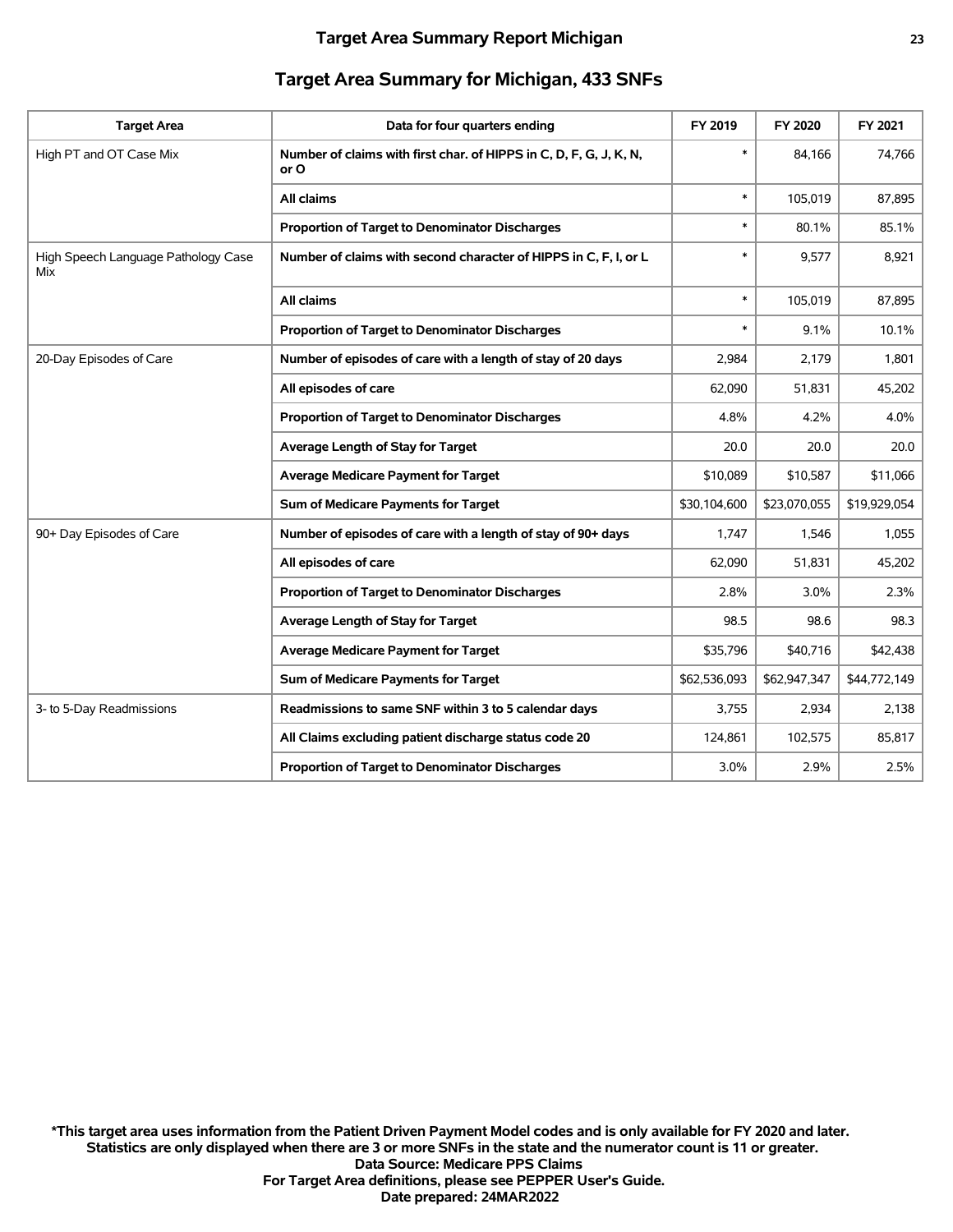| <b>Target Area</b>                         | Data for four quarters ending                                              | FY 2019      | FY 2020      | FY 2021      |
|--------------------------------------------|----------------------------------------------------------------------------|--------------|--------------|--------------|
| High PT and OT Case Mix                    | Number of claims with first char. of HIPPS in C, D, F, G, J, K, N,<br>or O | $\ast$       | 40,397       | 42,385       |
|                                            | All claims                                                                 | $\ast$       | 47,583       | 47,069       |
|                                            | Proportion of Target to Denominator Discharges                             | $\ast$       | 84.9%        | 90.0%        |
| High Speech Language Pathology Case<br>Mix | Number of claims with second character of HIPPS in C, F, I, or L           | $\ast$       | 2,803        | 2,434        |
|                                            | All claims                                                                 | $\ast$       | 47.583       | 47,069       |
|                                            | Proportion of Target to Denominator Discharges                             | $\ast$       | 5.9%         | 5.2%         |
| 20-Day Episodes of Care                    | Number of episodes of care with a length of stay of 20 days                | 1,088        | 820          | 797          |
|                                            | All episodes of care                                                       | 31,429       | 24,300       | 24,324       |
|                                            | Proportion of Target to Denominator Discharges                             | 3.5%         | 3.4%         | 3.3%         |
|                                            | Average Length of Stay for Target                                          | 20.0         | 20.0         | 20.0         |
|                                            | <b>Average Medicare Payment for Target</b>                                 | \$10,403     | \$11,459     | \$11,747     |
|                                            | Sum of Medicare Payments for Target                                        | \$11,318,919 | \$9,396,690  | \$9,362,694  |
| 90+ Day Episodes of Care                   | Number of episodes of care with a length of stay of 90+ days               | 727          | 669          | 667          |
|                                            | All episodes of care                                                       | 31,429       | 24,300       | 24,324       |
|                                            | Proportion of Target to Denominator Discharges                             | 2.3%         | 2.8%         | 2.7%         |
|                                            | Average Length of Stay for Target                                          | 98.2         | 98.3         | 98.3         |
|                                            | <b>Average Medicare Payment for Target</b>                                 | \$37,125     | \$43,054     | \$44,059     |
|                                            | Sum of Medicare Payments for Target                                        | \$26,989,806 | \$28,803,237 | \$29,387,056 |
| 3- to 5-Day Readmissions                   | Readmissions to same SNF within 3 to 5 calendar days                       | 1,712        | 1,335        | 1,153        |
|                                            | All Claims excluding patient discharge status code 20                      | 60,282       | 46,670       | 46,152       |
|                                            | Proportion of Target to Denominator Discharges                             | 2.8%         | 2.9%         | 2.5%         |
|                                            |                                                                            |              |              |              |

#### **Target Area Summary for Minnesota, 355 SNFs**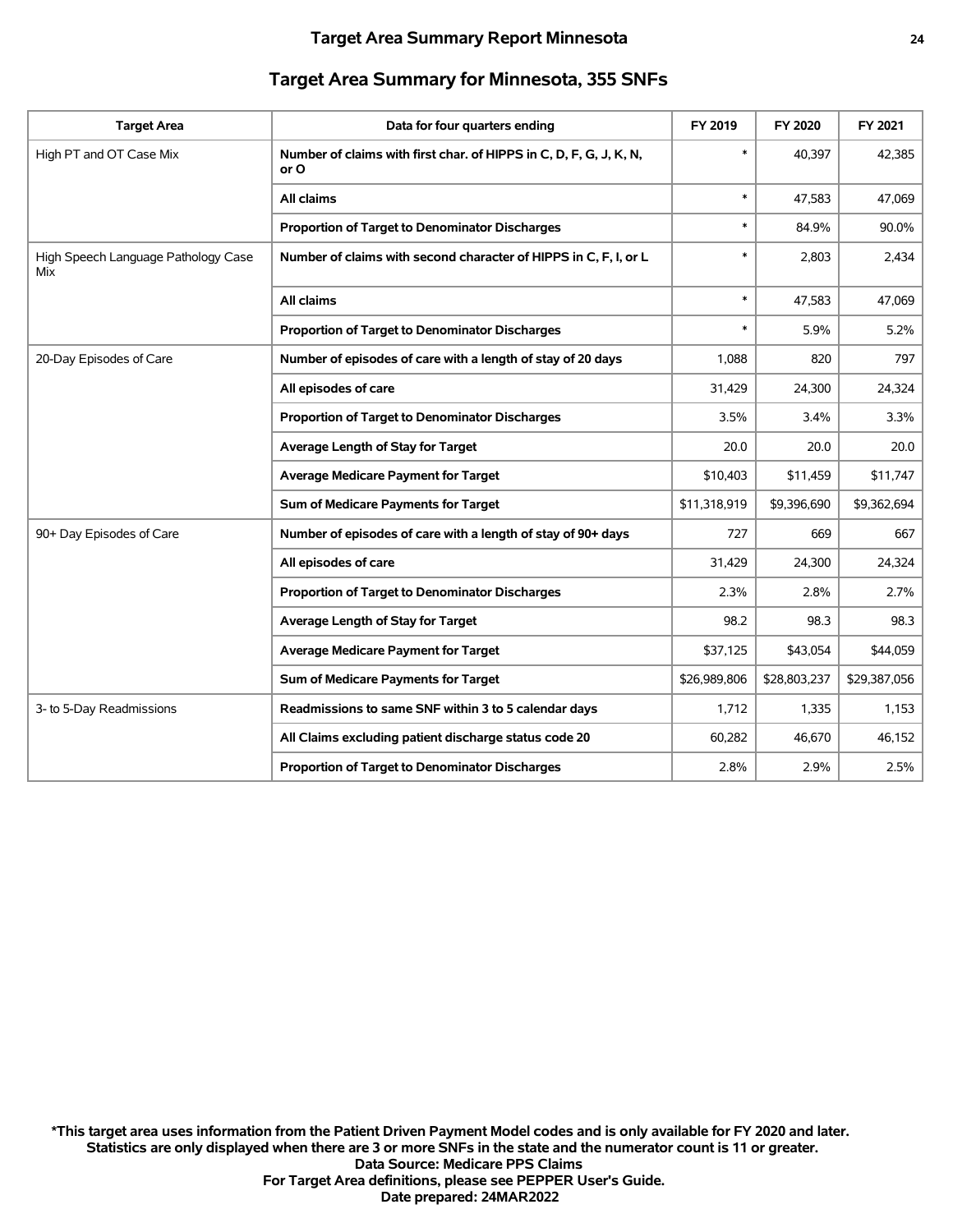| <b>Target Area</b>                         | Data for four quarters ending                                              | FY 2019      | FY 2020      | FY 2021      |
|--------------------------------------------|----------------------------------------------------------------------------|--------------|--------------|--------------|
| High PT and OT Case Mix                    | Number of claims with first char. of HIPPS in C, D, F, G, J, K, N,<br>or O | $\ast$       | 32,883       | 31,049       |
|                                            | All claims                                                                 | $\ast$       | 45.627       | 40,133       |
|                                            | Proportion of Target to Denominator Discharges                             | $\ast$       | 72.1%        | 77.4%        |
| High Speech Language Pathology Case<br>Mix | Number of claims with second character of HIPPS in C, F, I, or L           | $\ast$       | 4,623        | 4,287        |
|                                            | All claims                                                                 | $\ast$       | 45,627       | 40,133       |
|                                            | Proportion of Target to Denominator Discharges                             | $\ast$       | 10.1%        | 10.7%        |
| 20-Day Episodes of Care                    | Number of episodes of care with a length of stay of 20 days                | 1,086        | 911          | 681          |
|                                            | All episodes of care                                                       | 21,346       | 19,791       | 17,386       |
|                                            | <b>Proportion of Target to Denominator Discharges</b>                      | 5.1%         | 4.6%         | 3.9%         |
|                                            | Average Length of Stay for Target                                          | 20.0         | 20.0         | 20.0         |
|                                            | <b>Average Medicare Payment for Target</b>                                 | \$8,814      | \$9,427      | \$9,738      |
|                                            | Sum of Medicare Payments for Target                                        | \$9,571,925  | \$8,587,781  | \$6,631,548  |
| 90+ Day Episodes of Care                   | Number of episodes of care with a length of stay of 90+ days               | 2,471        | 2,300        | 2,153        |
|                                            | All episodes of care                                                       | 21,346       | 19.791       | 17,386       |
|                                            | Proportion of Target to Denominator Discharges                             | 11.6%        | 11.6%        | 12.4%        |
|                                            | Average Length of Stay for Target                                          | 98.8         | 98.8         | 98.8         |
|                                            | <b>Average Medicare Payment for Target</b>                                 | \$30,634     | \$31,961     | \$32,345     |
|                                            | Sum of Medicare Payments for Target                                        | \$75,696,723 | \$73,511,245 | \$69,637,980 |
| 3- to 5-Day Readmissions                   | Readmissions to same SNF within 3 to 5 calendar days                       | 1,564        | 1,424        | 1,174        |
|                                            | All Claims excluding patient discharge status code 20                      | 48,833       | 44,312       | 38,938       |
|                                            | Proportion of Target to Denominator Discharges                             | 3.2%         | 3.2%         | 3.0%         |
|                                            |                                                                            |              |              |              |

#### **Target Area Summary for Mississippi, 206 SNFs**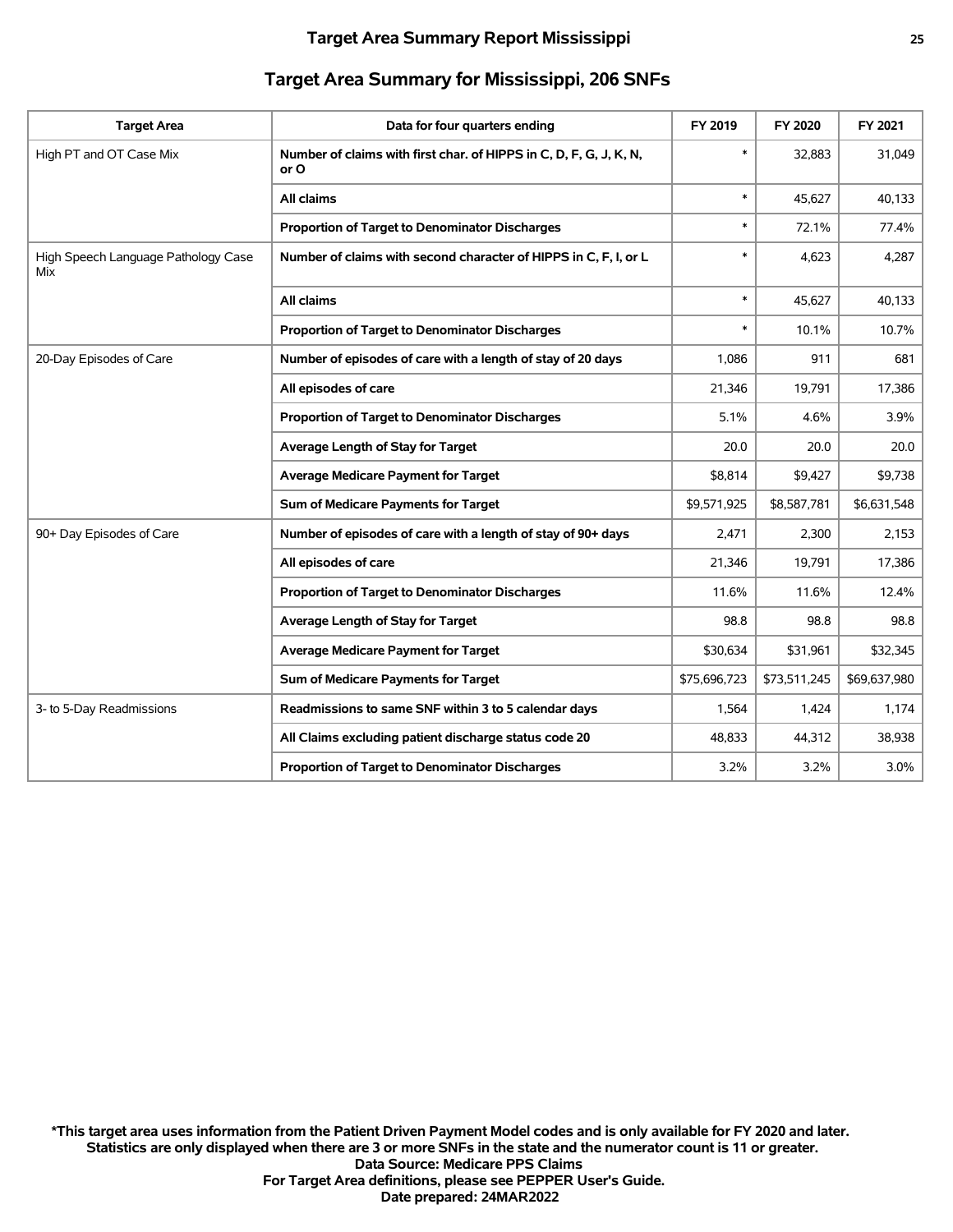|  | <b>Target Area Summary for Missouri, 517 SNFs</b> |
|--|---------------------------------------------------|
|--|---------------------------------------------------|

| <b>Target Area</b>                         | Data for four quarters ending                                              | FY 2019      | FY 2020      | FY 2021      |
|--------------------------------------------|----------------------------------------------------------------------------|--------------|--------------|--------------|
| High PT and OT Case Mix                    | Number of claims with first char. of HIPPS in C, D, F, G, J, K, N,<br>or O | $\ast$       | 56,350       | 59,572       |
|                                            | All claims                                                                 | $\ast$       | 71,022       | 71,534       |
|                                            | Proportion of Target to Denominator Discharges                             | $\ast$       | 79.3%        | 83.3%        |
| High Speech Language Pathology Case<br>Mix | Number of claims with second character of HIPPS in C, F, I, or L           | *            | 6,369        | 6,345        |
|                                            | All claims                                                                 | $\ast$       | 71,022       | 71,534       |
|                                            | Proportion of Target to Denominator Discharges                             | $\ast$       | 9.0%         | 8.9%         |
| 20-Day Episodes of Care                    | Number of episodes of care with a length of stay of 20 days                | 1,667        | 1,262        | 1,140        |
|                                            | All episodes of care                                                       | 38,287       | 33,380       | 34,035       |
|                                            | Proportion of Target to Denominator Discharges                             | 4.4%         | 3.8%         | 3.3%         |
|                                            | Average Length of Stay for Target                                          | 20.0         | 20.0         | 20.0         |
|                                            | <b>Average Medicare Payment for Target</b>                                 | \$9,121      | \$10,146     | \$10,574     |
|                                            | Sum of Medicare Payments for Target                                        | \$15,204,993 | \$12,804,796 | \$12,054,383 |
| 90+ Day Episodes of Care                   | Number of episodes of care with a length of stay of 90+ days               | 1,458        | 1,623        | 1,603        |
|                                            | All episodes of care                                                       | 38,287       | 33,380       | 34,035       |
|                                            | Proportion of Target to Denominator Discharges                             | 3.8%         | 4.9%         | 4.7%         |
|                                            | Average Length of Stay for Target                                          | 98.2         | 98.2         | 98.2         |
|                                            | <b>Average Medicare Payment for Target</b>                                 | \$31,398     | \$36,365     | \$38,322     |
|                                            | Sum of Medicare Payments for Target                                        | \$45,777,872 | \$59,019,699 | \$61,429,978 |
| 3- to 5-Day Readmissions                   | Readmissions to same SNF within 3 to 5 calendar days                       | 2,656        | 2,198        | 1,981        |
|                                            | All Claims excluding patient discharge status code 20                      | 79,812       | 69,038       | 69,086       |
|                                            | Proportion of Target to Denominator Discharges                             | 3.3%         | 3.2%         | 2.9%         |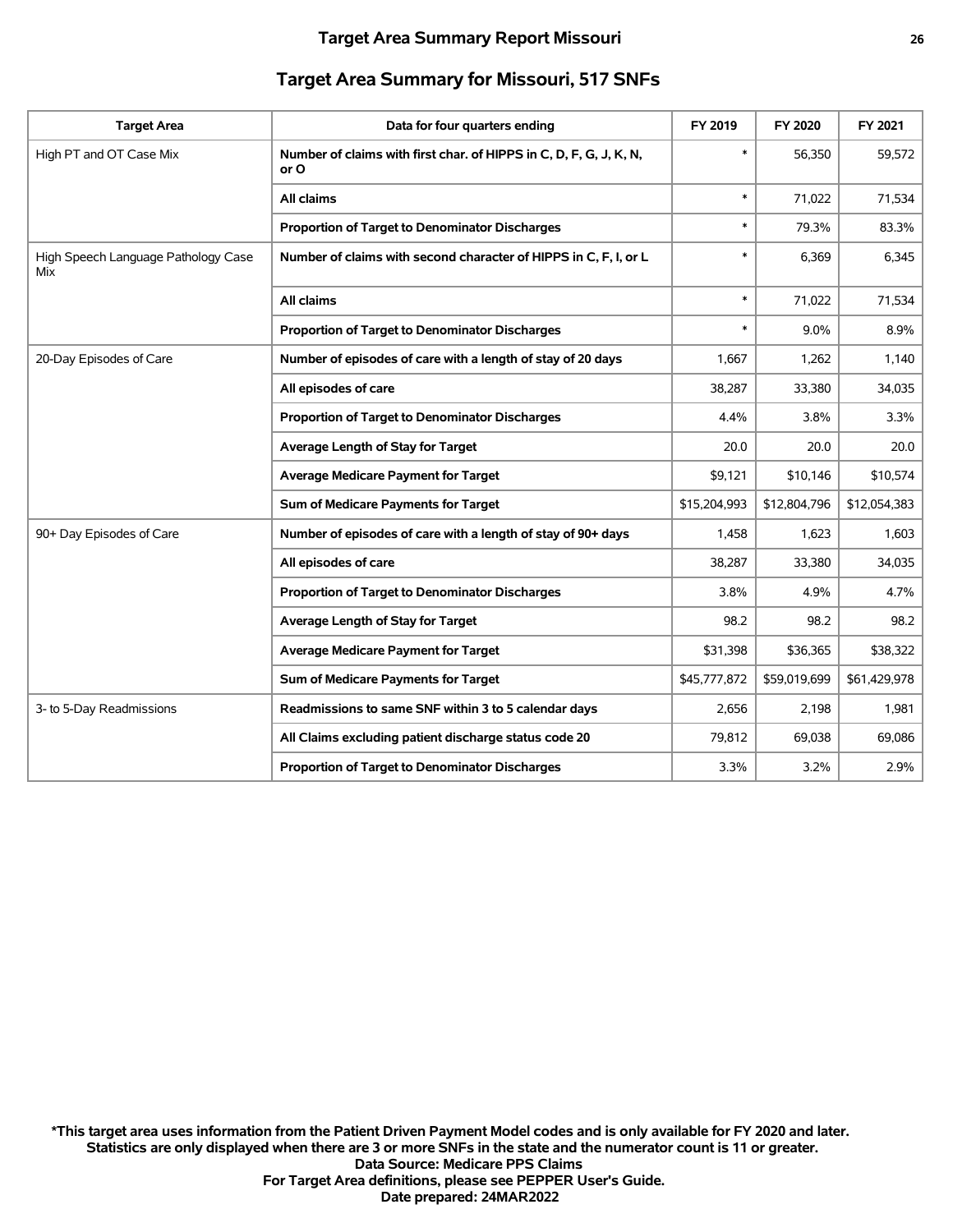| <b>Target Area Summary for Montana, 60 SNFs</b> |  |  |
|-------------------------------------------------|--|--|
|-------------------------------------------------|--|--|

| <b>Target Area</b>                         | Data for four quarters ending                                              | FY 2019     | FY 2020     | FY 2021     |
|--------------------------------------------|----------------------------------------------------------------------------|-------------|-------------|-------------|
| High PT and OT Case Mix                    | Number of claims with first char. of HIPPS in C, D, F, G, J, K, N, or<br>O | $\ast$      | 7,292       | 6,451       |
|                                            | All claims                                                                 | $\ast$      | 8,555       | 7,454       |
|                                            | Proportion of Target to Denominator Discharges                             | $\ast$      | 85.2%       | 86.5%       |
| High Speech Language Pathology Case<br>Mix | Number of claims with second character of HIPPS in C, F, I, or L           | $\ast$      | 805         | 839         |
|                                            | All claims                                                                 | $\ast$      | 8,555       | 7,454       |
|                                            | Proportion of Target to Denominator Discharges                             | $\ast$      | 9.4%        | 11.3%       |
| 20-Day Episodes of Care                    | Number of episodes of care with a length of stay of 20 days                | 242         | 193         | 179         |
|                                            | All episodes of care                                                       | 4.867       | 4,066       | 3,503       |
|                                            | Proportion of Target to Denominator Discharges                             | 5.0%        | 4.7%        | 5.1%        |
|                                            | Average Length of Stay for Target                                          | 20.0        | 20.0        | 20.0        |
|                                            | <b>Average Medicare Payment for Target</b>                                 | \$8,997     | \$10,603    | \$11,100    |
|                                            | Sum of Medicare Payments for Target                                        | \$2,177,317 | \$2,046,471 | \$1,986,986 |
| 90+ Day Episodes of Care                   | Number of episodes of care with a length of stay of 90+ days               | 280         | 216         | 234         |
|                                            | All episodes of care                                                       | 4,867       | 4,066       | 3,503       |
|                                            | Proportion of Target to Denominator Discharges                             | 5.8%        | 5.3%        | 6.7%        |
|                                            | Average Length of Stay for Target                                          | 98.3        | 98.1        | 98.2        |
|                                            | <b>Average Medicare Payment for Target</b>                                 | \$30,024    | \$38,431    | \$40,066    |
|                                            | Sum of Medicare Payments for Target                                        | \$8,406,796 | \$8,301,065 | \$9,375,383 |
| 3- to 5-Day Readmissions                   | Readmissions to same SNF within 3 to 5 calendar days                       | 283         | 204         | 151         |
|                                            | All Claims excluding patient discharge status code 20                      | 10,159      | 8,269       | 7,065       |
|                                            | Proportion of Target to Denominator Discharges                             | 2.8%        | 2.5%        | 2.1%        |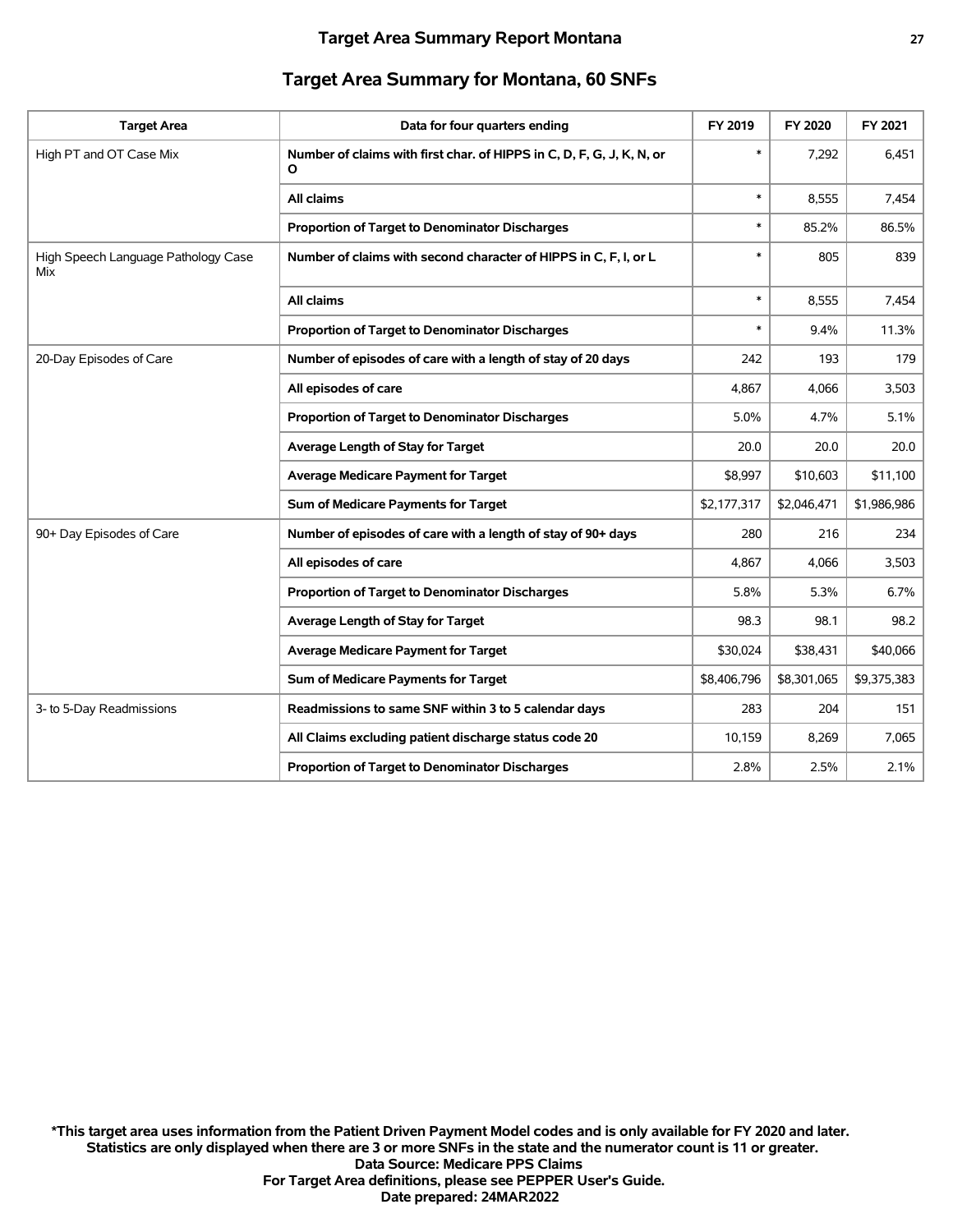| <b>Target Area</b>                         | Data for four quarters ending                                              | FY 2019      | FY 2020      | FY 2021      |
|--------------------------------------------|----------------------------------------------------------------------------|--------------|--------------|--------------|
| High PT and OT Case Mix                    | Number of claims with first char. of HIPPS in C, D, F, G, J, K, N,<br>or O | $\ast$       | 21,133       | 22,684       |
|                                            | All claims                                                                 | $\ast$       | 25,180       | 25,467       |
|                                            | Proportion of Target to Denominator Discharges                             | $\ast$       | 83.9%        | 89.1%        |
| High Speech Language Pathology Case<br>Mix | Number of claims with second character of HIPPS in C, F, I, or L           | $\ast$       | 1,721        | 1,689        |
|                                            | All claims                                                                 | $\ast$       | 25,180       | 25,467       |
|                                            | Proportion of Target to Denominator Discharges                             | $\ast$       | 6.8%         | 6.6%         |
| 20-Day Episodes of Care                    | Number of episodes of care with a length of stay of 20 days                | 517          | 357          | 389          |
|                                            | All episodes of care                                                       | 13,773       | 11,473       | 11,744       |
|                                            | Proportion of Target to Denominator Discharges                             | 3.8%         | 3.1%         | 3.3%         |
|                                            | Average Length of Stay for Target                                          | 20.0         | 20.0         | 20.0         |
|                                            | <b>Average Medicare Payment for Target</b>                                 | \$9,652      | \$10,615     | \$11,105     |
|                                            | Sum of Medicare Payments for Target                                        | \$4,990,202  | \$3,789,551  | \$4,320,023  |
| 90+ Day Episodes of Care                   | Number of episodes of care with a length of stay of 90+ days               | 621          | 639          | 644          |
|                                            | All episodes of care                                                       | 13,773       | 11,473       | 11,744       |
|                                            | Proportion of Target to Denominator Discharges                             | 4.5%         | 5.6%         | 5.5%         |
|                                            | Average Length of Stay for Target                                          | 98.1         | 98.2         | 98.4         |
|                                            | <b>Average Medicare Payment for Target</b>                                 | \$35,863     | \$38,547     | \$40,670     |
|                                            | Sum of Medicare Payments for Target                                        | \$22,271,224 | \$24,631,744 | \$26,191,716 |
| 3- to 5-Day Readmissions                   | Readmissions to same SNF within 3 to 5 calendar days                       | 811          | 627          | 584          |
|                                            | All Claims excluding patient discharge status code 20                      | 29,474       | 24,626       | 24,729       |
|                                            | <b>Proportion of Target to Denominator Discharges</b>                      | 2.8%         | 2.5%         | 2.4%         |
|                                            |                                                                            |              |              |              |

#### **Target Area Summary for Nebraska, 184 SNFs**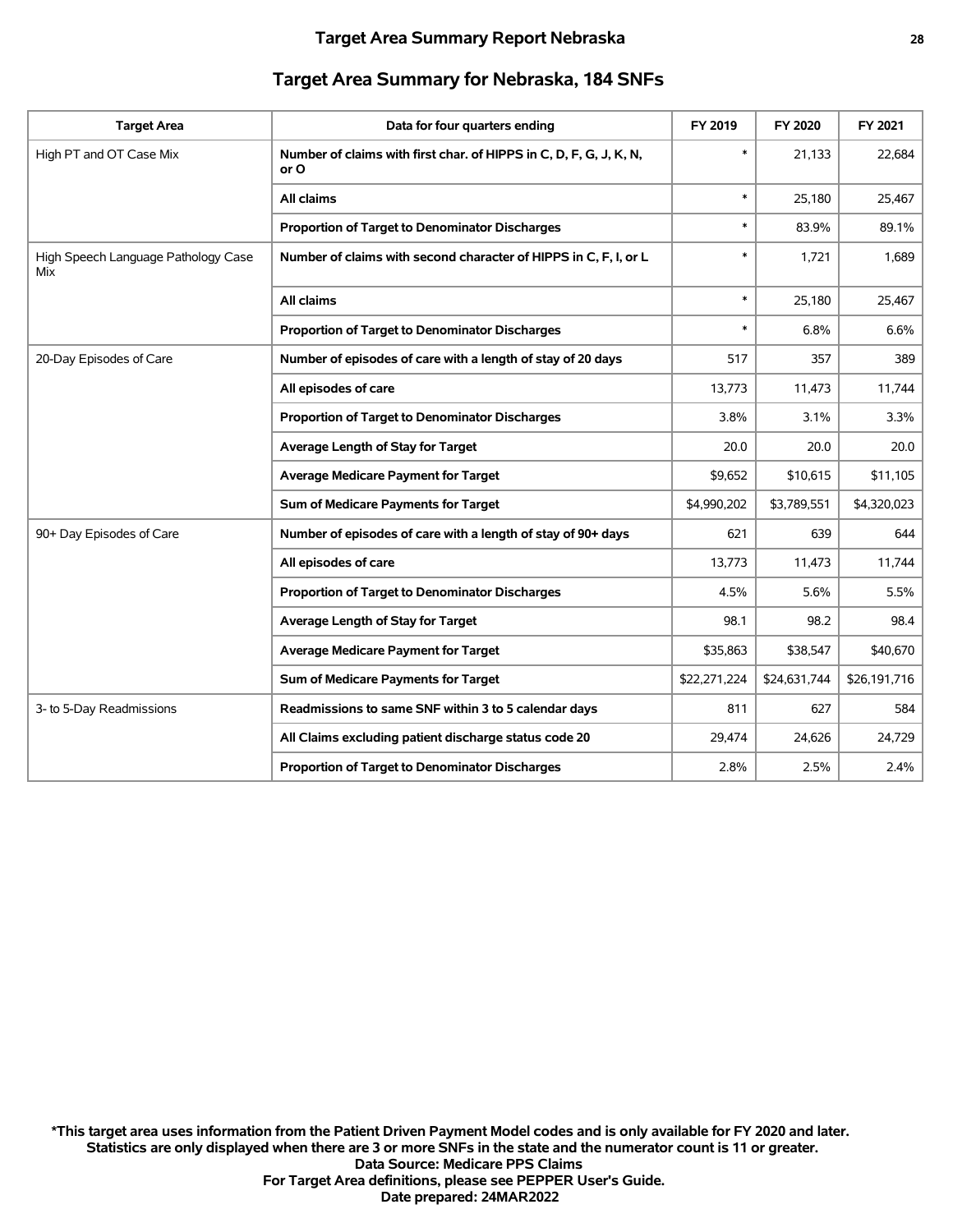#### **Target Area Summary Report Nevada 29**

#### **Target Area Summary for Nevada, 57 SNFs**

| <b>Target Area</b>                         | Data for four quarters ending                                              | FY 2019      | FY 2020      | FY 2021      |
|--------------------------------------------|----------------------------------------------------------------------------|--------------|--------------|--------------|
| High PT and OT Case Mix                    | Number of claims with first char. of HIPPS in C, D, F, G, J, K, N,<br>or O | $\ast$       | 17,652       | 16,676       |
|                                            | All claims                                                                 | $\ast$       | 22,179       | 19,835       |
|                                            | Proportion of Target to Denominator Discharges                             | $\ast$       | 79.6%        | 84.1%        |
| High Speech Language Pathology Case<br>Mix | Number of claims with second character of HIPPS in C, F, I, or L           | *            | 2,716        | 3,217        |
|                                            | All claims                                                                 | $\ast$       | 22,179       | 19,835       |
|                                            | Proportion of Target to Denominator Discharges                             | $\ast$       | 12.2%        | 16.2%        |
| 20-Day Episodes of Care                    | Number of episodes of care with a length of stay of 20 days                | 492          | 425          | 399          |
|                                            | All episodes of care                                                       | 11,777       | 10,846       | 9,945        |
|                                            | Proportion of Target to Denominator Discharges                             | 4.2%         | 3.9%         | 4.0%         |
|                                            | Average Length of Stay for Target                                          | 20.0         | 20.0         | 20.0         |
|                                            | <b>Average Medicare Payment for Target</b>                                 | \$12,135     | \$12,983     | \$13,673     |
|                                            | Sum of Medicare Payments for Target                                        | \$5,970,602  | \$5,517,681  | \$5,455,654  |
| 90+ Day Episodes of Care                   | Number of episodes of care with a length of stay of 90+ days               | 470          | 491          | 471          |
|                                            | All episodes of care                                                       | 11,777       | 10,846       | 9,945        |
|                                            | Proportion of Target to Denominator Discharges                             | 4.0%         | 4.5%         | 4.7%         |
|                                            | Average Length of Stay for Target                                          | 98.4         | 98.5         | 98.5         |
|                                            | <b>Average Medicare Payment for Target</b>                                 | \$45,770     | \$50,952     | \$54,210     |
|                                            | Sum of Medicare Payments for Target                                        | \$21,512,087 | \$25,017,526 | \$25,532,865 |
| 3- to 5-Day Readmissions                   | Readmissions to same SNF within 3 to 5 calendar days                       | 492          | 449          | 374          |
|                                            | All Claims excluding patient discharge status code 20                      | 23,483       | 21,670       | 19,278       |
|                                            | Proportion of Target to Denominator Discharges                             | 2.1%         | 2.1%         | 1.9%         |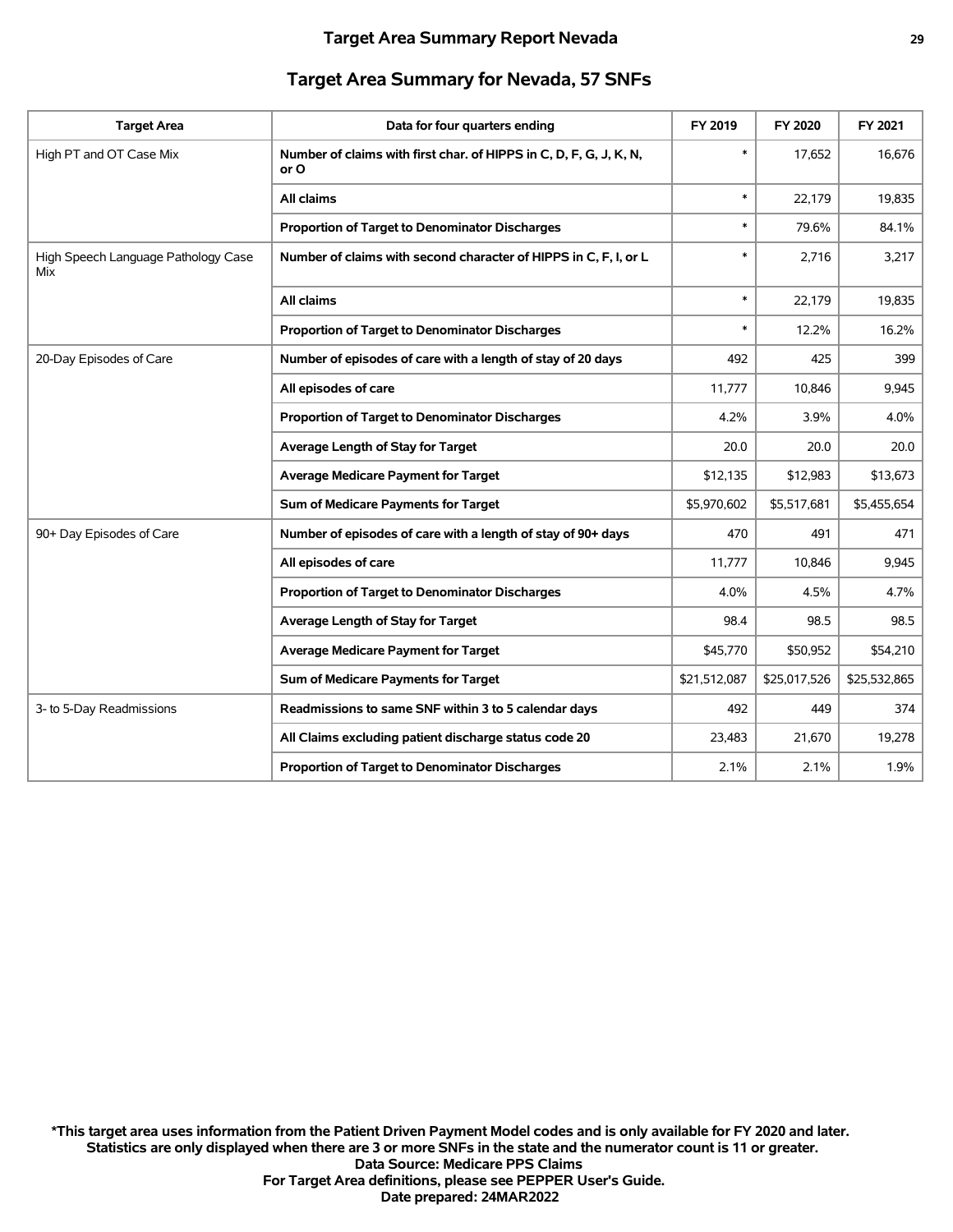| <b>Target Area</b>                         | Data for four quarters ending                                              | FY 2019      | FY 2020      | FY 2021      |
|--------------------------------------------|----------------------------------------------------------------------------|--------------|--------------|--------------|
| High PT and OT Case Mix                    | Number of claims with first char. of HIPPS in C, D, F, G, J, K, N,<br>or O | $\ast$       | 13,242       | 12,834       |
|                                            | All claims                                                                 | $\ast$       | 16,462       | 14,740       |
|                                            | Proportion of Target to Denominator Discharges                             | $\ast$       | 80.4%        | 87.1%        |
| High Speech Language Pathology Case<br>Mix | Number of claims with second character of HIPPS in C, F, I, or L           | $\ast$       | 1,650        | 1,672        |
|                                            | All claims                                                                 | $\ast$       | 16,462       | 14,740       |
|                                            | Proportion of Target to Denominator Discharges                             | $\ast$       | 10.0%        | 11.3%        |
| 20-Day Episodes of Care                    | Number of episodes of care with a length of stay of 20 days                | 383          | 307          | 249          |
|                                            | All episodes of care                                                       | 9,034        | 7,509        | 6,818        |
|                                            | Proportion of Target to Denominator Discharges                             | 4.2%         | 4.1%         | 3.7%         |
|                                            | Average Length of Stay for Target                                          | 20.0         | 20.0         | 20.0         |
|                                            | <b>Average Medicare Payment for Target</b>                                 | \$10,550     | \$11,144     | \$11,857     |
|                                            | Sum of Medicare Payments for Target                                        | \$4,040,639  | \$3,421,158  | \$2,952,307  |
| 90+ Day Episodes of Care                   | Number of episodes of care with a length of stay of 90+ days               | 548          | 463          | 395          |
|                                            | All episodes of care                                                       | 9,034        | 7,509        | 6,818        |
|                                            | <b>Proportion of Target to Denominator Discharges</b>                      | 6.1%         | 6.2%         | 5.8%         |
|                                            | Average Length of Stay for Target                                          | 98.1         | 98.2         | 98.4         |
|                                            | <b>Average Medicare Payment for Target</b>                                 | \$37,601     | \$41,863     | \$43,981     |
|                                            | Sum of Medicare Payments for Target                                        | \$20,605,105 | \$19,382,730 | \$17,372,514 |
| 3- to 5-Day Readmissions                   | Readmissions to same SNF within 3 to 5 calendar days                       | 535          | 484          | 380          |
|                                            | All Claims excluding patient discharge status code 20                      | 19,148       | 15,560       | 13,947       |
|                                            | Proportion of Target to Denominator Discharges                             | 2.8%         | 3.1%         | 2.7%         |
|                                            |                                                                            |              |              |              |

#### **Target Area Summary for New Hampshire, 71 SNFs**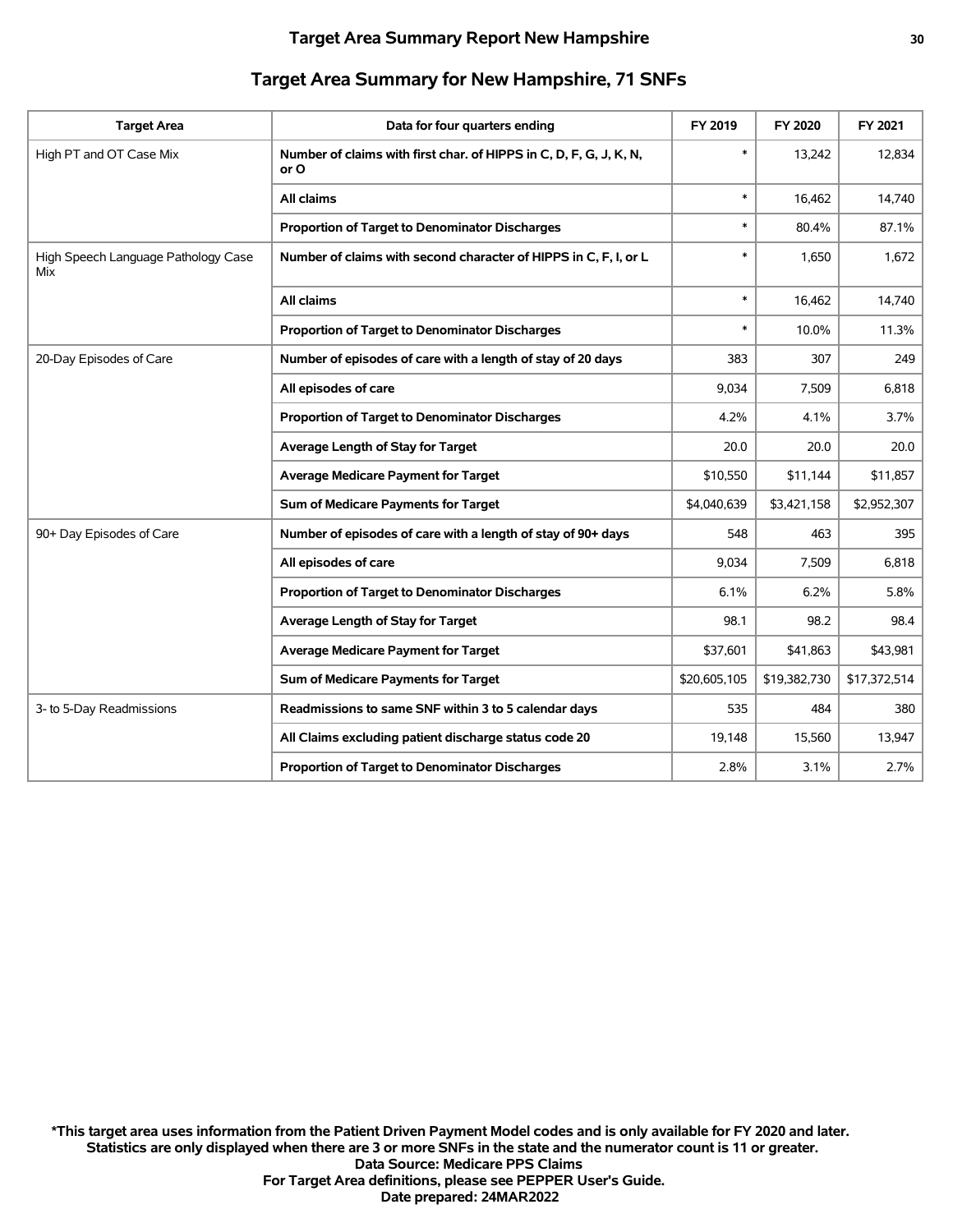| <b>Target Area</b>                         | Data for four quarters ending                                              | FY 2019       | FY 2020       | FY 2021       |
|--------------------------------------------|----------------------------------------------------------------------------|---------------|---------------|---------------|
| High PT and OT Case Mix                    | Number of claims with first char. of HIPPS in C, D, F, G, J, K,<br>N, or O | $\ast$        | 112,214       | 105,862       |
|                                            | All claims                                                                 | $\ast$        | 146,174       | 128,216       |
|                                            | Proportion of Target to Denominator Discharges                             | *             | 76.8%         | 82.6%         |
| High Speech Language Pathology Case<br>Mix | Number of claims with second character of HIPPS in C, F, I, or<br>L        | *             | 23,923        | 26,817        |
|                                            | All claims                                                                 | $\ast$        | 146.174       | 128,216       |
|                                            | Proportion of Target to Denominator Discharges                             | $\ast$        | 16.4%         | 20.9%         |
| 20-Day Episodes of Care                    | Number of episodes of care with a length of stay of 20 days                | 2,541         | 1,930         | 1,621         |
|                                            | All episodes of care                                                       | 76,054        | 68,232        | 60,986        |
|                                            | Proportion of Target to Denominator Discharges                             | 3.3%          | 2.8%          | 2.7%          |
|                                            | Average Length of Stay for Target                                          | 20.0          | 20.0          | 20.0          |
|                                            | <b>Average Medicare Payment for Target</b>                                 | \$12,303      | \$12,942      | \$13,726      |
|                                            | Sum of Medicare Payments for Target                                        | \$31,262,279  | \$24,977,218  | \$22,250,007  |
| 90+ Day Episodes of Care                   | Number of episodes of care with a length of stay of 90+ days               | 2,739         | 3,395         | 2,654         |
|                                            | All episodes of care                                                       | 76.054        | 68,232        | 60,986        |
|                                            | Proportion of Target to Denominator Discharges                             | 3.6%          | 5.0%          | 4.4%          |
|                                            | Average Length of Stay for Target                                          | 98.4          | 98.5          | 98.5          |
|                                            | <b>Average Medicare Payment for Target</b>                                 | \$48,368      | \$54,556      | \$58,131      |
|                                            | Sum of Medicare Payments for Target                                        | \$132,479,063 | \$185,218,277 | \$154,280,453 |
| 3- to 5-Day Readmissions                   | Readmissions to same SNF within 3 to 5 calendar days                       | 4,217         | 3,771         | 3,230         |
|                                            | All Claims excluding patient discharge status code 20                      | 154,533       | 139,158       | 123,770       |
|                                            | <b>Proportion of Target to Denominator Discharges</b>                      | 2.7%          | 2.7%          | 2.6%          |
|                                            |                                                                            |               |               |               |

#### **Target Area Summary for New Jersey, 358 SNFs**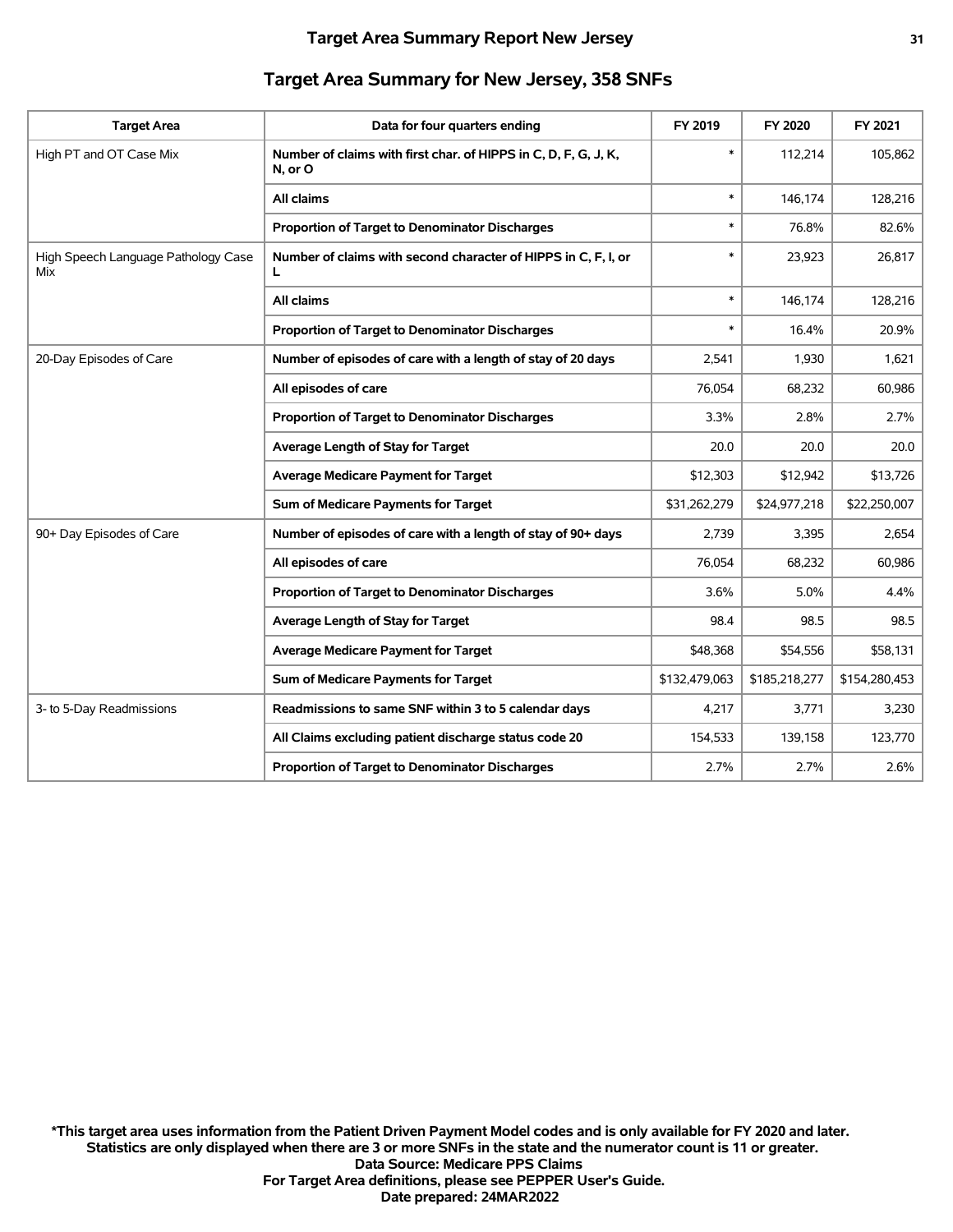| <b>Target Area</b>                         | Data for four quarters ending                                              | FY 2019     | FY 2020      | FY 2021     |
|--------------------------------------------|----------------------------------------------------------------------------|-------------|--------------|-------------|
| High PT and OT Case Mix                    | Number of claims with first char. of HIPPS in C, D, F, G, J, K, N, or<br>О | $\ast$      | 10,841       | 10,812      |
|                                            | All claims                                                                 | $\ast$      | 13,249       | 12,979      |
|                                            | Proportion of Target to Denominator Discharges                             | *           | 81.8%        | 83.3%       |
| High Speech Language Pathology Case<br>Mix | Number of claims with second character of HIPPS in C, F, I, or L           | $\ast$      | 1,318        | 1,592       |
|                                            | All claims                                                                 | $\ast$      | 13,249       | 12,979      |
|                                            | Proportion of Target to Denominator Discharges                             | $\ast$      | 9.9%         | 12.3%       |
| 20-Day Episodes of Care                    | Number of episodes of care with a length of stay of 20 days                | 511         | 398          | 331         |
|                                            | All episodes of care                                                       | 7,387       | 6,504        | 6,669       |
|                                            | Proportion of Target to Denominator Discharges                             | 6.9%        | 6.1%         | 5.0%        |
|                                            | Average Length of Stay for Target                                          | 20.0        | 20.0         | 20.0        |
|                                            | <b>Average Medicare Payment for Target</b>                                 | \$10,044    | \$10,887     | \$10,822    |
|                                            | Sum of Medicare Payments for Target                                        | \$5,132,687 | \$4,333,100  | \$3,582,179 |
| 90+ Day Episodes of Care                   | Number of episodes of care with a length of stay of 90+ days               | 222         | 262          | 228         |
|                                            | All episodes of care                                                       | 7,387       | 6,504        | 6,669       |
|                                            | Proportion of Target to Denominator Discharges                             | 3.0%        | 4.0%         | 3.4%        |
|                                            | Average Length of Stay for Target                                          | 98.1        | 98.4         | 98.7        |
|                                            | <b>Average Medicare Payment for Target</b>                                 | \$35,650    | \$39,391     | \$39,734    |
|                                            | Sum of Medicare Payments for Target                                        | \$7,914,252 | \$10,320,540 | \$9,059,435 |
| 3- to 5-Day Readmissions                   | Readmissions to same SNF within 3 to 5 calendar days                       | 374         | 300          | 246         |
|                                            | All Claims excluding patient discharge status code 20                      | 14,543      | 12,814       | 12,500      |
|                                            | Proportion of Target to Denominator Discharges                             | 2.6%        | 2.3%         | 2.0%        |
|                                            |                                                                            |             |              |             |

#### **Target Area Summary for New Mexico, 69 SNFs**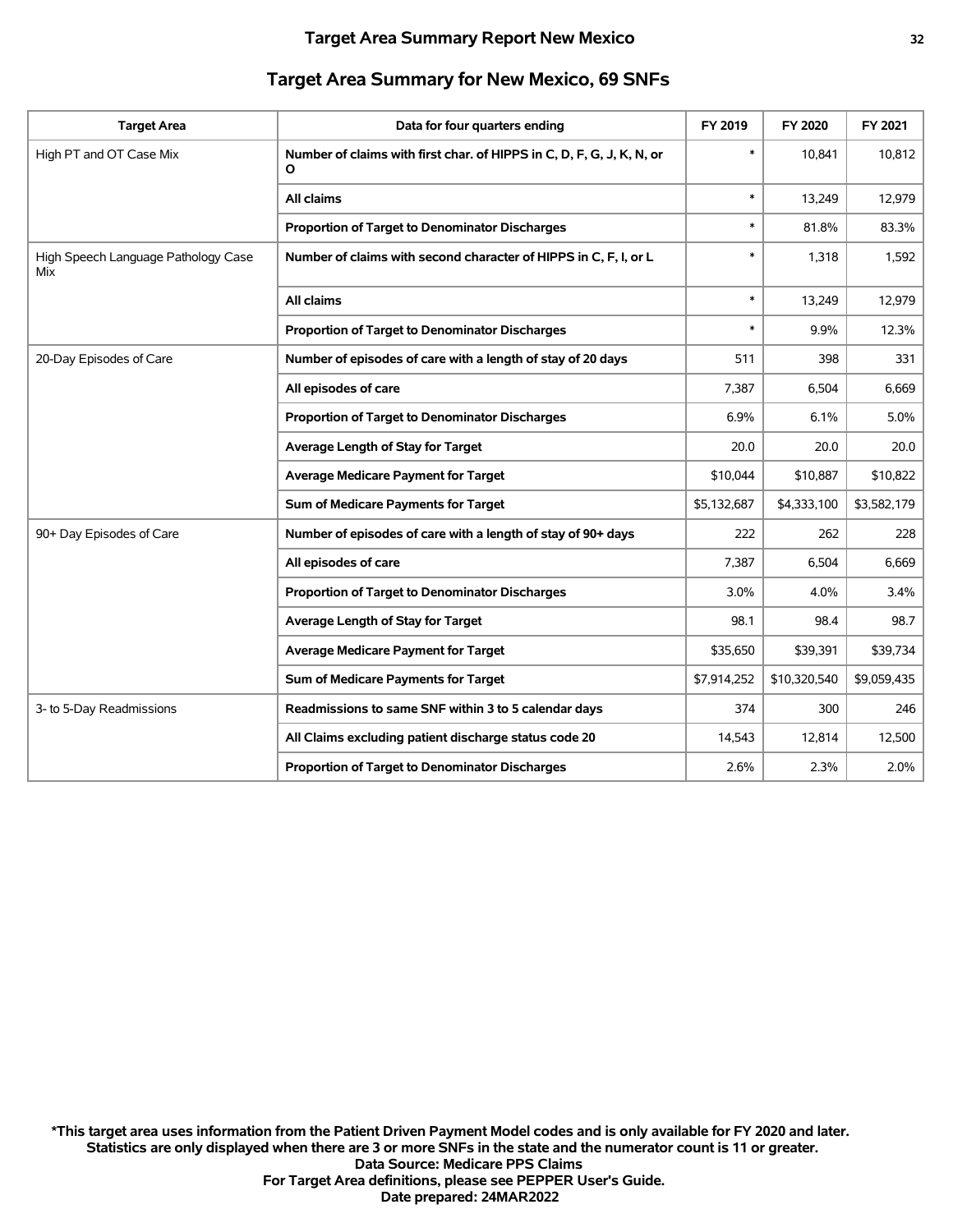| <b>Target Area</b>                         | Data for four quarters ending                                              | FY 2019       | FY 2020       | FY 2021       |
|--------------------------------------------|----------------------------------------------------------------------------|---------------|---------------|---------------|
| High PT and OT Case Mix                    | Number of claims with first char. of HIPPS in C, D, F, G, J, K,<br>N, or O | $\ast$        | 195,870       | 196,020       |
|                                            | All claims                                                                 | $\ast$        | 271,426       | 251,104       |
|                                            | <b>Proportion of Target to Denominator Discharges</b>                      | $\ast$        | 72.2%         | 78.1%         |
| High Speech Language Pathology Case<br>Mix | Number of claims with second character of HIPPS in C, F, I, or<br>L        | *             | 51,136        | 55,007        |
|                                            | All claims                                                                 | $\ast$        | 271,426       | 251,104       |
|                                            | Proportion of Target to Denominator Discharges                             | $\ast$        | 18.8%         | 21.9%         |
| 20-Day Episodes of Care                    | Number of episodes of care with a length of stay of 20 days                | 3,288         | 2,583         | 2,263         |
|                                            | All episodes of care                                                       | 115,718       | 113,099       | 106,183       |
|                                            | Proportion of Target to Denominator Discharges                             | 2.8%          | 2.3%          | 2.1%          |
|                                            | Average Length of Stay for Target                                          | 20.0          | 20.0          | 20.0          |
|                                            | <b>Average Medicare Payment for Target</b>                                 | \$12,333      | \$13,118      | \$14,014      |
|                                            | Sum of Medicare Payments for Target                                        | \$40,549,645  | \$33,884,255  | \$31,712,621  |
| 90+ Day Episodes of Care                   | Number of episodes of care with a length of stay of 90+ days               | 10,988        | 14,334        | 12,497        |
|                                            | All episodes of care                                                       | 115,718       | 113,099       | 106.183       |
|                                            | Proportion of Target to Denominator Discharges                             | 9.5%          | 12.7%         | 11.8%         |
|                                            | Average Length of Stay for Target                                          | 98.4          | 98.6          | 98.6          |
|                                            | <b>Average Medicare Payment for Target</b>                                 | \$51,538      | \$56,857      | \$61,808      |
|                                            | Sum of Medicare Payments for Target                                        | \$566,295,084 | \$814,995,055 | \$772,413,444 |
| 3- to 5-Day Readmissions                   | Readmissions to same SNF within 3 to 5 calendar days                       | 6,073         | 5,771         | 4,829         |
|                                            | All Claims excluding patient discharge status code 20                      | 258,549       | 253,492       | 237,480       |
|                                            | Proportion of Target to Denominator Discharges                             | 2.3%          | 2.3%          | 2.0%          |
|                                            |                                                                            |               |               |               |

#### **Target Area Summary for New York, 624 SNFs**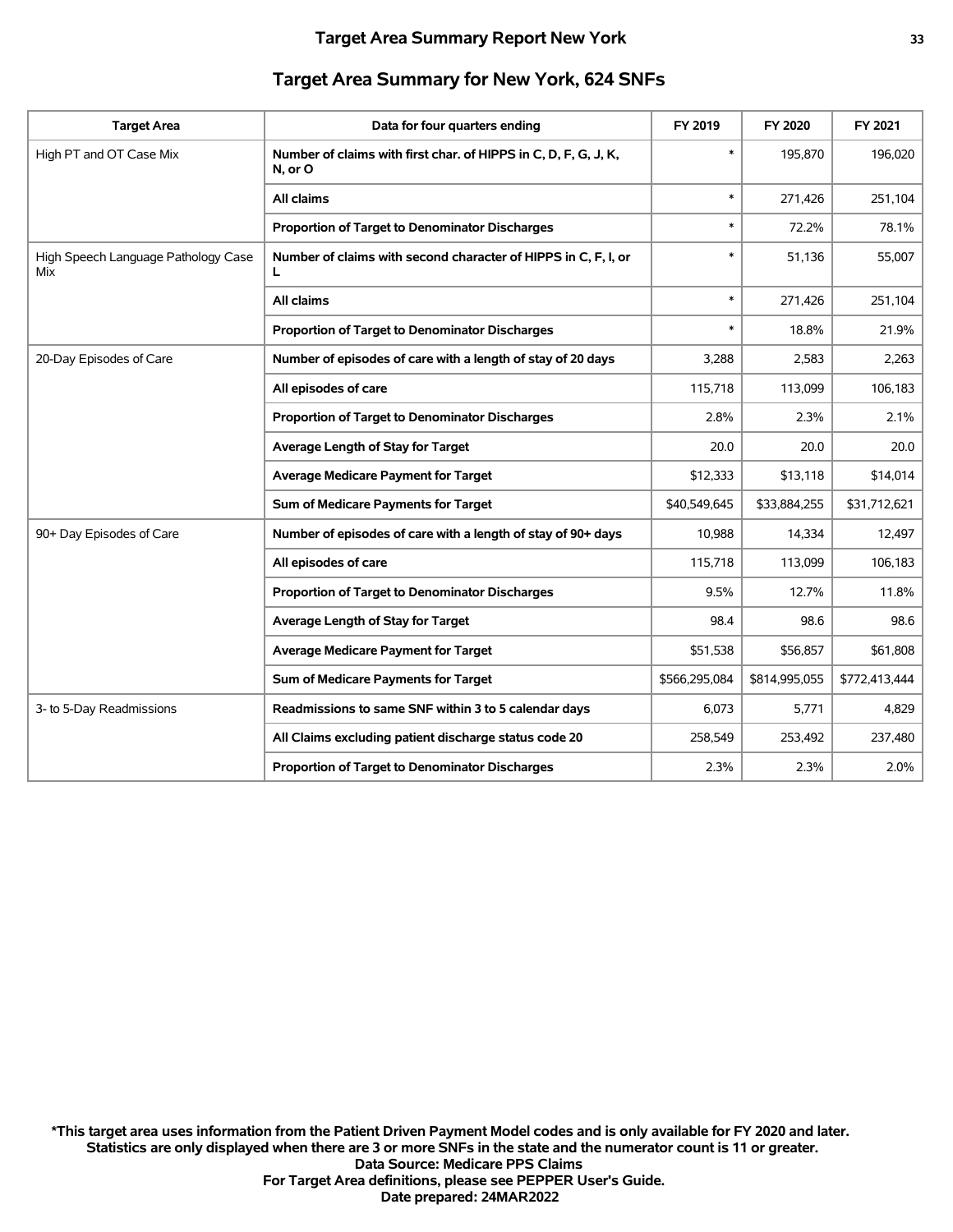|                                                                  |                                                                                                     |                   | FY 2021           |
|------------------------------------------------------------------|-----------------------------------------------------------------------------------------------------|-------------------|-------------------|
|                                                                  |                                                                                                     |                   |                   |
| or O                                                             |                                                                                                     |                   | 76,029            |
| All claims                                                       | $\ast$                                                                                              | 100,781           | 91,800            |
| Proportion of Target to Denominator Discharges                   | $\ast$                                                                                              | 78.4%             | 82.8%             |
| Number of claims with second character of HIPPS in C, F, I, or L | $\ast$                                                                                              | 13,170            | 12,120            |
| All claims                                                       | $\ast$                                                                                              | 100,781           | 91,800            |
| Proportion of Target to Denominator Discharges                   | $\ast$                                                                                              | 13.1%             | 13.2%             |
| Number of episodes of care with a length of stay of 20 days      | 3,711                                                                                               | 2,632             | 2,126             |
| All episodes of care                                             | 55,986                                                                                              | 46,967            | 43,620            |
| Proportion of Target to Denominator Discharges                   | 6.6%                                                                                                | 5.6%              | 4.9%              |
| Average Length of Stay for Target                                | 20.0                                                                                                | 20.0              | 20.0              |
| <b>Average Medicare Payment for Target</b>                       | \$9,689                                                                                             | \$10,330          | \$10,875          |
| Sum of Medicare Payments for Target                              | \$35,956,455                                                                                        | \$27,188,577      | \$23,120,429      |
| Number of episodes of care with a length of stay of 90+ days     | 2,231                                                                                               | 2,559             | 2,196             |
| All episodes of care                                             | 55,986                                                                                              | 46,967            | 43,620            |
| Proportion of Target to Denominator Discharges                   | 4.0%                                                                                                | 5.4%              | 5.0%              |
| Average Length of Stay for Target                                | 98.5                                                                                                | 98.6              | 98.5              |
| <b>Average Medicare Payment for Target</b>                       | \$33,466                                                                                            | \$37,788          | \$39,698          |
| Sum of Medicare Payments for Target                              | \$74,662,628                                                                                        | \$96,699,345      | \$87,175,965      |
| Readmissions to same SNF within 3 to 5 calendar days             | 3.144                                                                                               | 2,746             | 2,181             |
| All Claims excluding patient discharge status code 20            | 113,878                                                                                             | 97,123            | 88,039            |
| Proportion of Target to Denominator Discharges                   | 2.8%                                                                                                | 2.8%              | 2.5%              |
|                                                                  | Data for four quarters ending<br>Number of claims with first char. of HIPPS in C, D, F, G, J, K, N, | FY 2019<br>$\ast$ | FY 2020<br>79,031 |

#### **Target Area Summary for North Carolina, 420 SNFs**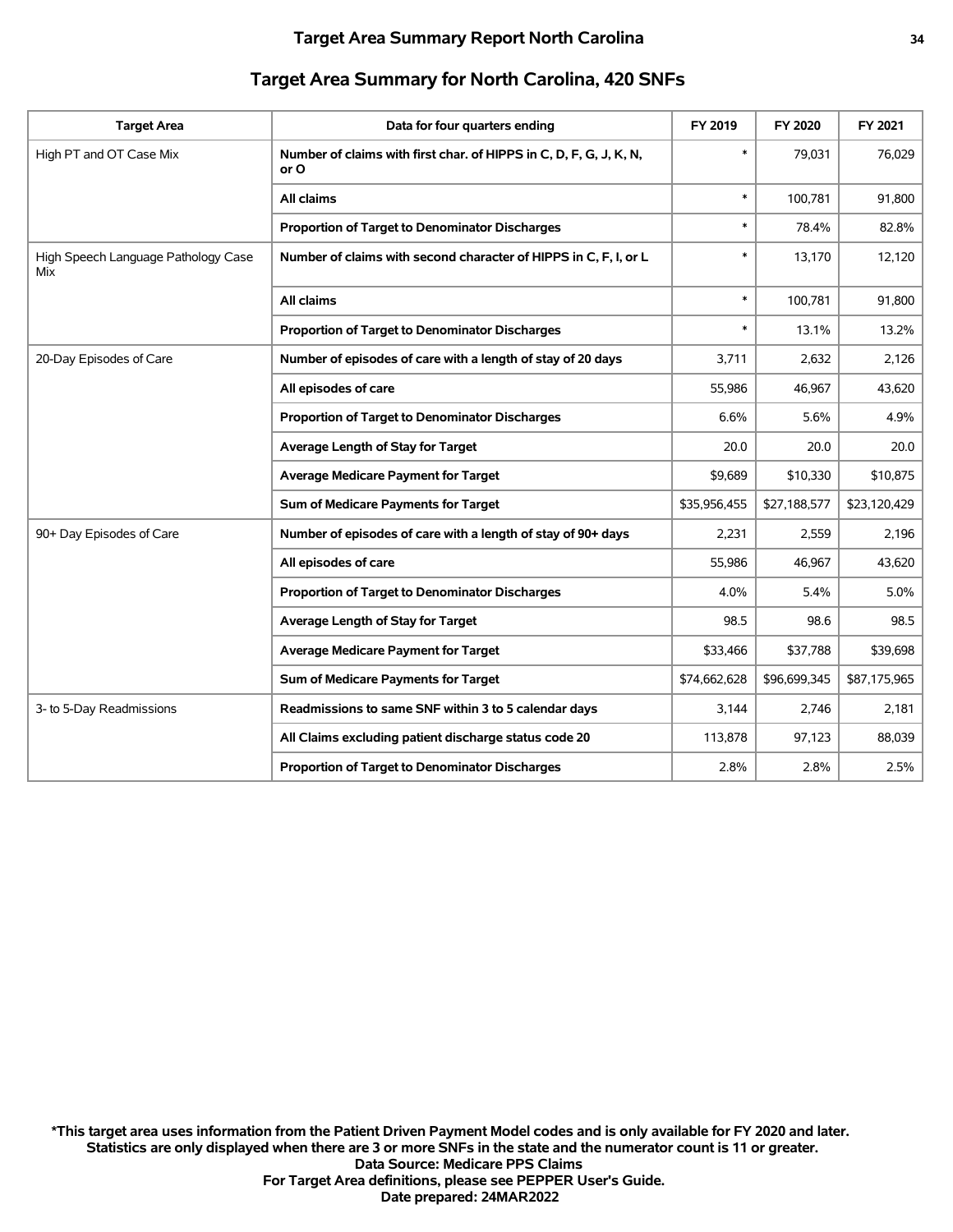| <b>Target Area</b>                         | Data for four quarters ending                                              | FY 2019     | FY 2020     | FY 2021     |
|--------------------------------------------|----------------------------------------------------------------------------|-------------|-------------|-------------|
| High PT and OT Case Mix                    | Number of claims with first char. of HIPPS in C, D, F, G, J, K, N, or<br>O | $\ast$      | 6.705       | 7,801       |
|                                            | All claims                                                                 | $\ast$      | 8,611       | 9,454       |
|                                            | Proportion of Target to Denominator Discharges                             | $\ast$      | 77.9%       | 82.5%       |
| High Speech Language Pathology Case<br>Mix | Number of claims with second character of HIPPS in C, F, I, or L           | $\ast$      | 546         | 526         |
|                                            | <b>All claims</b>                                                          | $\ast$      | 8,611       | 9,454       |
|                                            | Proportion of Target to Denominator Discharges                             | $\ast$      | 6.3%        | 5.6%        |
| 20-Day Episodes of Care                    | Number of episodes of care with a length of stay of 20 days                | 110         | 88          | 134         |
|                                            | All episodes of care                                                       | 4,850       | 4,346       | 4,844       |
|                                            | Proportion of Target to Denominator Discharges                             | 2.3%        | 2.0%        | 2.8%        |
|                                            | Average Length of Stay for Target                                          | 20.0        | 20.0        | 20.0        |
|                                            | <b>Average Medicare Payment for Target</b>                                 | \$8,170     | \$9,854     | \$10,517    |
|                                            | Sum of Medicare Payments for Target                                        | \$898,701   | \$867,138   | \$1,409,259 |
| 90+ Day Episodes of Care                   | Number of episodes of care with a length of stay of 90+ days               | 209         | 181         | 185         |
|                                            | All episodes of care                                                       | 4,850       | 4,346       | 4,844       |
|                                            | Proportion of Target to Denominator Discharges                             | 4.3%        | 4.2%        | 3.8%        |
|                                            | Average Length of Stay for Target                                          | 98.2        | 98.5        | 98.2        |
|                                            | <b>Average Medicare Payment for Target</b>                                 | \$27,563    | \$35,069    | \$37,745    |
|                                            | Sum of Medicare Payments for Target                                        | \$5,760,683 | \$6,347,480 | \$6,982,819 |
| 3- to 5-Day Readmissions                   | Readmissions to same SNF within 3 to 5 calendar days                       | 247         | 207         | 202         |
|                                            | All Claims excluding patient discharge status code 20                      | 9,460       | 8,262       | 8,896       |
|                                            | Proportion of Target to Denominator Discharges                             | 2.6%        | 2.5%        | 2.3%        |
|                                            |                                                                            |             |             |             |

#### **Target Area Summary for North Dakota, 75 SNFs**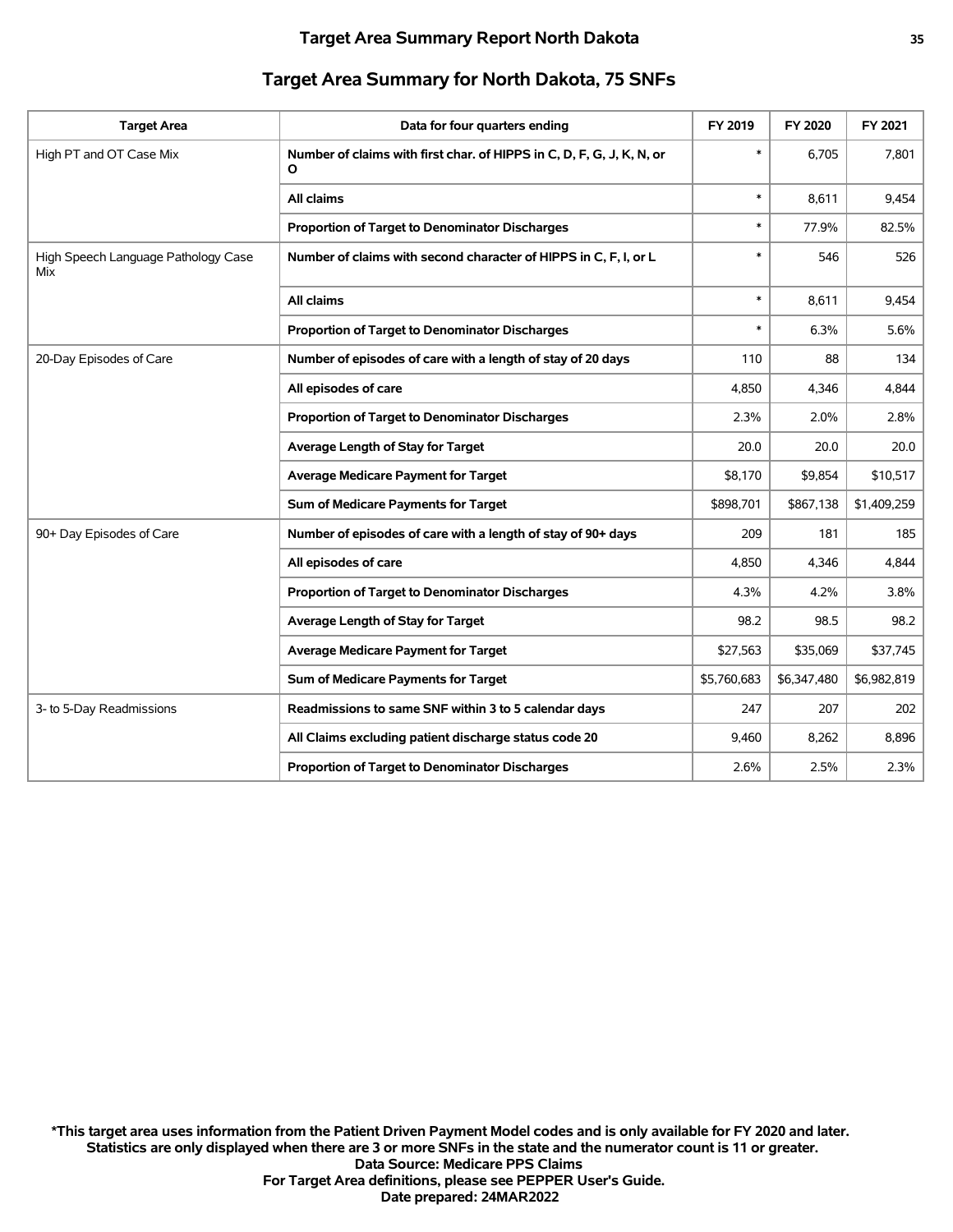#### **Target Area Summary Report Ohio 36**

#### **Target Area Summary for Ohio, 960 SNFs**

| <b>Target Area</b>                         | Data for four quarters ending                                              | FY 2019       | FY 2020       | FY 2021       |
|--------------------------------------------|----------------------------------------------------------------------------|---------------|---------------|---------------|
| High PT and OT Case Mix                    | Number of claims with first char. of HIPPS in C, D, F, G, J, K,<br>N, or O | $\ast$        | 113,840       | 120,558       |
|                                            | All claims                                                                 | $\ast$        | 141,899       | 142,098       |
|                                            | Proportion of Target to Denominator Discharges                             | $\ast$        | 80.2%         | 84.8%         |
| High Speech Language Pathology Case<br>Mix | Number of claims with second character of HIPPS in C, F, I, or<br>L        | $\ast$        | 15,994        | 15,432        |
|                                            | All claims                                                                 | $\ast$        | 141,899       | 142,098       |
|                                            | Proportion of Target to Denominator Discharges                             |               | 11.3%         | 10.9%         |
| 20-Day Episodes of Care                    | Number of episodes of care with a length of stay of 20 days                | 3,303         | 2,566         | 2,347         |
|                                            | All episodes of care                                                       | 76,620        | 66,454        | 68,771        |
|                                            | Proportion of Target to Denominator Discharges                             | 4.3%          | 3.9%          | 3.4%          |
|                                            | Average Length of Stay for Target                                          | 20.0          | 20.0          | 20.0          |
|                                            | Average Medicare Payment for Target                                        | \$9,792       | \$10,595      | \$11,058      |
|                                            | Sum of Medicare Payments for Target                                        | \$32,343,320  | \$27,187,058  | \$25,953,696  |
| 90+ Day Episodes of Care                   | Number of episodes of care with a length of stay of 90+ days               | 3,453         | 3,354         | 2,869         |
|                                            | All episodes of care                                                       | 76,620        | 66,454        | 68,771        |
|                                            | <b>Proportion of Target to Denominator Discharges</b>                      | 4.5%          | 5.0%          | 4.2%          |
|                                            | Average Length of Stay for Target                                          | 98.3          | 98.4          | 98.4          |
|                                            | <b>Average Medicare Payment for Target</b>                                 | \$35,856      | \$39,334      | \$41,154      |
|                                            | Sum of Medicare Payments for Target                                        | \$123,811,615 | \$131,925,559 | \$118,071,132 |
| 3- to 5-Day Readmissions                   | Readmissions to same SNF within 3 to 5 calendar days                       | 5,463         | 4,550         | 4,155         |
|                                            | All Claims excluding patient discharge status code 20                      | 161,848       | 138,058       | 137,190       |
|                                            | Proportion of Target to Denominator Discharges                             | 3.4%          | 3.3%          | 3.0%          |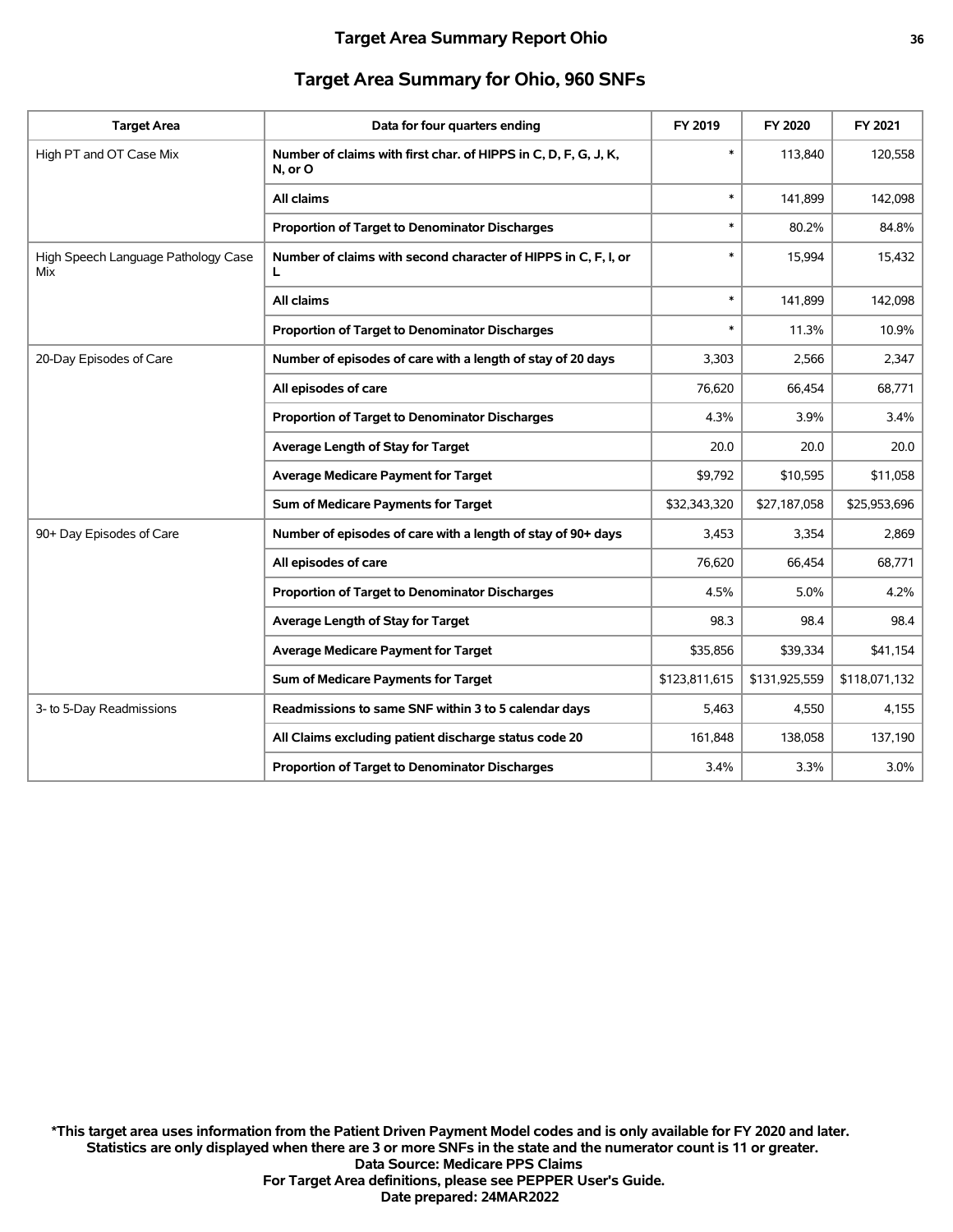| <b>Target Area</b>                         | Data for four quarters ending                                              | FY 2019      | FY 2020      | FY 2021      |
|--------------------------------------------|----------------------------------------------------------------------------|--------------|--------------|--------------|
| High PT and OT Case Mix                    | Number of claims with first char. of HIPPS in C, D, F, G, J, K, N,<br>or O | $\ast$       | 36,466       | 39,149       |
|                                            | All claims                                                                 | $\ast$       | 45,254       | 46,292       |
|                                            | Proportion of Target to Denominator Discharges                             | $\ast$       | 80.6%        | 84.6%        |
| High Speech Language Pathology Case<br>Mix | Number of claims with second character of HIPPS in C, F, I, or L           | $\ast$       | 5,884        | 5,263        |
|                                            | All claims                                                                 | $\ast$       | 45,254       | 46,292       |
|                                            | Proportion of Target to Denominator Discharges                             | $\ast$       | 13.0%        | 11.4%        |
| 20-Day Episodes of Care                    | Number of episodes of care with a length of stay of 20 days                | 1,224        | 924          | 894          |
|                                            | All episodes of care                                                       | 23,948       | 20,900       | 21,982       |
|                                            | Proportion of Target to Denominator Discharges                             | 5.1%         | 4.4%         | 4.1%         |
|                                            | Average Length of Stay for Target                                          | 20.0         | 20.0         | 20.0         |
|                                            | <b>Average Medicare Payment for Target</b>                                 | \$9,077      | \$10,243     | \$10,880     |
|                                            | Sum of Medicare Payments for Target                                        | \$11,110,662 | \$9,464,768  | \$9,726,735  |
| 90+ Day Episodes of Care                   | Number of episodes of care with a length of stay of 90+ days               | 1,181        | 1,387        | 1,273        |
|                                            | All episodes of care                                                       | 23,948       | 20,900       | 21,982       |
|                                            | <b>Proportion of Target to Denominator Discharges</b>                      | 4.9%         | 6.6%         | 5.8%         |
|                                            | Average Length of Stay for Target                                          | 98.0         | 98.5         | 98.3         |
|                                            | <b>Average Medicare Payment for Target</b>                                 | \$32,826     | \$36,615     | \$39,040     |
|                                            | Sum of Medicare Payments for Target                                        | \$38,767,565 | \$50,784,366 | \$49,698,507 |
| 3- to 5-Day Readmissions                   | Readmissions to same SNF within 3 to 5 calendar days                       | 1,614        | 1,259        | 1,120        |
|                                            | All Claims excluding patient discharge status code 20                      | 50,978       | 44,326       | 45,040       |
|                                            | Proportion of Target to Denominator Discharges                             | 3.2%         | 2.8%         | 2.5%         |
|                                            |                                                                            |              |              |              |

#### **Target Area Summary for Oklahoma, 300 SNFs**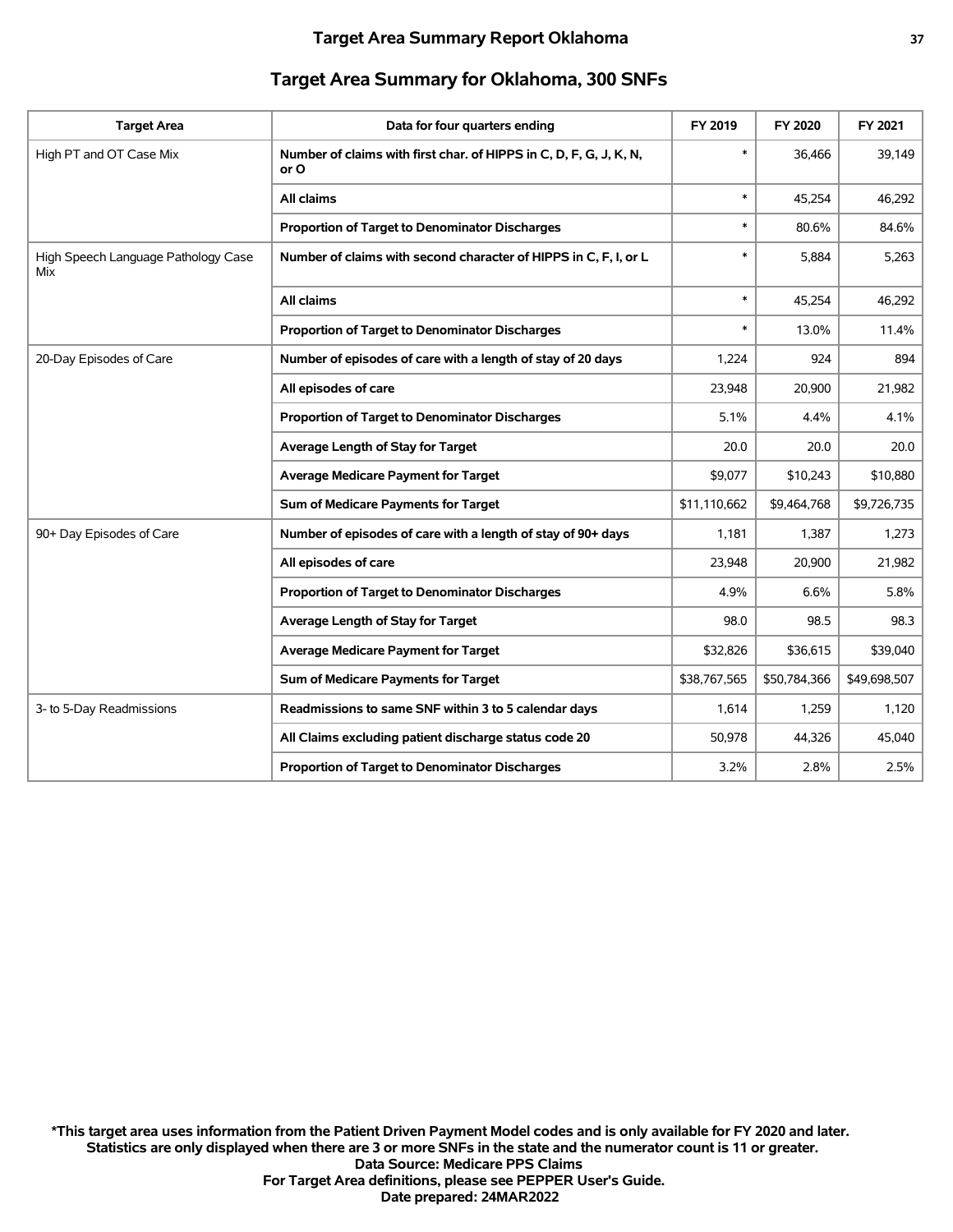| <b>Target Area</b>                         | Data for four quarters ending                                              | FY 2019      | FY 2020      | FY 2021      |
|--------------------------------------------|----------------------------------------------------------------------------|--------------|--------------|--------------|
| High PT and OT Case Mix                    | Number of claims with first char. of HIPPS in C, D, F, G, J, K, N,<br>or O | $\ast$       | 18.054       | 16,236       |
|                                            | All claims                                                                 | $\ast$       | 21,010       | 17,948       |
|                                            | Proportion of Target to Denominator Discharges                             | *            | 85.9%        | 90.5%        |
| High Speech Language Pathology Case<br>Mix | Number of claims with second character of HIPPS in C, F, I, or L           | *            | 1,739        | 1,564        |
|                                            | All claims                                                                 | $\ast$       | 21,010       | 17,948       |
|                                            | Proportion of Target to Denominator Discharges                             | $\ast$       | 8.3%         | 8.7%         |
| 20-Day Episodes of Care                    | Number of episodes of care with a length of stay of 20 days                | 708          | 545          | 476          |
|                                            | All episodes of care                                                       | 12,700       | 10,497       | 8,876        |
|                                            | Proportion of Target to Denominator Discharges                             | 5.6%         | 5.2%         | 5.4%         |
|                                            | Average Length of Stay for Target                                          | 20.0         | 20.0         | 20.0         |
|                                            | <b>Average Medicare Payment for Target</b>                                 | \$11,607     | \$12,905     | \$13,417     |
|                                            | Sum of Medicare Payments for Target                                        | \$8,217,774  | \$7,033,368  | \$6,386,474  |
| 90+ Day Episodes of Care                   | Number of episodes of care with a length of stay of 90+ days               | 311          | 313          | 284          |
|                                            | All episodes of care                                                       | 12,700       | 10,497       | 8,876        |
|                                            | Proportion of Target to Denominator Discharges                             | 2.4%         | 3.0%         | 3.2%         |
|                                            | Average Length of Stay for Target                                          | 97.8         | 98.3         | 98.0         |
|                                            | <b>Average Medicare Payment for Target</b>                                 | \$42,565     | \$48,211     | \$50,341     |
|                                            | Sum of Medicare Payments for Target                                        | \$13,237,825 | \$15,089,921 | \$14,296,965 |
| 3- to 5-Day Readmissions                   | Readmissions to same SNF within 3 to 5 calendar days                       | 659          | 500          | 403          |
|                                            | All Claims excluding patient discharge status code 20                      | 24,953       | 20,730       | 17,640       |
|                                            | <b>Proportion of Target to Denominator Discharges</b>                      | 2.6%         | 2.4%         | 2.3%         |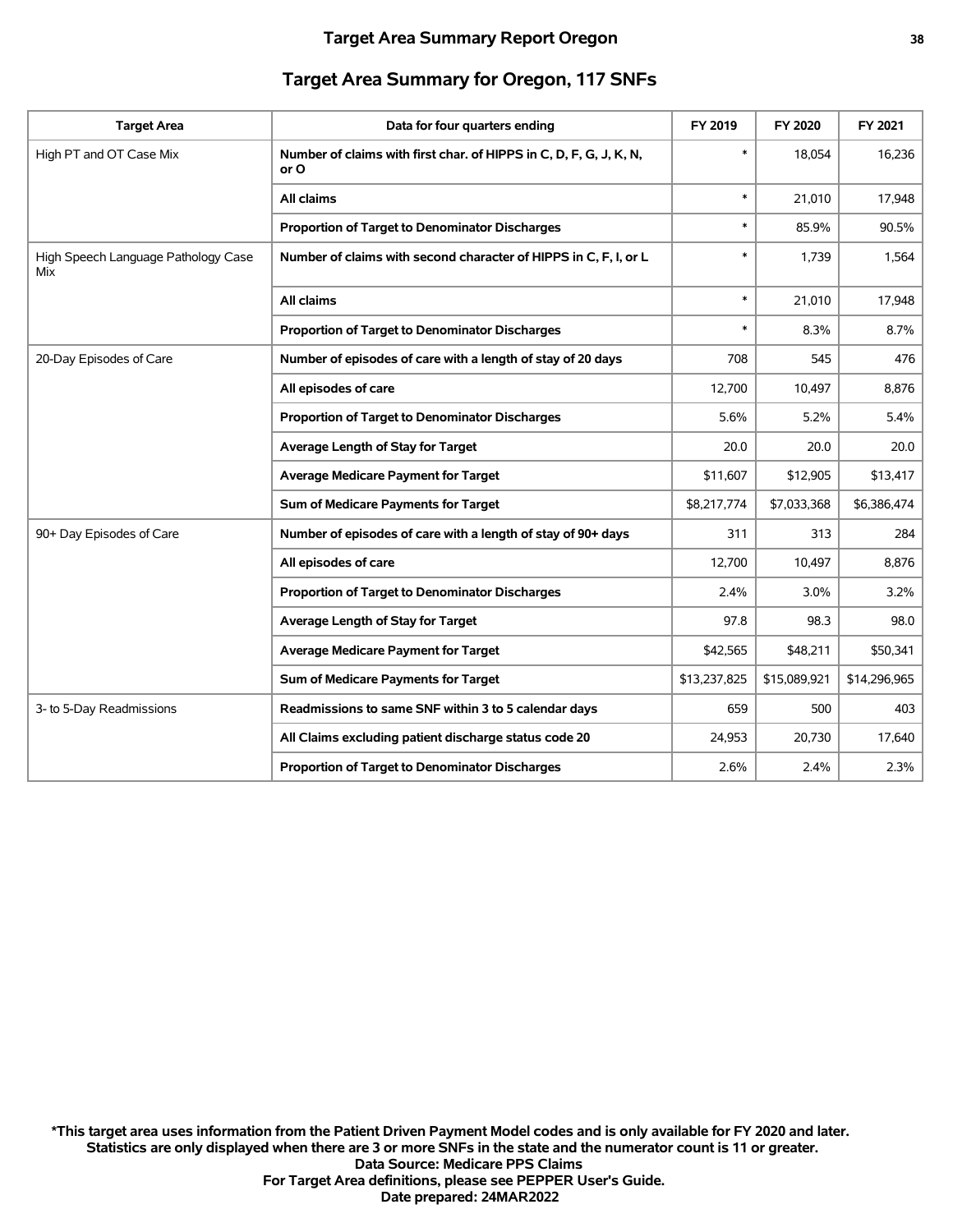| <b>Target Area</b>                         | Data for four quarters ending                                              | FY 2019      | FY 2020      | FY 2021      |
|--------------------------------------------|----------------------------------------------------------------------------|--------------|--------------|--------------|
| High PT and OT Case Mix                    | Number of claims with first char. of HIPPS in C, D, F, G, J, K, N,<br>or O | $\ast$       | 108,276      | 107,136      |
|                                            | All claims                                                                 | $\ast$       | 136,945      | 128,987      |
|                                            | Proportion of Target to Denominator Discharges                             | $\ast$       | 79.1%        | 83.1%        |
| High Speech Language Pathology Case<br>Mix | Number of claims with second character of HIPPS in C, F, I, or L           | $\ast$       | 17,556       | 18,227       |
|                                            | All claims                                                                 | $\ast$       | 136,945      | 128,987      |
|                                            | Proportion of Target to Denominator Discharges                             | $\ast$       | 12.8%        | 14.1%        |
| 20-Day Episodes of Care                    | Number of episodes of care with a length of stay of 20 days                | 2,871        | 2,417        | 2,376        |
|                                            | All episodes of care                                                       | 79,561       | 70,020       | 67,109       |
|                                            | Proportion of Target to Denominator Discharges                             | 3.6%         | 3.5%         | 3.5%         |
|                                            | Average Length of Stay for Target                                          | 20.0         | 20.0         | 20.0         |
|                                            | <b>Average Medicare Payment for Target</b>                                 | \$10,263     | \$10,660     | \$11,132     |
|                                            | Sum of Medicare Payments for Target                                        | \$29,465,355 | \$25,766,305 | \$26,450,046 |
| 90+ Day Episodes of Care                   | Number of episodes of care with a length of stay of 90+ days               | 2,166        | 1,948        | 1,636        |
|                                            | All episodes of care                                                       | 79,561       | 70,020       | 67,109       |
|                                            | Proportion of Target to Denominator Discharges                             | 2.7%         | 2.8%         | 2.4%         |
|                                            | Average Length of Stay for Target                                          | 98.5         | 98.4         | 98.2         |
|                                            | <b>Average Medicare Payment for Target</b>                                 | \$36,783     | \$42,504     | \$43,829     |
|                                            | Sum of Medicare Payments for Target                                        | \$79,672,661 | \$82,797,187 | \$71,704,903 |
| 3- to 5-Day Readmissions                   | Readmissions to same SNF within 3 to 5 calendar days                       | 4,373        | 3,677        | 3,154        |
|                                            | All Claims excluding patient discharge status code 20                      | 152,019      | 131,154      | 122,879      |
|                                            | Proportion of Target to Denominator Discharges                             | 2.9%         | 2.8%         | 2.6%         |
|                                            |                                                                            |              |              |              |

#### **Target Area Summary for Pennsylvania, 697 SNFs**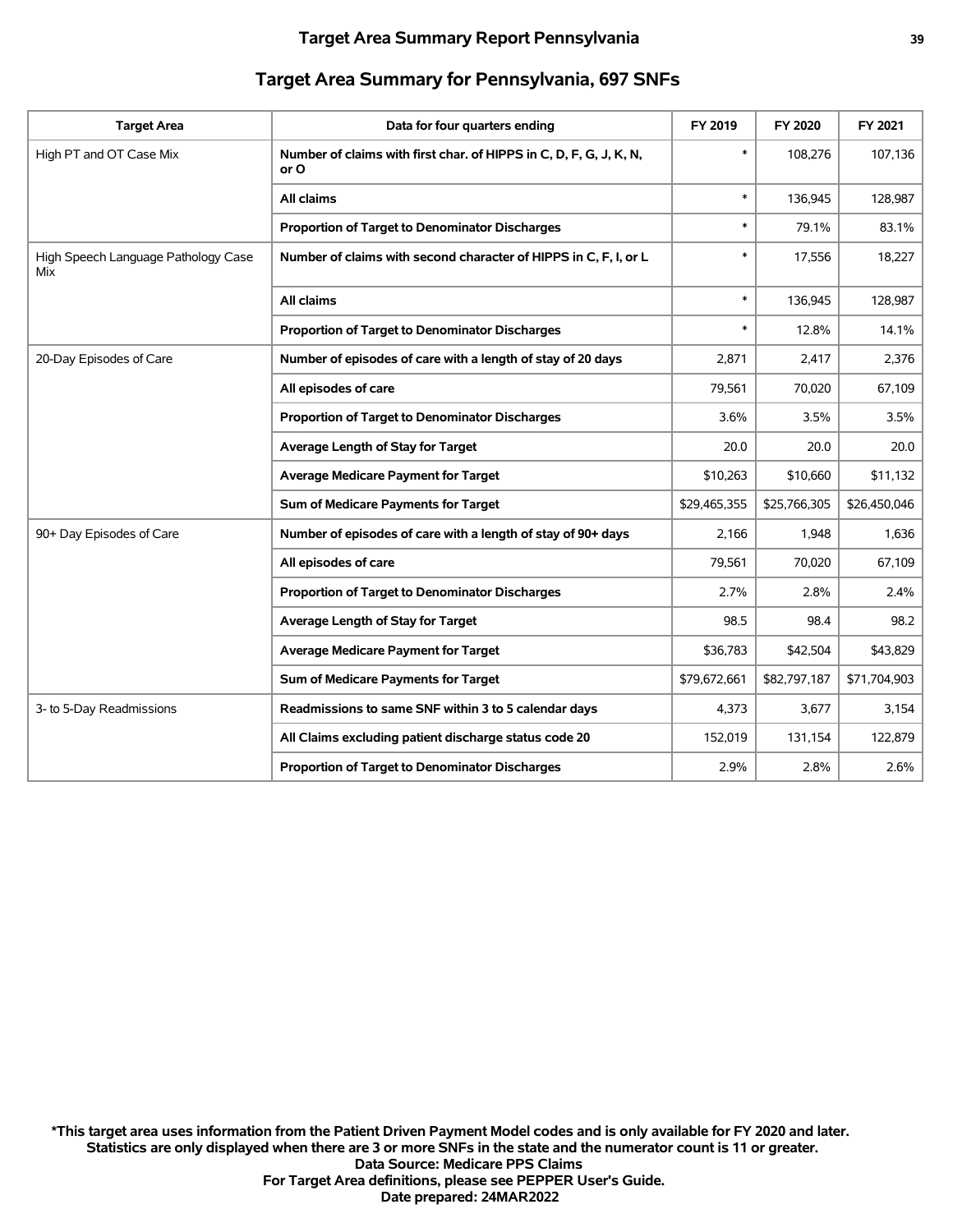| <b>Target Area</b>                      | Data for four quarters ending                                           | FY<br>2019 | <b>FY</b><br>2020 | FY<br>2021 |
|-----------------------------------------|-------------------------------------------------------------------------|------------|-------------------|------------|
| High PT and OT Case Mix                 | Number of claims with first char. of HIPPS in C, D, F, G, J, K, N, or O | $\ast$     | 177               | 124        |
|                                         | All claims                                                              | $\ast$     | 257               | 181        |
|                                         | <b>Proportion of Target to Denominator Discharges</b>                   | $\ast$     | 68.9%             | 68.5%      |
| High Speech Language Pathology Case Mix | Number of claims with second character of HIPPS in C, F, I, or L        | $\ast$     | 30                | 27         |
|                                         | All claims                                                              | $\ast$     | 257               | 181        |
|                                         | <b>Proportion of Target to Denominator Discharges</b>                   | $\ast$     | 11.7%             | 14.9%      |

## **Target Area Summary for Puerto Rico, 6 SNFs**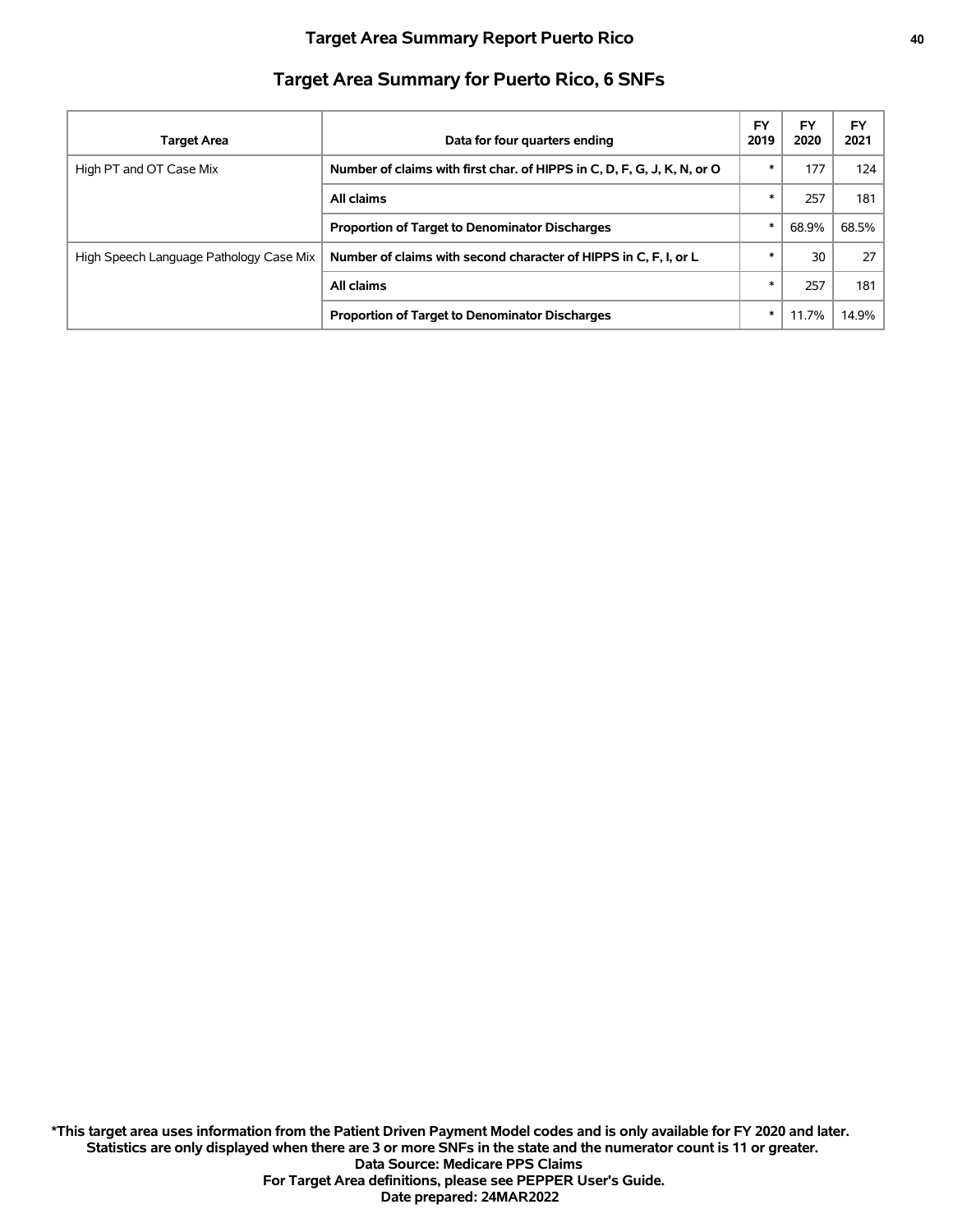| <b>Target Area</b>                         | Data for four quarters ending                                              | FY 2019     | FY 2020     | FY 2021     |
|--------------------------------------------|----------------------------------------------------------------------------|-------------|-------------|-------------|
| High PT and OT Case Mix                    | Number of claims with first char. of HIPPS in C, D, F, G, J, K, N, or<br>O | $\ast$      | 10,271      | 10,495      |
|                                            | All claims                                                                 | $\ast$      | 12,219      | 11,815      |
|                                            | Proportion of Target to Denominator Discharges                             | $\ast$      | 84.1%       | 88.8%       |
| High Speech Language Pathology Case<br>Mix | Number of claims with second character of HIPPS in C, F, I, or L           | $\ast$      | 1,350       | 1,418       |
|                                            | All claims                                                                 | $\ast$      | 12,219      | 11,815      |
|                                            | Proportion of Target to Denominator Discharges                             | $\ast$      | 11.0%       | 12.0%       |
| 20-Day Episodes of Care                    | Number of episodes of care with a length of stay of 20 days                | 326         | 234         | 226         |
|                                            | All episodes of care                                                       | 7,196       | 6,375       | 6,165       |
|                                            | <b>Proportion of Target to Denominator Discharges</b>                      | 4.5%        | 3.7%        | 3.7%        |
|                                            | Average Length of Stay for Target                                          | 20.0        | 20.0        | 20.0        |
|                                            | <b>Average Medicare Payment for Target</b>                                 | \$10,663    | \$11,236    | \$11,692    |
|                                            | Sum of Medicare Payments for Target                                        | \$3,476,275 | \$2,629,309 | \$2,642,282 |
| 90+ Day Episodes of Care                   | Number of episodes of care with a length of stay of 90+ days               | 119         | 134         | 140         |
|                                            | All episodes of care                                                       | 7,196       | 6,375       | 6,165       |
|                                            | Proportion of Target to Denominator Discharges                             | 1.7%        | 2.1%        | 2.3%        |
|                                            | Average Length of Stay for Target                                          | 98.0        | 98.5        | 98.2        |
|                                            | <b>Average Medicare Payment for Target</b>                                 | \$38,063    | \$44,920    | \$45,466    |
|                                            | Sum of Medicare Payments for Target                                        | \$4,529,457 | \$6,019,312 | \$6,365,282 |
| 3- to 5-Day Readmissions                   | Readmissions to same SNF within 3 to 5 calendar days                       | 370         | 292         | 214         |
|                                            | All Claims excluding patient discharge status code 20                      | 13,582      | 11,864      | 11,482      |
|                                            | Proportion of Target to Denominator Discharges                             | 2.7%        | 2.5%        | 1.9%        |
|                                            |                                                                            |             |             |             |

#### **Target Area Summary for Rhode Island, 79 SNFs**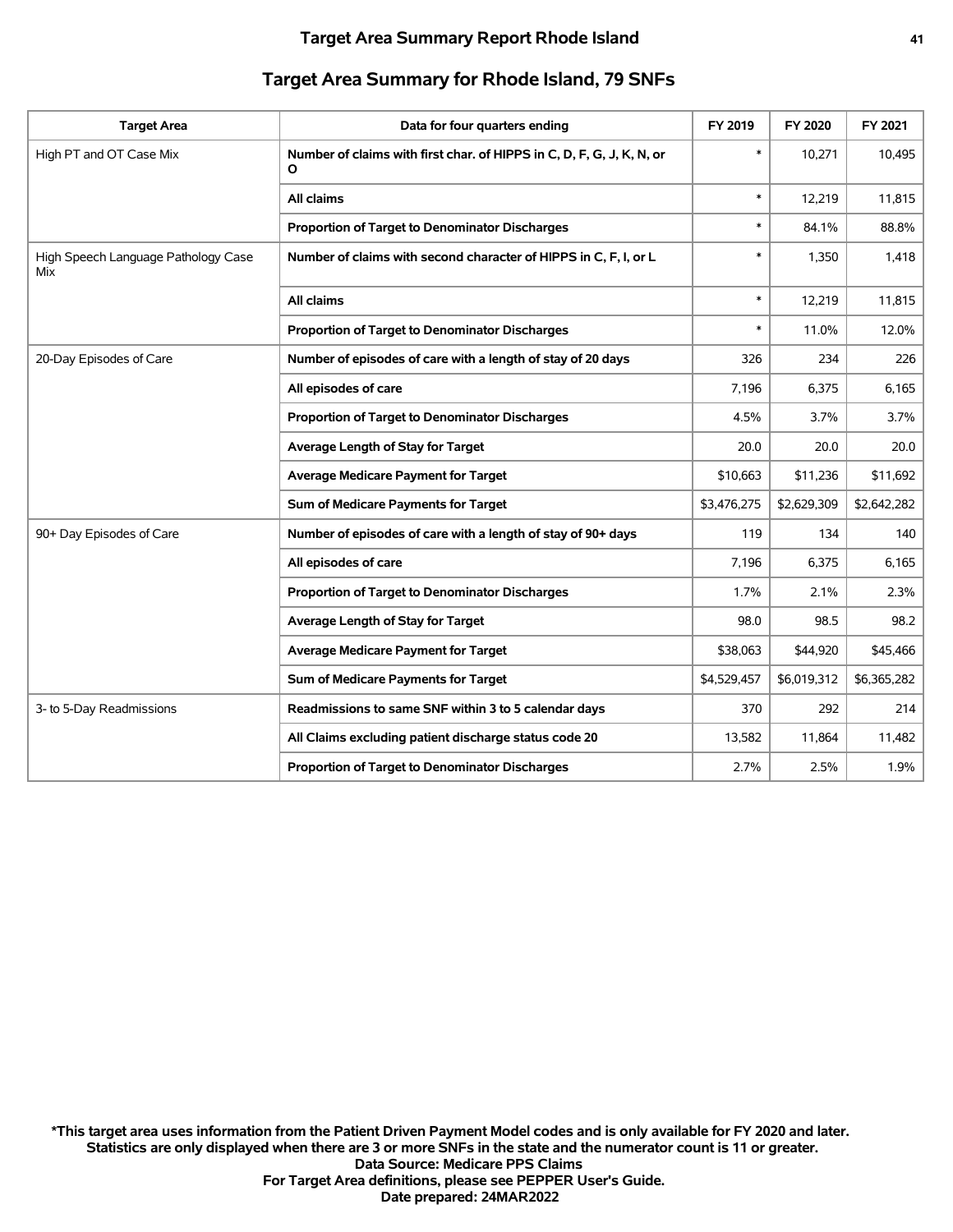| <b>Target Area</b>                         | Data for four quarters ending                                              | FY 2019      | FY 2020      | FY 2021      |
|--------------------------------------------|----------------------------------------------------------------------------|--------------|--------------|--------------|
| High PT and OT Case Mix                    | Number of claims with first char. of HIPPS in C, D, F, G, J, K, N,<br>or O | $\ast$       | 39,421       | 37,882       |
|                                            | <b>All claims</b>                                                          | $\ast$       | 51,967       | 46,979       |
|                                            | Proportion of Target to Denominator Discharges                             | $\ast$       | 75.9%        | 80.6%        |
| High Speech Language Pathology Case<br>Mix | Number of claims with second character of HIPPS in C, F, I, or L           | *            | 6,617        | 6,474        |
|                                            | All claims                                                                 | $\ast$       | 51,967       | 46,979       |
|                                            | Proportion of Target to Denominator Discharges                             | $\ast$       | 12.7%        | 13.8%        |
| 20-Day Episodes of Care                    | Number of episodes of care with a length of stay of 20 days                | 1,591        | 1,199        | 981          |
|                                            | All episodes of care                                                       | 26,018       | 24,258       | 22,369       |
|                                            | Proportion of Target to Denominator Discharges                             | 6.1%         | 4.9%         | 4.4%         |
|                                            | Average Length of Stay for Target                                          | 20.0         | 20.0         | 20.0         |
|                                            | <b>Average Medicare Payment for Target</b>                                 | \$9,451      | \$10,085     | \$10,689     |
|                                            | Sum of Medicare Payments for Target                                        | \$15,037,271 | \$12,091,826 | \$10,485,859 |
| 90+ Day Episodes of Care                   | Number of episodes of care with a length of stay of 90+ days               | 1,277        | 1,394        | 1,218        |
|                                            | All episodes of care                                                       | 26,018       | 24,258       | 22,369       |
|                                            | Proportion of Target to Denominator Discharges                             | 4.9%         | 5.7%         | 5.4%         |
|                                            | Average Length of Stay for Target                                          | 98.6         | 98.8         | 98.7         |
|                                            | <b>Average Medicare Payment for Target</b>                                 | \$31,878     | \$35,956     | \$38,130     |
|                                            | Sum of Medicare Payments for Target                                        | \$40,707,695 | \$50,123,355 | \$46,441,745 |
| 3- to 5-Day Readmissions                   | Readmissions to same SNF within 3 to 5 calendar days                       | 1,466        | 1,418        | 1,210        |
|                                            | All Claims excluding patient discharge status code 20                      | 54,165       | 50,298       | 45,485       |
|                                            | <b>Proportion of Target to Denominator Discharges</b>                      | 2.7%         | 2.8%         | 2.7%         |
|                                            |                                                                            |              |              |              |

#### **Target Area Summary for South Carolina, 195 SNFs**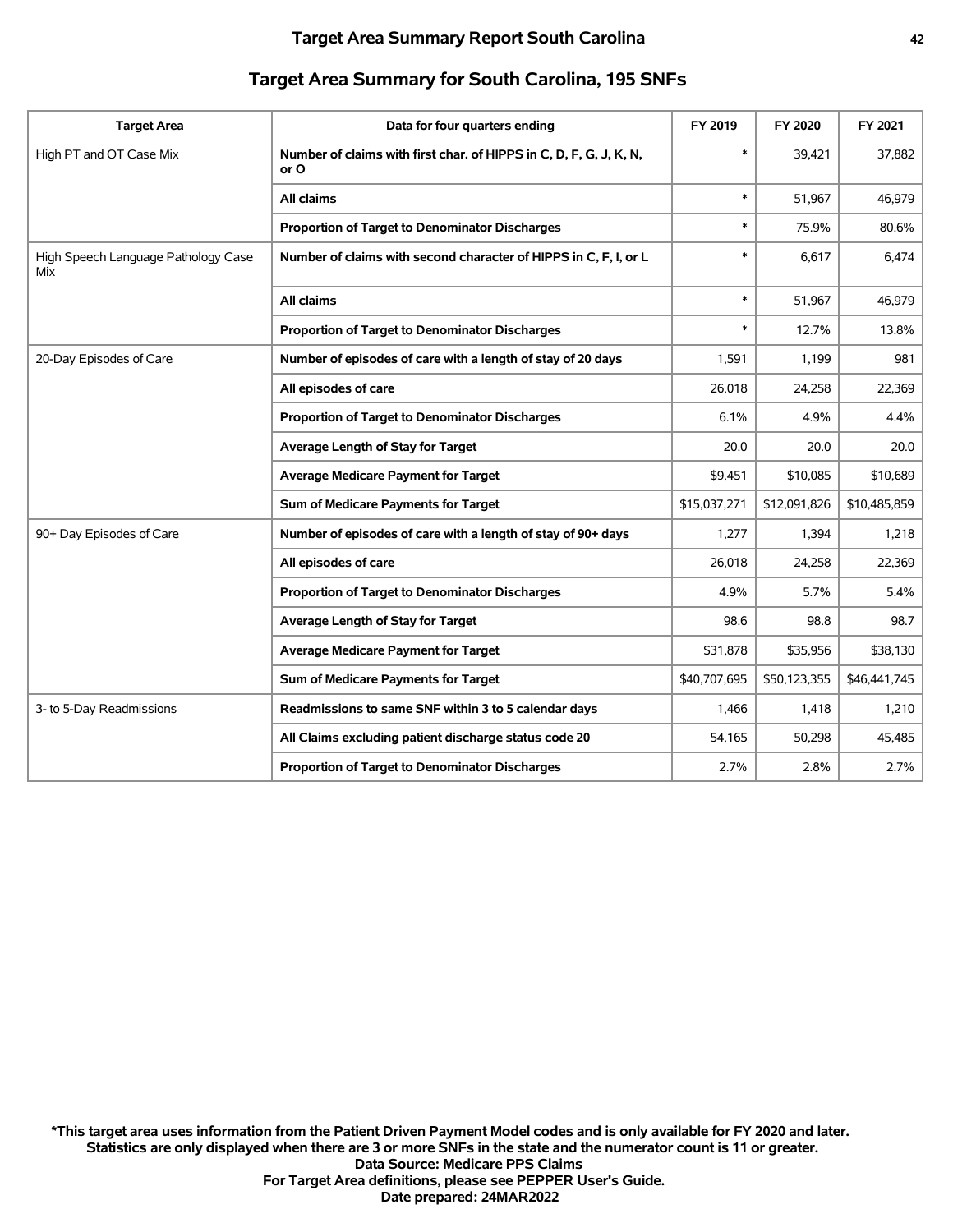| <b>Target Area</b>                         | Data for four quarters ending                                              | FY 2019     | FY 2020      | FY 2021      |
|--------------------------------------------|----------------------------------------------------------------------------|-------------|--------------|--------------|
| High PT and OT Case Mix                    | Number of claims with first char. of HIPPS in C, D, F, G, J, K, N, or<br>O | $\ast$      | 9.448        | 10,099       |
|                                            | All claims                                                                 | $\ast$      | 11.361       | 11,716       |
|                                            | Proportion of Target to Denominator Discharges                             | $\ast$      | 83.2%        | 86.2%        |
| High Speech Language Pathology Case<br>Mix | Number of claims with second character of HIPPS in C, F, I, or L           | $\ast$      | 738          | 776          |
|                                            | All claims                                                                 | $\ast$      | 11,361       | 11,716       |
|                                            | Proportion of Target to Denominator Discharges                             | $\ast$      | 6.5%         | 6.6%         |
| 20-Day Episodes of Care                    | Number of episodes of care with a length of stay of 20 days                | 149         | 144          | 135          |
|                                            | All episodes of care                                                       | 5,868       | 5,306        | 5,519        |
|                                            | Proportion of Target to Denominator Discharges                             | 2.5%        | 2.7%         | 2.4%         |
|                                            | Average Length of Stay for Target                                          | 20.0        | 20.0         | 20.0         |
|                                            | <b>Average Medicare Payment for Target</b>                                 | \$8,226     | \$9,925      | \$10,010     |
|                                            | Sum of Medicare Payments for Target                                        | \$1,225,605 | \$1,429,260  | \$1,351,325  |
| 90+ Day Episodes of Care                   | Number of episodes of care with a length of stay of 90+ days               | 313         | 322          | 331          |
|                                            | All episodes of care                                                       | 5,868       | 5,306        | 5,519        |
|                                            | Proportion of Target to Denominator Discharges                             | 5.3%        | 6.1%         | 6.0%         |
|                                            | Average Length of Stay for Target                                          | 98.2        | 98.3         | 98.2         |
|                                            | <b>Average Medicare Payment for Target</b>                                 | \$31,413    | \$35,331     | \$36,827     |
|                                            | Sum of Medicare Payments for Target                                        | \$9,832,382 | \$11,376,731 | \$12,189,884 |
| 3- to 5-Day Readmissions                   | Readmissions to same SNF within 3 to 5 calendar days                       | 344         | 276          | 248          |
|                                            | All Claims excluding patient discharge status code 20                      | 12,199      | 11,011       | 11,189       |
|                                            | Proportion of Target to Denominator Discharges                             | 2.8%        | 2.5%         | 2.2%         |
|                                            |                                                                            |             |              |              |

#### **Target Area Summary for South Dakota, 97 SNFs**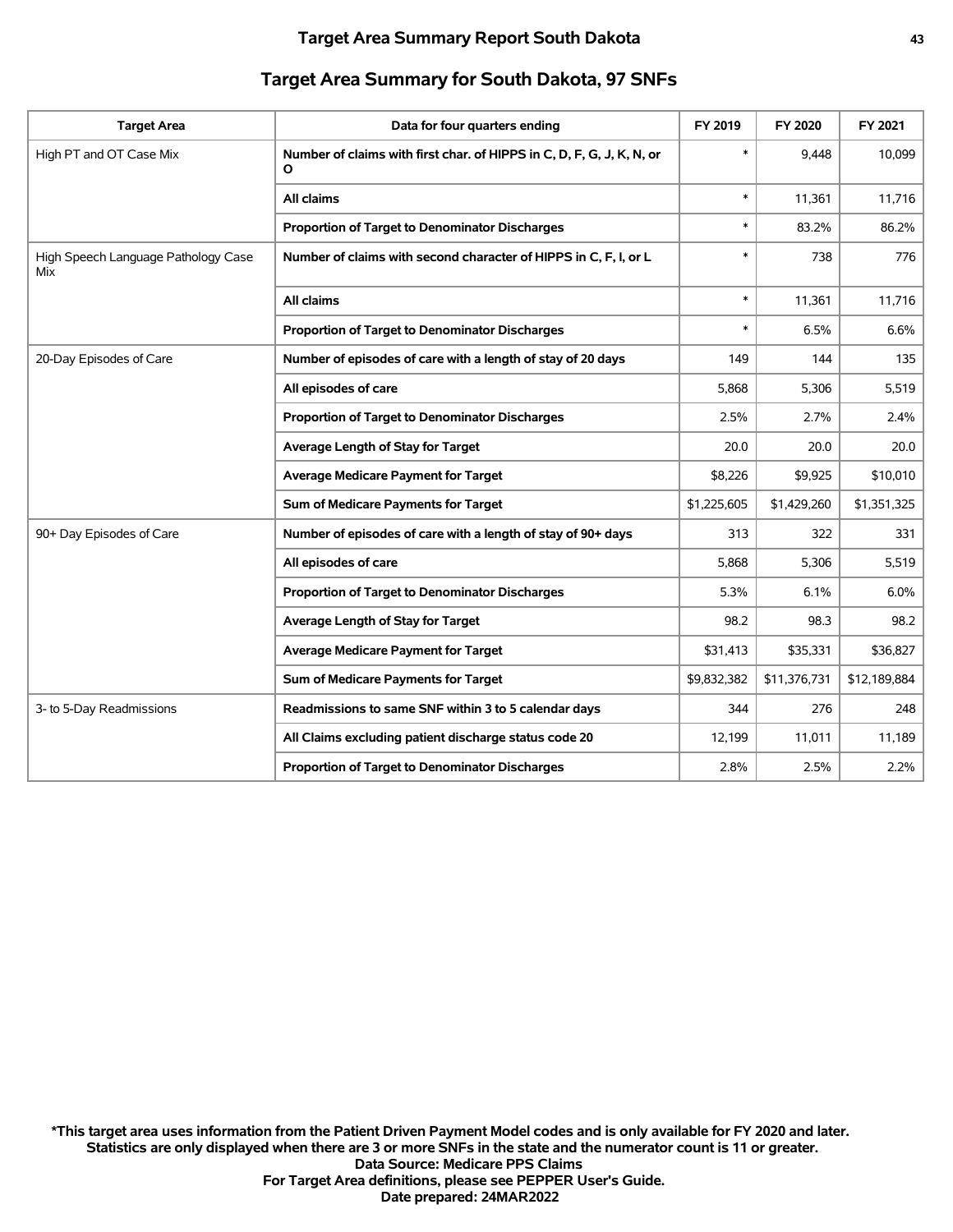| <b>Target Area</b>                         | Data for four quarters ending                                              | FY 2019      | FY 2020      | FY 2021      |
|--------------------------------------------|----------------------------------------------------------------------------|--------------|--------------|--------------|
| High PT and OT Case Mix                    | Number of claims with first char. of HIPPS in C, D, F, G, J, K, N,<br>or O | $\ast$       | 61,585       | 61,157       |
|                                            | All claims                                                                 | $\ast$       | 80,666       | 76,108       |
|                                            | Proportion of Target to Denominator Discharges                             | $\ast$       | 76.3%        | 80.4%        |
| High Speech Language Pathology Case<br>Mix | Number of claims with second character of HIPPS in C, F, I, or L           | $\ast$       | 12,318       | 11,523       |
|                                            | All claims                                                                 | $\ast$       | 80,666       | 76,108       |
|                                            | Proportion of Target to Denominator Discharges                             | $\ast$       | 15.3%        | 15.1%        |
| 20-Day Episodes of Care                    | Number of episodes of care with a length of stay of 20 days                | 2,098        | 1,561        | 1,235        |
|                                            | All episodes of care                                                       | 41,443       | 36,001       | 34,289       |
|                                            | Proportion of Target to Denominator Discharges                             | 5.1%         | 4.3%         | 3.6%         |
|                                            | Average Length of Stay for Target                                          | 20.0         | 20.0         | 20.0         |
|                                            | <b>Average Medicare Payment for Target</b>                                 | \$9.063      | \$9.706      | \$10.114     |
|                                            | Sum of Medicare Payments for Target                                        | \$19,013,676 | \$15,150,864 | \$12,490,406 |
| 90+ Day Episodes of Care                   | Number of episodes of care with a length of stay of 90+ days               | 2,562        | 2,555        | 2,373        |
|                                            | All episodes of care                                                       | 41,443       | 36,001       | 34,289       |
|                                            | Proportion of Target to Denominator Discharges                             | 6.2%         | 7.1%         | 6.9%         |
|                                            | Average Length of Stay for Target                                          | 98.4         | 98.6         | 98.6         |
|                                            | <b>Average Medicare Payment for Target</b>                                 | \$32,207     | \$35,147     | \$37,400     |
|                                            | Sum of Medicare Payments for Target                                        | \$82,514,581 | \$89,799,379 | \$88,751,147 |
| 3- to 5-Day Readmissions                   | Readmissions to same SNF within 3 to 5 calendar days                       | 2,740        | 2,342        | 1,832        |
|                                            | All Claims excluding patient discharge status code 20                      | 89.363       | 76.912       | 72.190       |
|                                            | <b>Proportion of Target to Denominator Discharges</b>                      | 3.1%         | 3.0%         | 2.5%         |
|                                            |                                                                            |              |              |              |

#### **Target Area Summary for Tennessee, 316 SNFs**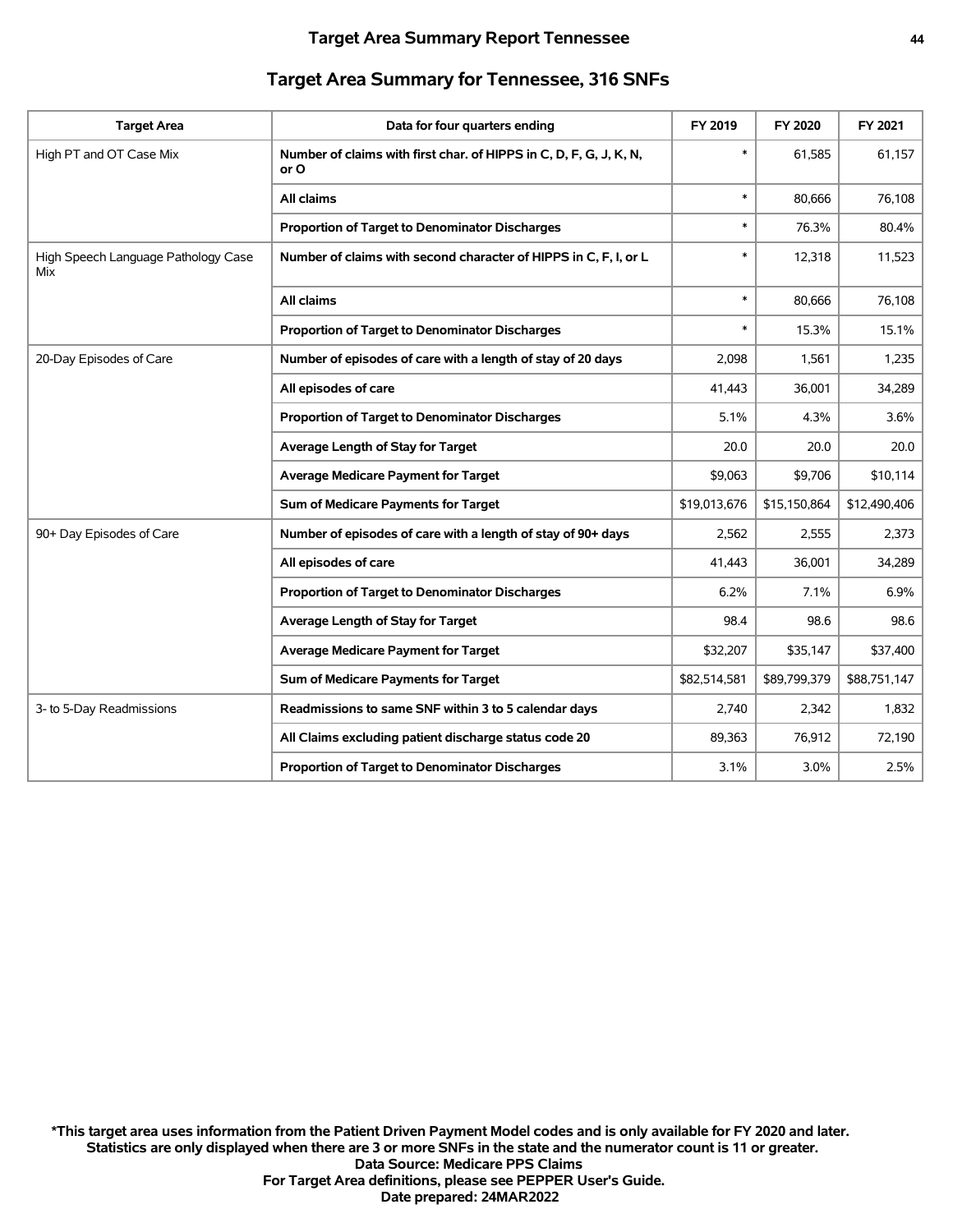| <b>Target Area</b>                         | Data for four quarters ending                                              | FY 2019       | FY 2020       | FY 2021       |
|--------------------------------------------|----------------------------------------------------------------------------|---------------|---------------|---------------|
| High PT and OT Case Mix                    | Number of claims with first char. of HIPPS in C, D, F, G, J, K,<br>N, or O | $\ast$        | 180,329       | 177,188       |
|                                            | All claims                                                                 | *             | 242,131       | 226,377       |
|                                            | Proportion of Target to Denominator Discharges                             | $\ast$        | 74.5%         | 78.3%         |
| High Speech Language Pathology Case<br>Mix | Number of claims with second character of HIPPS in C, F, I, or<br>L        | *             | 37,159        | 35,312        |
|                                            | All claims                                                                 | $\ast$        | 242,131       | 226,377       |
|                                            | Proportion of Target to Denominator Discharges                             | $\ast$        | 15.3%         | 15.6%         |
| 20-Day Episodes of Care                    | Number of episodes of care with a length of stay of 20 days                | 6,053         | 4,993         | 4,397         |
|                                            | All episodes of care                                                       | 110,192       | 106,071       | 103,925       |
|                                            | <b>Proportion of Target to Denominator Discharges</b>                      | 5.5%          | 4.7%          | 4.2%          |
|                                            | Average Length of Stay for Target                                          | 20.0          | 20.0          | 20.0          |
|                                            | <b>Average Medicare Payment for Target</b>                                 | \$10,090      | \$10,838      | \$11,317      |
|                                            | Sum of Medicare Payments for Target                                        | \$61,077,137  | \$54,114,391  | \$49,762,539  |
| 90+ Day Episodes of Care                   | Number of episodes of care with a length of stay of 90+ days               | 9,204         | 9,845         | 7,772         |
|                                            | All episodes of care                                                       | 110,192       | 106,071       | 103,925       |
|                                            | Proportion of Target to Denominator Discharges                             | 8.4%          | 9.3%          | 7.5%          |
|                                            | Average Length of Stay for Target                                          | 98.7          | 98.8          | 98.7          |
|                                            | <b>Average Medicare Payment for Target</b>                                 | \$38,092      | \$40,046      | \$41,669      |
|                                            | Sum of Medicare Payments for Target                                        | \$350,602,990 | \$394,253,538 | \$323,854,912 |
| 3- to 5-Day Readmissions                   | Readmissions to same SNF within 3 to 5 calendar days                       | 7.788         | 6.905         | 6,141         |
|                                            | All Claims excluding patient discharge status code 20                      | 247,545       | 235,463       | 219,575       |
|                                            | <b>Proportion of Target to Denominator Discharges</b>                      | 3.1%          | 2.9%          | 2.8%          |

#### **Target Area Summary for Texas, 1,216 SNFs**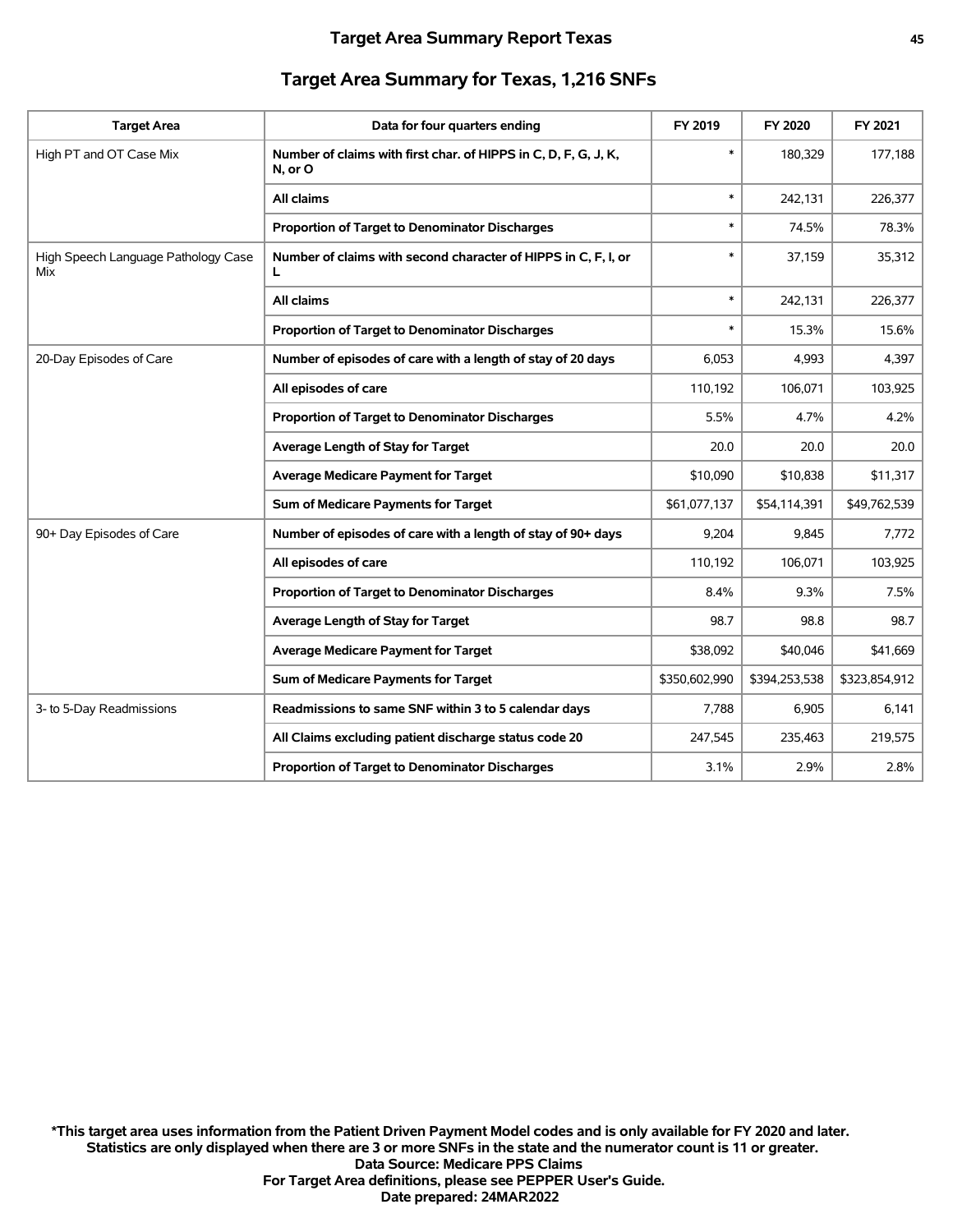#### **Target Area Summary for Utah, 92 SNFs**

| <b>Target Area</b>                         | Data for four quarters ending                                              | FY 2019      | FY 2020      | FY 2021      |
|--------------------------------------------|----------------------------------------------------------------------------|--------------|--------------|--------------|
| High PT and OT Case Mix                    | Number of claims with first char. of HIPPS in C, D, F, G, J, K, N,<br>or O | $\ast$       | 16,140       | 16,478       |
|                                            | All claims                                                                 | $\ast$       | 18,827       | 18,465       |
|                                            | Proportion of Target to Denominator Discharges                             | $\ast$       | 85.7%        | 89.2%        |
| High Speech Language Pathology Case<br>Mix | Number of claims with second character of HIPPS in C, F, I, or L           | *            | 2.448        | 2,515        |
|                                            | All claims                                                                 | $\ast$       | 18.827       | 18,465       |
|                                            | Proportion of Target to Denominator Discharges                             | $\ast$       | 13.0%        | 13.6%        |
| 20-Day Episodes of Care                    | Number of episodes of care with a length of stay of 20 days                | 644          | 473          | 482          |
|                                            | All episodes of care                                                       | 10,987       | 9,371        | 9,516        |
|                                            | Proportion of Target to Denominator Discharges                             | 5.9%         | 5.0%         | 5.1%         |
|                                            | Average Length of Stay for Target                                          | 20.0         | 20.0         | 20.0         |
|                                            | <b>Average Medicare Payment for Target</b>                                 | \$10,768     | \$11,514     | \$12,069     |
|                                            | Sum of Medicare Payments for Target                                        | \$6,934,522  | \$5,445,947  | \$5,817,063  |
| 90+ Day Episodes of Care                   | Number of episodes of care with a length of stay of 90+ days               | 327          | 371          | 248          |
|                                            | All episodes of care                                                       | 10,987       | 9,371        | 9,516        |
|                                            | Proportion of Target to Denominator Discharges                             | 3.0%         | 4.0%         | 2.6%         |
|                                            | Average Length of Stay for Target                                          | 97.6         | 98.0         | 97.8         |
|                                            | <b>Average Medicare Payment for Target</b>                                 | \$40,406     | \$44,034     | \$45,781     |
|                                            | Sum of Medicare Payments for Target                                        | \$13,212,789 | \$16,336,459 | \$11,353,681 |
| 3- to 5-Day Readmissions                   | Readmissions to same SNF within 3 to 5 calendar days                       | 515          | 431          | 335          |
|                                            | All Claims excluding patient discharge status code 20                      | 21,478       | 18,392       | 17,985       |
|                                            | Proportion of Target to Denominator Discharges                             | 2.4%         | 2.3%         | 1.9%         |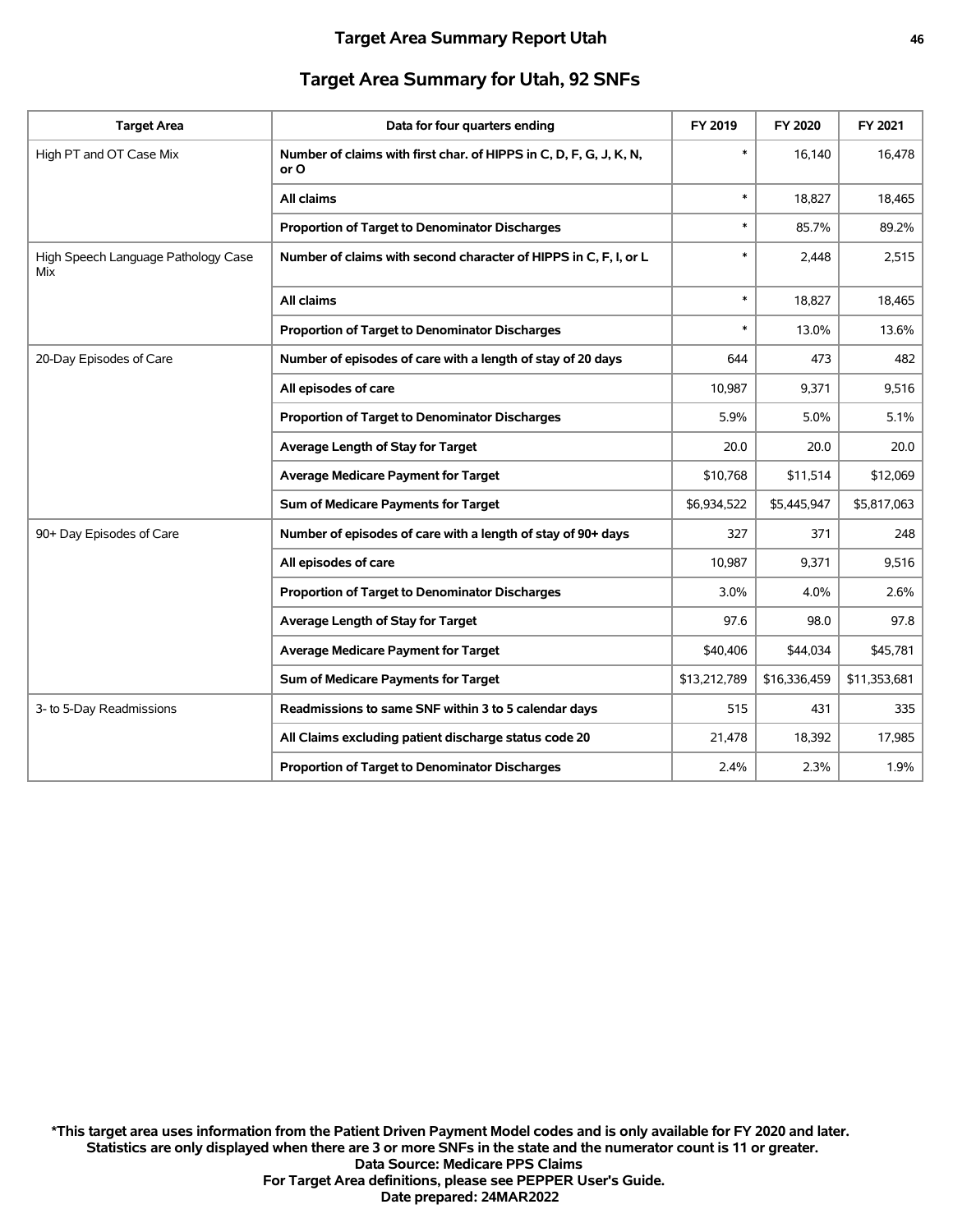| <b>Target Area Summary for Vermont, 34 SNFs</b> |  |  |  |
|-------------------------------------------------|--|--|--|
|-------------------------------------------------|--|--|--|

| <b>Target Area</b>                         | Data for four quarters ending                                              | FY 2019     | FY 2020     | FY 2021     |
|--------------------------------------------|----------------------------------------------------------------------------|-------------|-------------|-------------|
| High PT and OT Case Mix                    | Number of claims with first char, of HIPPS in C, D, F, G, J, K, N, or<br>O | $\ast$      | 6,223       | 6,380       |
|                                            | All claims                                                                 | $\ast$      | 7,602       | 7,135       |
|                                            | Proportion of Target to Denominator Discharges                             | $\ast$      | 81.9%       | 89.4%       |
| High Speech Language Pathology Case<br>Mix | Number of claims with second character of HIPPS in C, F, I, or L           | $\ast$      | 863         | 1,032       |
|                                            | All claims                                                                 | $\ast$      | 7,602       | 7,135       |
|                                            | Proportion of Target to Denominator Discharges                             | $\ast$      | 11.4%       | 14.5%       |
| 20-Day Episodes of Care                    | Number of episodes of care with a length of stay of 20 days                | 193         | 148         | 134         |
|                                            | All episodes of care                                                       | 4.465       | 3,584       | 3,344       |
|                                            | Proportion of Target to Denominator Discharges                             | 4.3%        | 4.1%        | 4.0%        |
|                                            | Average Length of Stay for Target                                          | 20.0        | 20.0        | 20.0        |
|                                            | <b>Average Medicare Payment for Target</b>                                 | \$10,486    | \$11,481    | \$12,161    |
|                                            | Sum of Medicare Payments for Target                                        | \$2,023,883 | \$1,699,186 | \$1,629,574 |
| 90+ Day Episodes of Care                   | Number of episodes of care with a length of stay of 90+ days               | 218         | 157         | 204         |
|                                            | All episodes of care                                                       | 4,465       | 3,584       | 3,344       |
|                                            | Proportion of Target to Denominator Discharges                             | 4.9%        | 4.4%        | 6.1%        |
|                                            | Average Length of Stay for Target                                          | 98.7        | 98.2        | 98.4        |
|                                            | <b>Average Medicare Payment for Target</b>                                 | \$35,479    | \$42,470    | \$45,467    |
|                                            | Sum of Medicare Payments for Target                                        | \$7,734,433 | \$6,667,851 | \$9,275,277 |
| 3- to 5-Day Readmissions                   | Readmissions to same SNF within 3 to 5 calendar days                       | 272         | 235         | 172         |
|                                            | All Claims excluding patient discharge status code 20                      | 9,257       | 7,233       | 6,827       |
|                                            | Proportion of Target to Denominator Discharges                             | 2.9%        | 3.2%        | 2.5%        |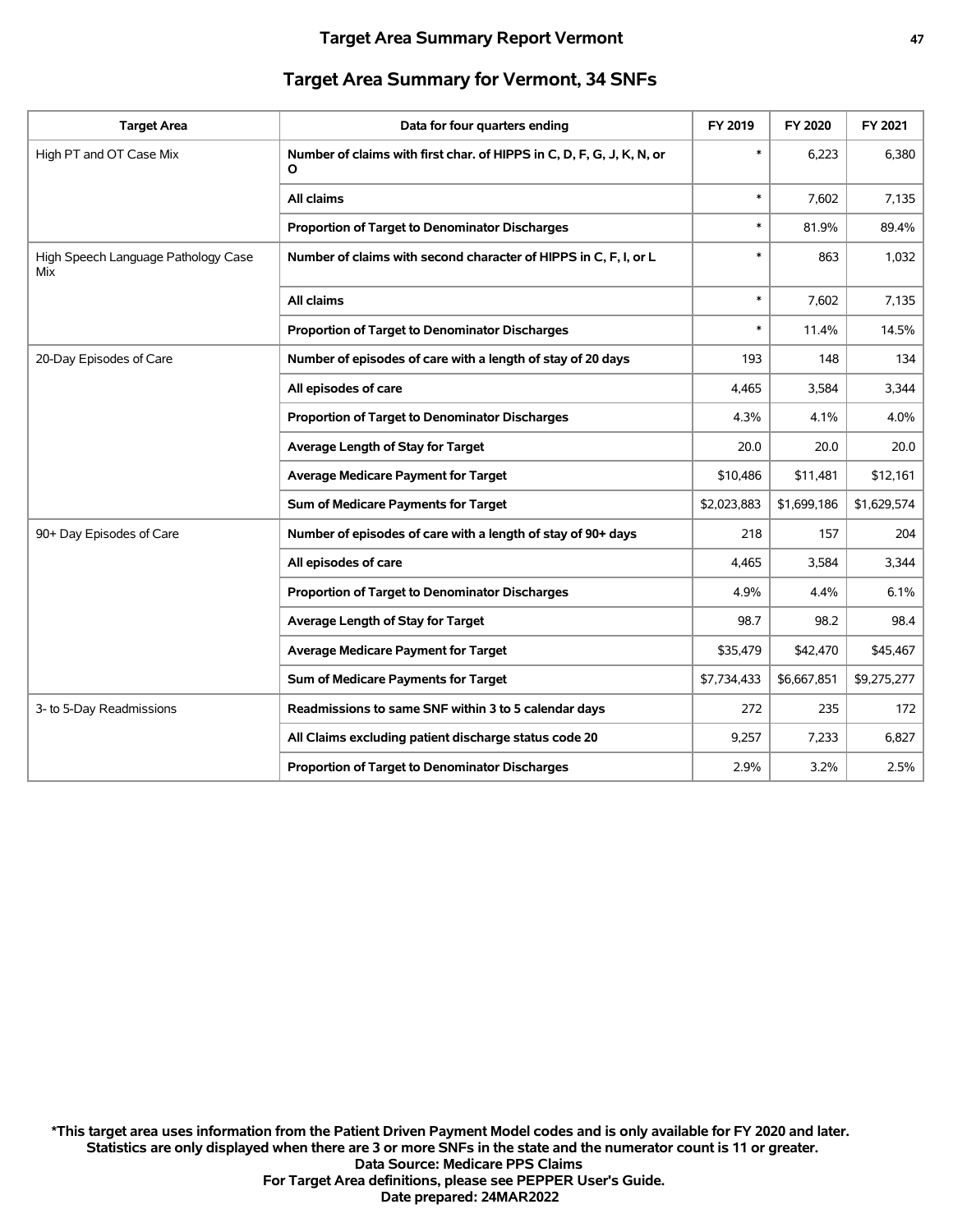## **Target Area Summary for Virginia, 279 SNFs**

| <b>Target Area</b>                         | Data for four quarters ending                                              | FY 2019      | FY 2020      | FY 2021      |
|--------------------------------------------|----------------------------------------------------------------------------|--------------|--------------|--------------|
| High PT and OT Case Mix                    | Number of claims with first char. of HIPPS in C, D, F, G, J, K, N,<br>or O | $\ast$       | 70,951       | 70,485       |
|                                            | All claims                                                                 | $\ast$       | 89,532       | 83,756       |
|                                            | Proportion of Target to Denominator Discharges                             | $\ast$       | 79.2%        | 84.2%        |
| High Speech Language Pathology Case<br>Mix | Number of claims with second character of HIPPS in C, F, I, or L           | *            | 10,591       | 9,737        |
|                                            | All claims                                                                 | $\ast$       | 89,532       | 83,756       |
|                                            | Proportion of Target to Denominator Discharges                             | *            | 11.8%        | 11.6%        |
| 20-Day Episodes of Care                    | Number of episodes of care with a length of stay of 20 days                | 2,763        | 2,022        | 1,722        |
|                                            | All episodes of care                                                       | 52,400       | 42,840       | 40,985       |
|                                            | Proportion of Target to Denominator Discharges                             | 5.3%         | 4.7%         | 4.2%         |
|                                            | Average Length of Stay for Target                                          | 20.0         | 20.0         | 20.0         |
|                                            | <b>Average Medicare Payment for Target</b>                                 | \$9,771      | \$10,487     | \$11,032     |
|                                            | Sum of Medicare Payments for Target                                        | \$26,998,649 | \$21,205,221 | \$18,997,394 |
| 90+ Day Episodes of Care                   | Number of episodes of care with a length of stay of 90+ days               | 1,821        | 1,788        | 1,692        |
|                                            | All episodes of care                                                       | 52,400       | 42,840       | 40,985       |
|                                            | Proportion of Target to Denominator Discharges                             | 3.5%         | 4.2%         | 4.1%         |
|                                            | Average Length of Stay for Target                                          | 98.3         | 98.5         | 98.3         |
|                                            | <b>Average Medicare Payment for Target</b>                                 | \$34,426     | \$39,062     | \$40,881     |
|                                            | Sum of Medicare Payments for Target                                        | \$62,689,602 | \$69,842,255 | \$69,170,118 |
| 3- to 5-Day Readmissions                   | Readmissions to same SNF within 3 to 5 calendar days                       | 2,793        | 2,191        | 1,829        |
|                                            | All Claims excluding patient discharge status code 20                      | 105,478      | 86,465       | 80,263       |
|                                            | Proportion of Target to Denominator Discharges                             | 2.6%         | 2.5%         | 2.3%         |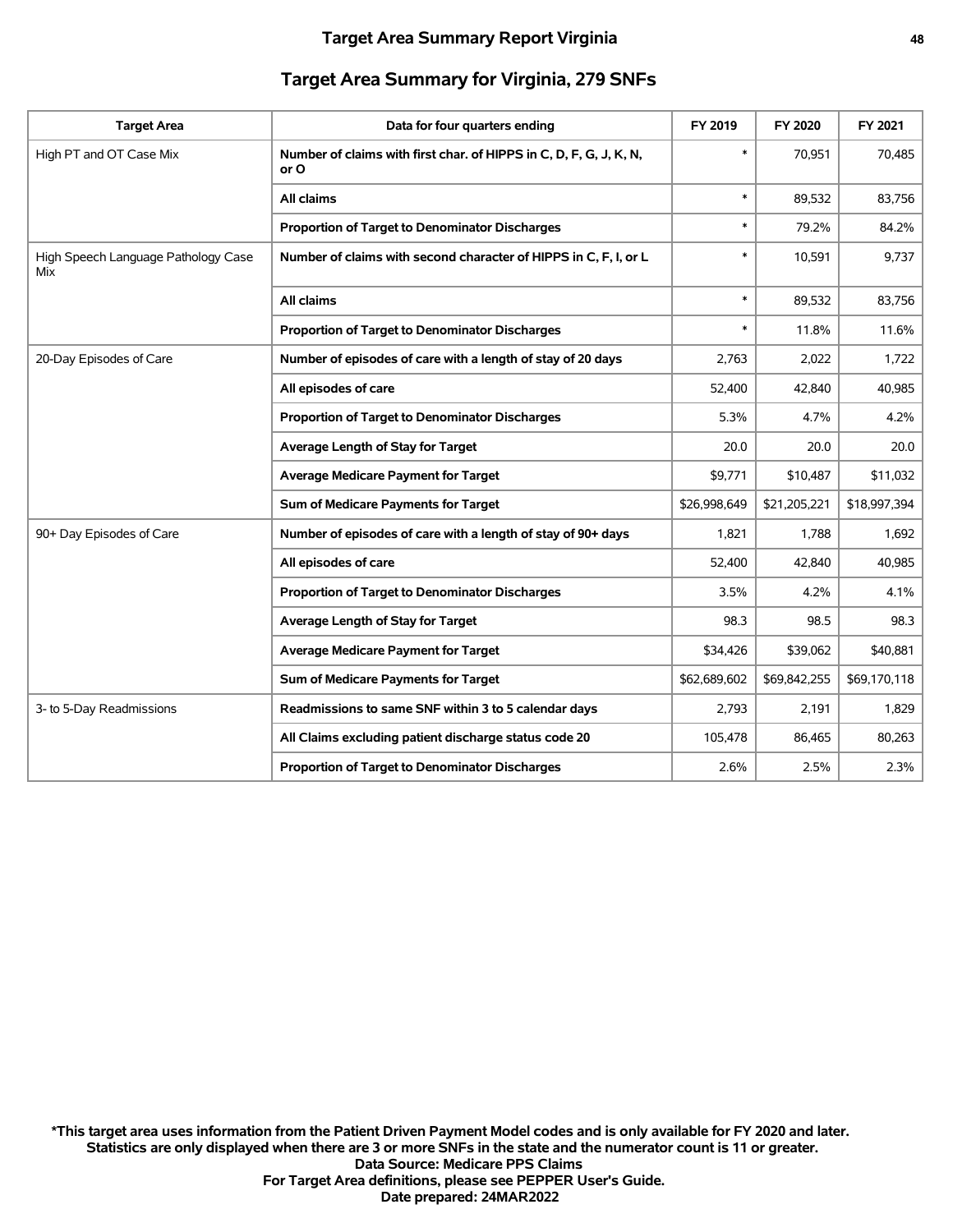| <b>Target Area</b>                         | Data for four quarters ending                                              | FY 2019      | FY 2020      | FY 2021      |
|--------------------------------------------|----------------------------------------------------------------------------|--------------|--------------|--------------|
| High PT and OT Case Mix                    | Number of claims with first char. of HIPPS in C, D, F, G, J, K, N,<br>or O | $\ast$       | 42,587       | 39,425       |
|                                            | All claims                                                                 | $\ast$       | 51,755       | 45,006       |
|                                            | Proportion of Target to Denominator Discharges                             | $\ast$       | 82.3%        | 87.6%        |
| High Speech Language Pathology Case<br>Mix | Number of claims with second character of HIPPS in C, F, I, or L           | $\ast$       | 5,481        | 4,859        |
|                                            | All claims                                                                 | $\ast$       | 51,755       | 45,006       |
|                                            | Proportion of Target to Denominator Discharges                             | $\ast$       | 10.6%        | 10.8%        |
| 20-Day Episodes of Care                    | Number of episodes of care with a length of stay of 20 days                | 1,080        | 820          | 694          |
|                                            | All episodes of care                                                       | 29,867       | 24,095       | 21,337       |
|                                            | Proportion of Target to Denominator Discharges                             | 3.6%         | 3.4%         | 3.3%         |
|                                            | Average Length of Stay for Target                                          | 20.0         | 20.0         | 20.0         |
|                                            | <b>Average Medicare Payment for Target</b>                                 | \$11,959     | \$12,572     | \$13,204     |
|                                            | Sum of Medicare Payments for Target                                        | \$12,915,544 | \$10,308,748 | \$9,163,248  |
| 90+ Day Episodes of Care                   | Number of episodes of care with a length of stay of 90+ days               | 1,137        | 1,224        | 963          |
|                                            | All episodes of care                                                       | 29.867       | 24.095       | 21,337       |
|                                            | Proportion of Target to Denominator Discharges                             | 3.8%         | 5.1%         | 4.5%         |
|                                            | Average Length of Stay for Target                                          | 98.3         | 98.3         | 98.3         |
|                                            | <b>Average Medicare Payment for Target</b>                                 | \$44,091     | \$49,188     | \$50,674     |
|                                            | Sum of Medicare Payments for Target                                        | \$50,130,985 | \$60,206,151 | \$48,799,127 |
| 3- to 5-Day Readmissions                   | Readmissions to same SNF within 3 to 5 calendar days                       | 1,566        | 1,268        | 858          |
|                                            | All Claims excluding patient discharge status code 20                      | 60.773       | 49.867       | 43,082       |
|                                            | <b>Proportion of Target to Denominator Discharges</b>                      | 2.6%         | 2.5%         | 2.0%         |
|                                            |                                                                            |              |              |              |

#### **Target Area Summary for Washington, 193 SNFs**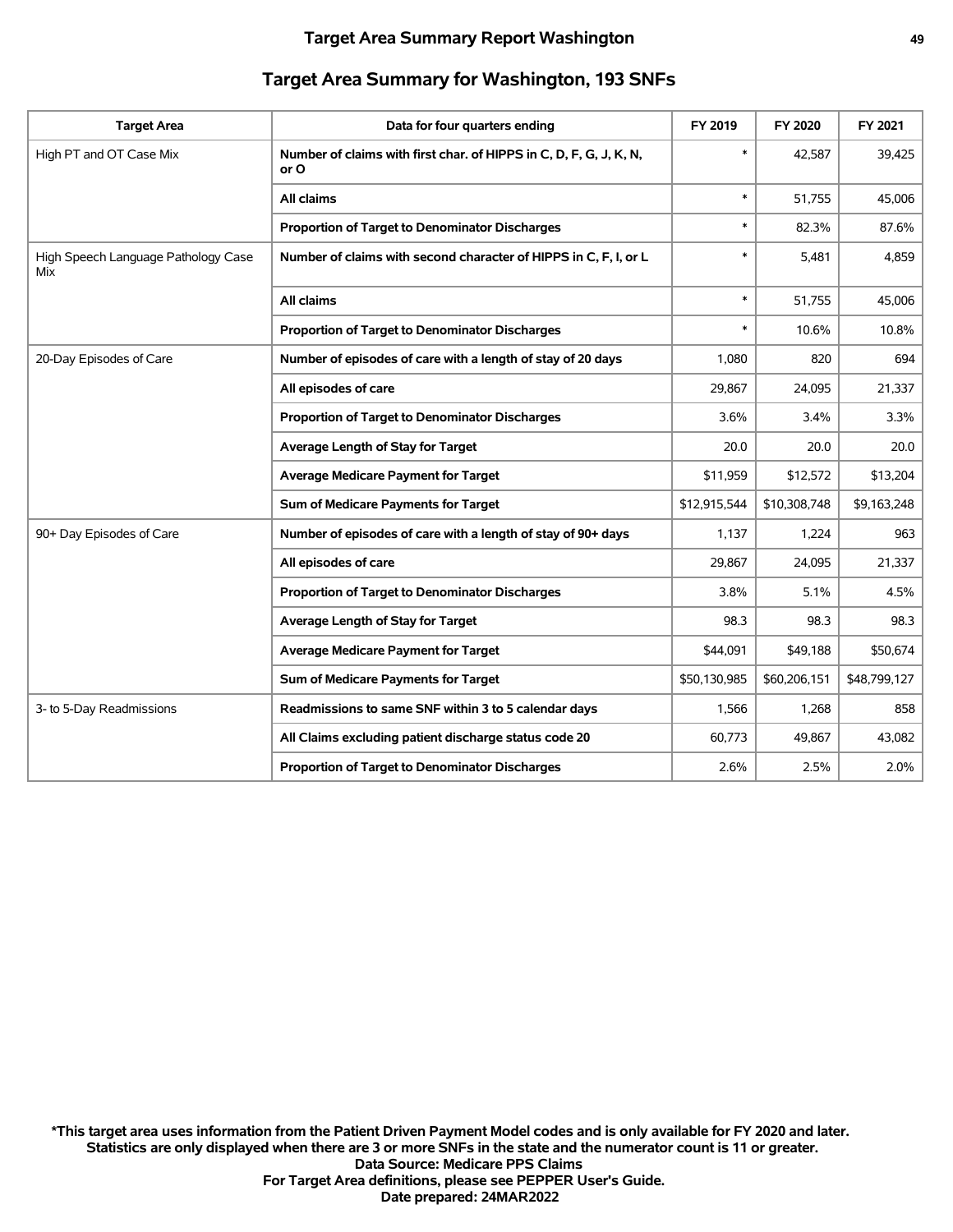| <b>Target Area</b>                         | Data for four quarters ending                                              | FY 2019      | FY 2020      | FY 2021      |
|--------------------------------------------|----------------------------------------------------------------------------|--------------|--------------|--------------|
| High PT and OT Case Mix                    | Number of claims with first char. of HIPPS in C, D, F, G, J, K, N,<br>or O | $\ast$       | 14,209       | 13,846       |
|                                            | All claims                                                                 | $\ast$       | 18.716       | 17,702       |
|                                            | Proportion of Target to Denominator Discharges                             | $\ast$       | 75.9%        | 78.2%        |
| High Speech Language Pathology Case<br>Mix | Number of claims with second character of HIPPS in C, F, I, or L           | $\ast$       | 1,970        | 2,378        |
|                                            | All claims                                                                 | $\ast$       | 18,716       | 17,702       |
|                                            | Proportion of Target to Denominator Discharges                             | $\ast$       | 10.5%        | 13.4%        |
| 20-Day Episodes of Care                    | Number of episodes of care with a length of stay of 20 days                | 498          | 388          | 326          |
|                                            | All episodes of care                                                       | 10,202       | 8,738        | 8,296        |
|                                            | Proportion of Target to Denominator Discharges                             | 4.9%         | 4.4%         | 3.9%         |
|                                            | Average Length of Stay for Target                                          | 20.0         | 20.0         | 20.0         |
|                                            | <b>Average Medicare Payment for Target</b>                                 | \$8,782      | \$9,719      | \$10,206     |
|                                            | Sum of Medicare Payments for Target                                        | \$4,373,222  | \$3,770,985  | \$3,327,139  |
| 90+ Day Episodes of Care                   | Number of episodes of care with a length of stay of 90+ days               | 583          | 576          | 545          |
|                                            | All episodes of care                                                       | 10,202       | 8,738        | 8,296        |
|                                            | Proportion of Target to Denominator Discharges                             | 5.7%         | 6.6%         | 6.6%         |
|                                            | Average Length of Stay for Target                                          | 98.4         | 98.6         | 98.6         |
|                                            | <b>Average Medicare Payment for Target</b>                                 | \$30,461     | \$33,273     | \$36,163     |
|                                            | Sum of Medicare Payments for Target                                        | \$17,758,647 | \$19,165,308 | \$19,708,597 |
| 3- to 5-Day Readmissions                   | Readmissions to same SNF within 3 to 5 calendar days                       | 636          | 504          | 416          |
|                                            | All Claims excluding patient discharge status code 20                      | 21,262       | 17,958       | 16,824       |
|                                            | Proportion of Target to Denominator Discharges                             | 3.0%         | 2.8%         | 2.5%         |
|                                            |                                                                            |              |              |              |

#### **Target Area Summary for West Virginia, 115 SNFs**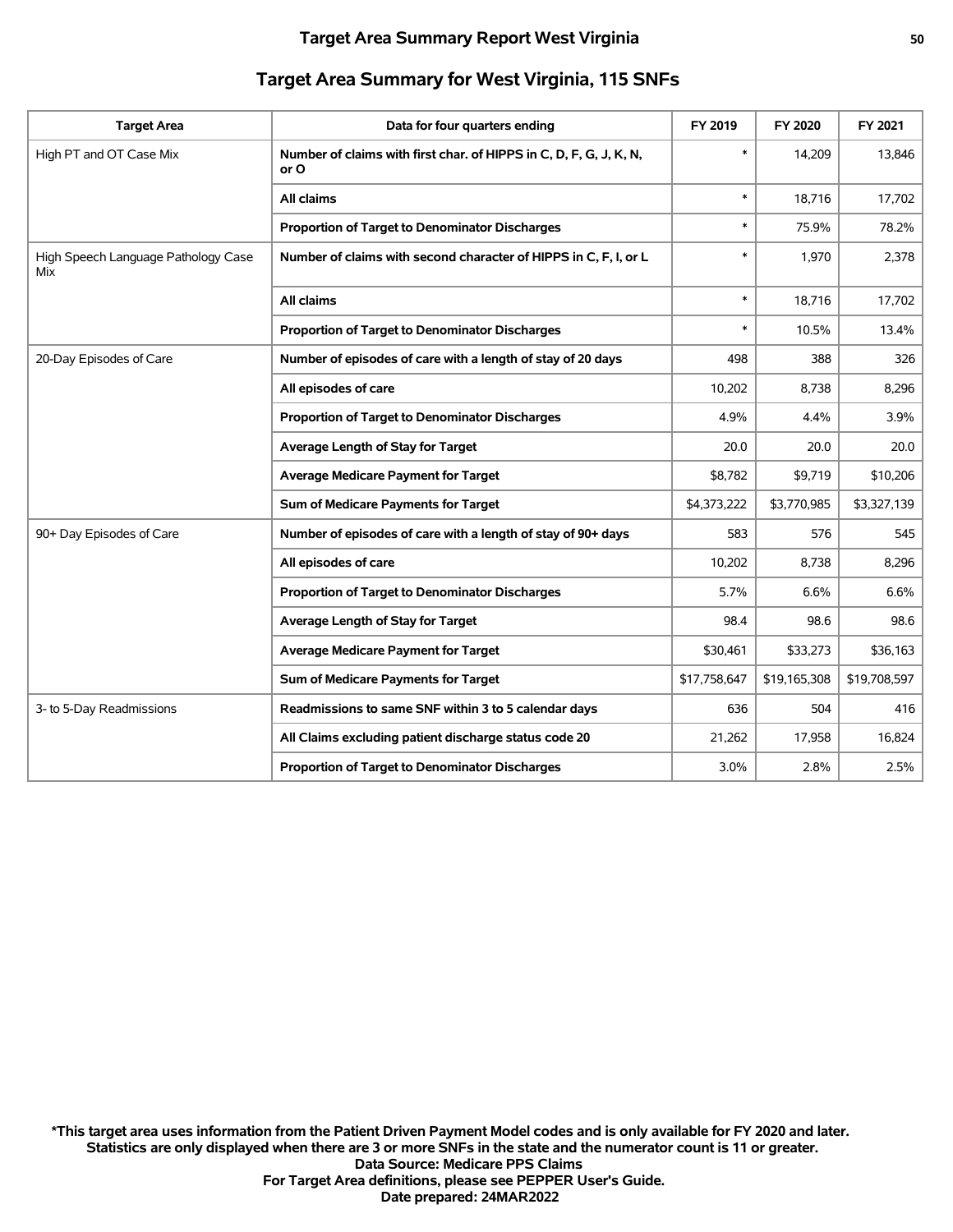| <b>Target Area</b>                         | Data for four quarters ending                                              | FY 2019      | FY 2020      | FY 2021      |
|--------------------------------------------|----------------------------------------------------------------------------|--------------|--------------|--------------|
| High PT and OT Case Mix                    | Number of claims with first char. of HIPPS in C, D, F, G, J, K, N,<br>or O | $\ast$       | 45,315       | 47,270       |
|                                            | All claims                                                                 | $\ast$       | 54,170       | 53,297       |
|                                            | Proportion of Target to Denominator Discharges                             | $\ast$       | 83.7%        | 88.7%        |
| High Speech Language Pathology Case<br>Mix | Number of claims with second character of HIPPS in C, F, I, or L           | $\ast$       | 3,972        | 3,765        |
|                                            | All claims                                                                 | $\ast$       | 54,170       | 53,297       |
|                                            | Proportion of Target to Denominator Discharges                             | $\ast$       | 7.3%         | 7.1%         |
| 20-Day Episodes of Care                    | Number of episodes of care with a length of stay of 20 days                | 937          | 828          | 779          |
|                                            | All episodes of care                                                       | 28,627       | 25,600       | 25,803       |
|                                            | <b>Proportion of Target to Denominator Discharges</b>                      | 3.3%         | 3.2%         | 3.0%         |
|                                            | Average Length of Stay for Target                                          | 20.0         | 20.0         | 20.0         |
|                                            | <b>Average Medicare Payment for Target</b>                                 | \$10,035     | \$10,945     | \$11,416     |
|                                            | Sum of Medicare Payments for Target                                        | \$9,403,071  | \$9,062,239  | \$8,892,967  |
| 90+ Day Episodes of Care                   | Number of episodes of care with a length of stay of 90+ days               | 1,202        | 1,150        | 981          |
|                                            | All episodes of care                                                       | 28,627       | 25,600       | 25,803       |
|                                            | Proportion of Target to Denominator Discharges                             | 4.2%         | 4.5%         | 3.8%         |
|                                            | Average Length of Stay for Target                                          | 98.2         | 98.5         | 98.3         |
|                                            | <b>Average Medicare Payment for Target</b>                                 | \$36,948     | \$41,218     | \$43,898     |
|                                            | Sum of Medicare Payments for Target                                        | \$44,411,209 | \$47,400,853 | \$43,064,298 |
| 3- to 5-Day Readmissions                   | Readmissions to same SNF within 3 to 5 calendar days                       | 1,850        | 1,561        | 1,390        |
|                                            | All Claims excluding patient discharge status code 20                      | 60,363       | 52,953       | 51,830       |
|                                            | Proportion of Target to Denominator Discharges                             | 3.1%         | 2.9%         | 2.7%         |
|                                            |                                                                            |              |              |              |

#### **Target Area Summary for Wisconsin, 351 SNFs**